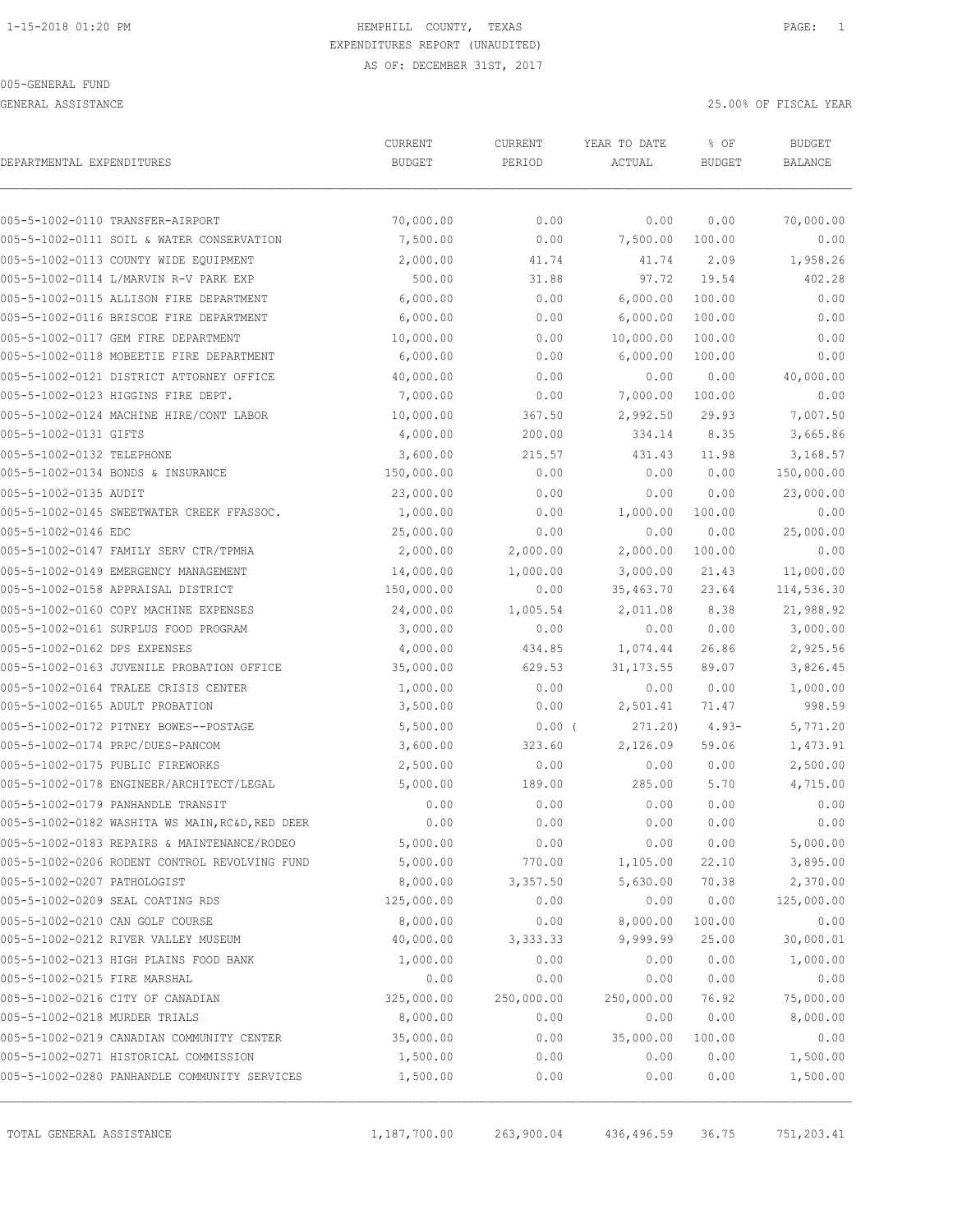COUNTY & DISTRICT CLERK 25.00% OF FISCAL YEAR

| DEPARTMENTAL EXPENDITURES                     | CURRENT<br>BUDGET | CURRENT<br>PERIOD | YEAR TO DATE<br>ACTUAL | % OF<br><b>BUDGET</b> | <b>BUDGET</b><br>BALANCE |
|-----------------------------------------------|-------------------|-------------------|------------------------|-----------------------|--------------------------|
|                                               |                   |                   |                        |                       |                          |
| 005-5-1510-0090 CO & DISTRICT CLK             | 58,595.00         | 4,882.92          | 14,648.76              | 25.00                 | 43,946.24                |
| 005-5-1510-0094 DEPUTY CLERK-GANDARA          | 38,007.00         | 3,167.26          | 9,501.78               | 25.00                 | 28,505.22                |
| 005-5-1510-0095 DEPUTY CLERK-OGLE             | 38,007.00         | 3,167.26          | 9,501.78               | 25.00                 | 28,505.22                |
| 005-5-1510-0096 LONGEVITY                     | 1,450.00          | 110.00            | 330.00                 | 22.76                 | 1,120.00                 |
| 005-5-1510-0097 CHIEF DEPUTY CLERK-GUERRERO   | 40,119.00         | 3,343.26          | 10,029.78              | 25.00                 | 30,089.22                |
| 005-5-1510-0098 PART TIME                     | 0.00              | 0.00              | 40.63                  | $0.00$ (              | 40.63)                   |
| 005-5-1510-0101 SOCIAL SECURITY/MEDICARE      | 13,500.00         | 982.64            | 2,960.19               | 21.93                 | 10,539.81                |
| 005-5-1510-0102 RETIREMENT                    | 17,800.00         | 1,467.06          | 4,401.18               | 24.73                 | 13,398.82                |
| 005-5-1510-0103 GROUP TERM LIFE               | 600.00            | 35.20             | 105.60                 | 17.60                 | 494.40                   |
| 005-5-1510-0104 GROUP INSURANCE               | 30,000.00         | 2,552.08          | 7,369.60               | 24.57                 | 22,630.40                |
| 005-5-1510-0105 UNEMPLOYMENT INSURANCE        | 1,000.00          | 0.00              | 11.67                  | 1.17                  | 988.33                   |
| 005-5-1510-0106 WORKERS' COMPENSATION         | 2,600.00          | 592.00            | 592.00                 | 22.77                 | 2,008.00                 |
| 005-5-1510-0109 POSTAGE                       | 1,800.00          | 0.00              | 431.68                 | 23.98                 | 1,368.32                 |
| 005-5-1510-0112 TRAVEL                        | 7,000.00          | 0.00              | 1,877.49               | 26.82                 | 5,122.51                 |
| 005-5-1510-0119 DUES & SUBSCRIPTIONS          | 250.00            | 0.00              | 0.00                   | 0.00                  | 250.00                   |
| 005-5-1510-0132 TELEPHONE                     | 3,800.00          | 237.40            | 601.66                 | 15.83                 | 3,198.34                 |
| 005-5-1510-0142 SOFTWARE SUPPORT              | 28,000.00         | 1,335.00          | 4,295.00               | 15.34                 | 23,705.00                |
| 005-5-1510-0183 OFFICE EQUIP. REPAIRS & MAIN. | 500.00            | 2,200.00          | 2,200.00               | 440.00 (              | 1,700.00)                |
| 005-5-1510-0188 OFFICE SUPPLIES               | 6,000.00          | 127.15            | 751.10                 | 12.52                 | 5,248.90                 |
| 005-5-1510-0189 INVENTORY                     | 2,000.00          | 350.00            | 350.00                 | 17.50                 | 1,650.00                 |
| 005-5-1510-0510 CAPITAL OUTLAY                | 56,000.00         | 0.00              | 49,834.58              | 88.99                 | 6, 165, 42               |
| TOTAL COUNTY & DISTRICT CLERK                 | 347,028.00        | 24,549.23         | 119,834.48             | 34.53                 | 227, 193.52              |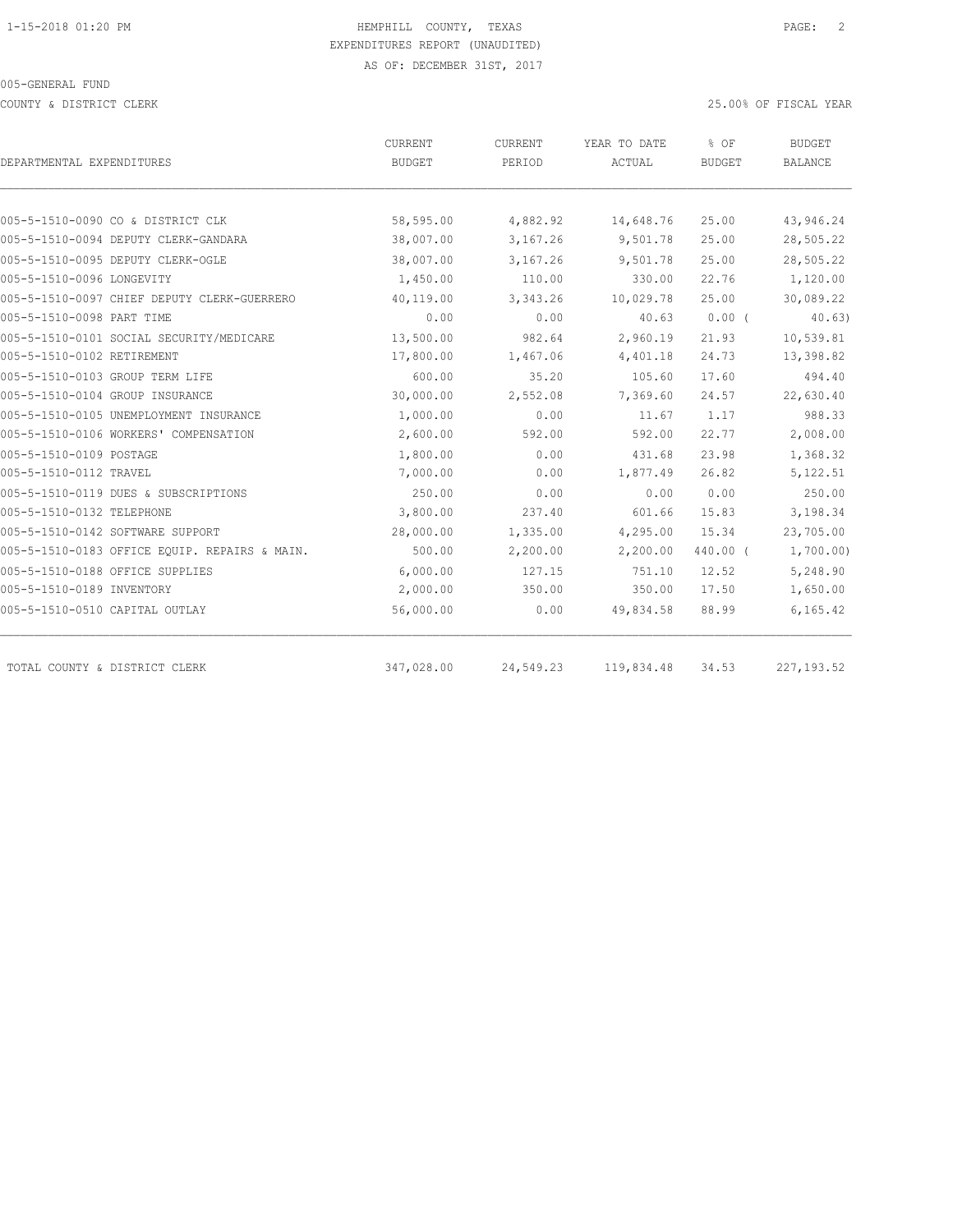COUNTY EXTENSION SERVICE 25.00% OF FISCAL YEAR

| DEPARTMENTAL EXPENDITURES                     | CURRENT<br><b>BUDGET</b> | CURRENT<br>PERIOD | YEAR TO DATE<br>ACTUAL | % OF<br><b>BUDGET</b> | <b>BUDGET</b><br><b>BALANCE</b> |
|-----------------------------------------------|--------------------------|-------------------|------------------------|-----------------------|---------------------------------|
|                                               |                          |                   |                        |                       |                                 |
| 005-5-1520-0091 CEA-AG/A. HOLLOWAY            | 35,627.00                | 2,968.92          | 8,906.76               | 25.00                 | 26,720.24                       |
| 005-5-1520-0092 CEA-FCS/T. HOLLOWAY           | 35,627.00                | 2,968.92          | 8,906.76               | 25.00                 | 26,720.24                       |
| 005-5-1520-0096 LONGEVITY                     | 1,000.00                 | 65.00             | 185.00                 | 18.50                 | 815.00                          |
| 005-5-1520-0097 CEA SECRETARY-PERRY           | 40,119.00                | 3,343.26          | 10,029.78              | 25.00                 | 30,089.22                       |
| 005-5-1520-0098 PART-TIME SECRETARY           | 1,500.00                 | 0.00              | 0.00                   | 0.00                  | 1,500.00                        |
| 005-5-1520-0101 SOCIAL SECURITY/MEDICARE      | 9,000.00                 | 632.64            | 1,908.56               | 21.21                 | 7,091.44                        |
| 005-5-1520-0102 RETIREMENT                    | 4,020.00                 | 334.32            | 1,002.96               | 24.95                 | 3,017.04                        |
| 005-5-1520-0103 GROUP TERM LIFE               | 150.00                   | 8.02              | 24.06                  | 16.04                 | 125.94                          |
| 005-5-1520-0104 GROUP INSURANCE               | 7,500.00                 | 638.02            | 1,834.78               | 24.46                 | 5,665.22                        |
| 005-5-1520-0105 UNEMPLOYMENT INSURANCE        | 500.00                   | 0.00              | 14.15                  | 2.83                  | 485.85                          |
| 005-5-1520-0106 WORKERS' COMPENSATION         | 1,800.00                 | 150.00            | 150.00                 | 8.33                  | 1,650.00                        |
| 005-5-1520-0109 POSTAGE                       | 1,000.00                 | 77.03             | 242.58                 | 24.26                 | 757.42                          |
| 005-5-1520-0112 TRAVEL/AG- A. HOLLOWAY        | 7,500.00                 | 128.05            | 2,156.32               | 28.75                 | 5,343.68                        |
| 005-5-1520-0114 TRAVEL/FCS-T. HOLLOWAY        | 2,500.00                 | 25.24             | 117.57                 | 4.70                  | 2,382.43                        |
| 005-5-1520-0119 DUES & SUBSCRIPTIONS          | 1,000.00                 | 0.00              | 320.00                 | 32.00                 | 680.00                          |
| 005-5-1520-0122 FUEL & OIL                    | 3,500.00                 | 244.80            | 1,423.95               | 40.68                 | 2,076.05                        |
| 005-5-1520-0132 TELEPHONE                     | 3,500.00                 | 373.56            | 824.27                 | 23.55                 | 2,675.73                        |
| 005-5-1520-0137 VEHICLE REPAIRS & MAINTENANCE | 2,500.00                 | 15.00             | 30.50                  | 1.22                  | 2,469.50                        |
| 005-5-1520-0142 IT TECH SUPPORT               | 1,500.00                 | 115.95            | 231.90                 | 15.46                 | 1,268.10                        |
| 005-5-1520-0183 OFFICE EQUIP.REPAIRS & MAIN.  | 500.00                   | 0.00              | 0.00                   | 0.00                  | 500.00                          |
| 005-5-1520-0188 OFFICE SUPPLIES               | 2,500.00                 | 222.20            | 374.50                 | 14.98                 | 2,125.50                        |
| 005-5-1520-0189 INVENTORY/EQUIPMENT           | 2,000.00                 | 0.00              | 18.09                  | 0.90                  | 1,981.91                        |
| 005-5-1520-0201 COMPUTER SUPPLIES & MAINT.    | 500.00                   | 0.00              | 0.00                   | 0.00                  | 500.00                          |
| 005-5-1520-0202 STOCK SHOW                    | 1,500.00                 | 0.00              | 0.00                   | 0.00                  | 1,500.00                        |
| 005-5-1520-0203 4-H FUND                      | 1,500.00                 | 0.00              | 0.00                   | 0.00                  | 1,500.00                        |
| 005-5-1520-0204 TRAVEL-SECRETARY              | 500.00                   | 0.00              | 106.11                 | 21.22                 | 393.89                          |
| 005-5-1520-0205 4-H FARM PROJECTS & MAINT.    | 3,000.00                 | 0.00              | 39.25                  | 1.31                  | 2,960.75                        |
| 005-5-1520-0510 CAPITAL OUTLAY                | 30,000.00                | 0.00              | 0.00                   | 0.00                  | 30,000.00                       |
| TOTAL COUNTY EXTENSION SERVICE                | 201,843.00               | 12,310.93         | 38,847.85              | 19.25                 | 162,995.15                      |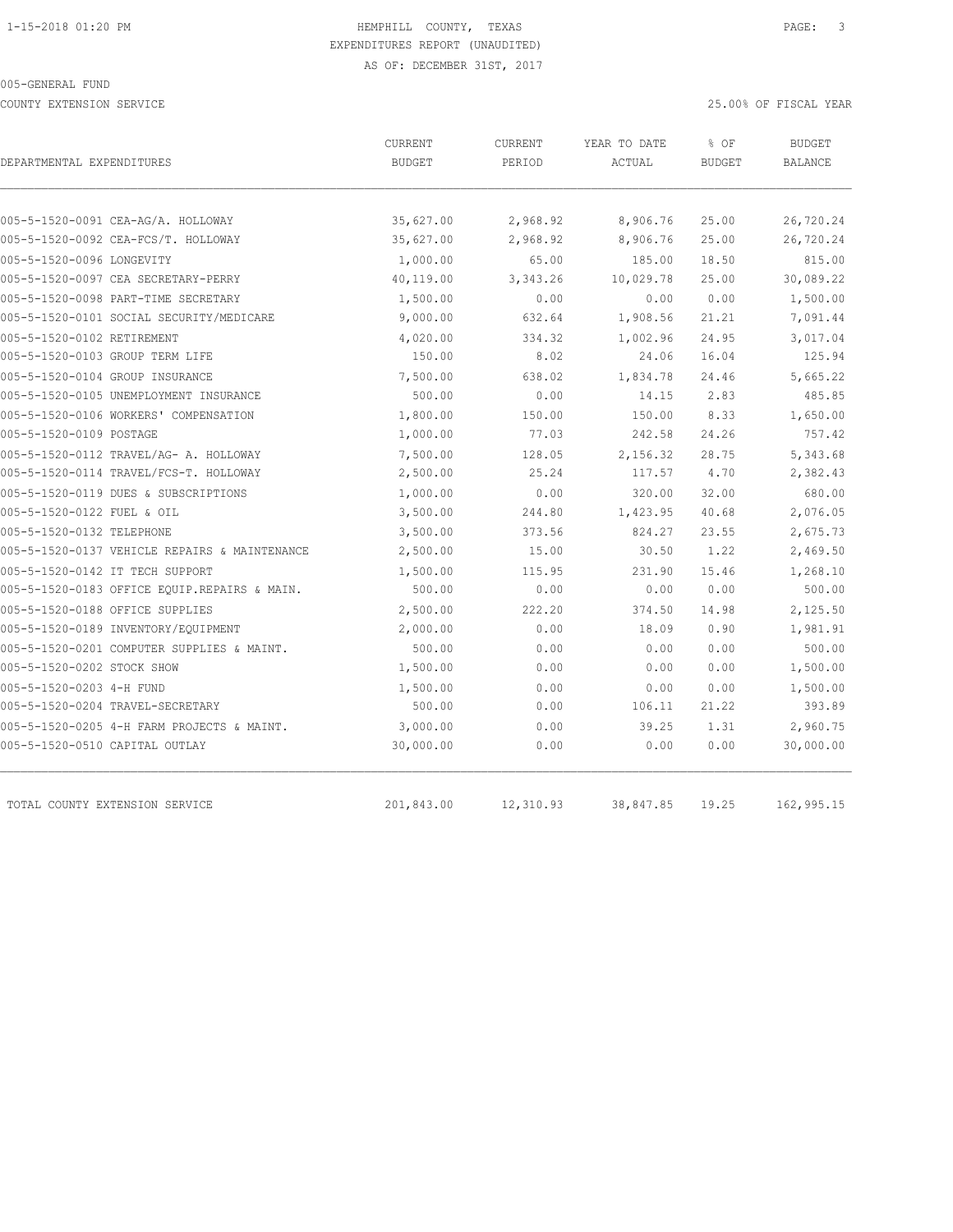COUNTY TREASURER 25.00% OF FISCAL YEAR

| DEPARTMENTAL EXPENDITURES                  | CURRENT<br><b>BUDGET</b> | CURRENT<br>PERIOD | YEAR TO DATE<br>ACTUAL | % OF<br><b>BUDGET</b> | <b>BUDGET</b><br><b>BALANCE</b> |
|--------------------------------------------|--------------------------|-------------------|------------------------|-----------------------|---------------------------------|
|                                            |                          |                   |                        |                       |                                 |
| 005-5-1530-0090 COUNTY TREASURER           | 58,595.00                | 4,882.92          | 14,648.76              | 25.00                 | 43,946.24                       |
| 005-5-1530-0095 CHIEF DEP TREASURER-REED   | 20,060.00                | 1,671.62          | 5,014.86               | 25.00                 | 15,045.14                       |
| 005-5-1530-0096 LONGEVITY                  | 1,120.00                 | 45.00             | 135.00                 | 12.05                 | 985.00                          |
| 005-5-1530-0098 DEPUTY TREASURER/PART-TIME | 500.00                   | 0.00              | 0.00                   | 0.00                  | 500.00                          |
| 005-5-1530-0101 SOCIAL SECURITY/MEDICARE   | 6,200.00                 | 443.19            | 1,335.61               | 21.54                 | 4,864.39                        |
| 005-5-1530-0102 RETIREMENT                 | 8,030.00                 | 659.96            | 1,979.88               | 24.66                 | 6,050.12                        |
| 005-5-1530-0103 GROUP TERM LIFE            | 250.00                   | 15.84             | 47.52                  | 19.01                 | 202.48                          |
| 005-5-1530-0104 GROUP INSURANCE            | 11,250.00                | 957.02            | 2,763.60               | 24.57                 | 8,486.40                        |
| 005-5-1530-0105 UNEMPLOYMENT INSURANCE     | 200.00                   | 0.00              | 2.51                   | 1.26                  | 197.49                          |
| 005-5-1530-0106 WORKERS' COMPENSATION      | 1,500.00                 | 225.00            | 225.00                 | 15.00                 | 1,275.00                        |
| 005-5-1530-0107 AirMedCare GROUP           | 0.00                     | 0.00              | 0.00                   | 0.00                  | 0.00                            |
| 005-5-1530-0109 POSTAGE                    | 1,800.00                 | 0.00              | 1,147.35               | 63.74                 | 652.65                          |
| 005-5-1530-0112 TRAVEL                     | 2,500.00                 | 0.00              | 212.00                 | 8.48                  | 2,288.00                        |
| 005-5-1530-0119 DUES & SUBSCRIPTIONS       | 1,100.00                 | 0.00              | 0.00                   | 0.00                  | 1,100.00                        |
| 005-5-1530-0132 TELEPHONE                  | 1,650.00                 | 63.64             | 198.23                 | 12.01                 | 1,451.77                        |
| 005-5-1530-0140 OFFICE EQUIPMENT REPAIR    | 2,000.00                 | 50.00             | 50.00                  | 2.50                  | 1,950.00                        |
| 005-5-1530-0142 MAINTENANCE CONTRACTS      | 15,000.00                | 15,346.70         | 15,346.70              | $102.31$ (            | 346.70)                         |
| 005-5-1530-0188 OFFICE SUPPLIES            | 2,500.00                 | 8.98              | 35.09                  | 1.40                  | 2,464.91                        |
| 005-5-1530-0189 INVENTORY/EQUIPMENT        | 5,000.00                 | 0.00              | 0.00                   | 0.00                  | 5,000.00                        |
| TOTAL COUNTY TREASURER                     | 139,255.00               | 24,369.87         | 43, 142. 11            | 30.98                 | 96, 112.89                      |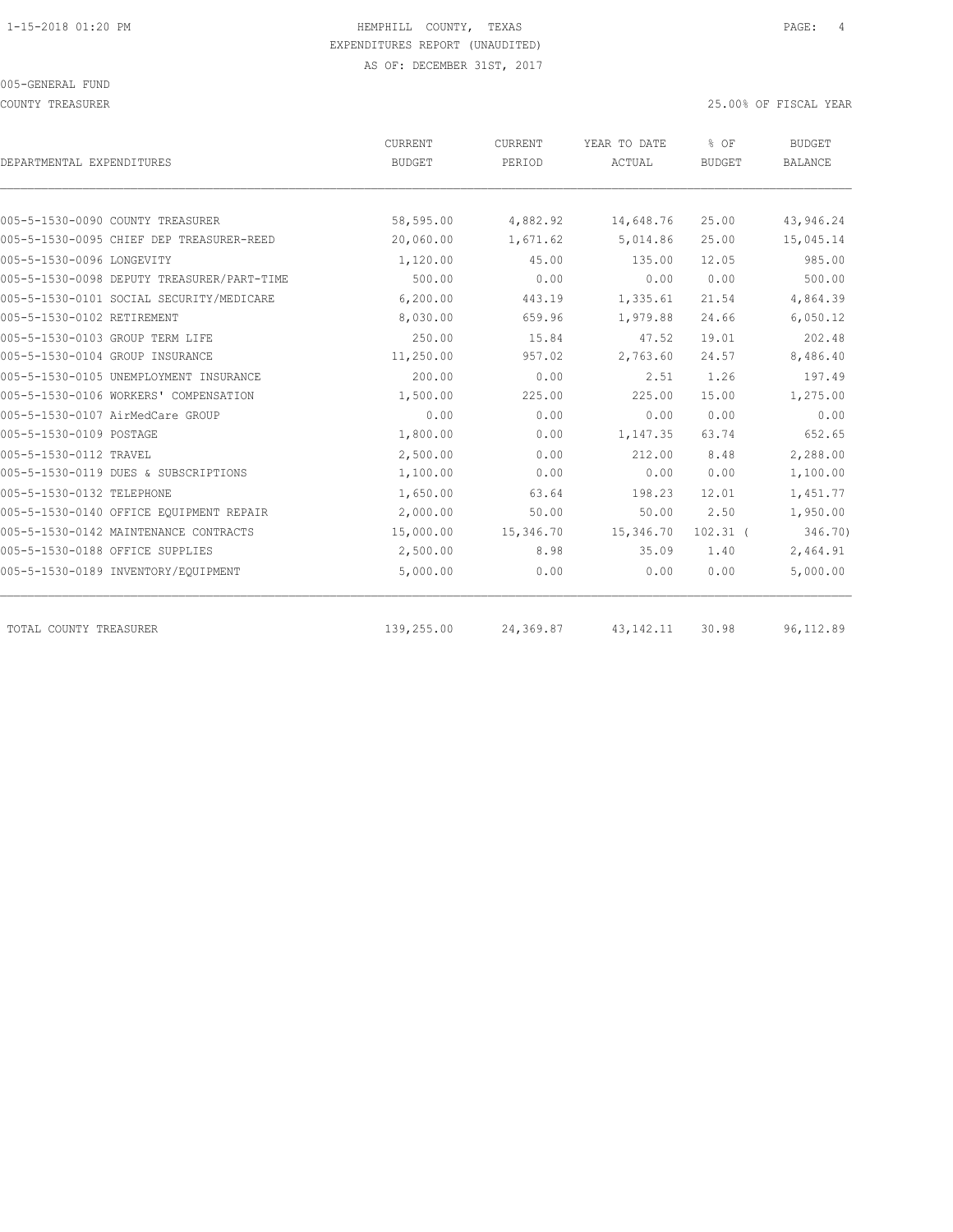COUNTY TAX COLLECTOR 25.00% OF FISCAL YEAR

| DEPARTMENTAL EXPENDITURES                | CURRENT<br><b>BUDGET</b> | CURRENT<br>PERIOD | YEAR TO DATE<br>ACTUAL | % OF<br><b>BUDGET</b> | <b>BUDGET</b><br>BALANCE |
|------------------------------------------|--------------------------|-------------------|------------------------|-----------------------|--------------------------|
|                                          |                          |                   |                        |                       |                          |
| 005-5-1540-0090 COUNTY TAX COLLECTOR     | 58,595.00                | 4,882.92          | 14,648.76              | 25.00                 | 43,946.24                |
| 005-5-1540-0094 PART TIME HELP           | 1,500.00                 | 0.00              | 0.00                   | 0.00                  | 1,500.00                 |
| 005-5-1540-0095 CHIEF DEPUTY TAC/JACKSON | 40,119.00                | 3,343.26          | 10,029.78              | 25.00                 | 30,089.22                |
| 005-5-1540-0096 LONGEVITY                | 3,200.00                 | 240.00            | 720.00                 | 22.50                 | 2,480.00                 |
| 005-5-1540-0097 DEPUTY TAC/BENTLEY       | 38,007.00                | 3,167.26          | 9,501.78               | 25.00                 | 28,505.22                |
| 005-5-1540-0098 DEPUTY TAC/CLARK         | 38,007.00                | 3,167.26          | 9,501.78               | 25.00                 | 28,505.22                |
| 005-5-1540-0101 SOCIAL SECURITY/MEDICARE | 14,000.00                | 1,074.99          | 3,222.77               | 23.02                 | 10,777.23                |
| 005-5-1540-0102 RETIREMENT               | 18,000.00                | 1,480.06          | 4,440.18               | 24.67                 | 13,559.82                |
| 005-5-1540-0103 GROUP TERM LIFE          | 600.00                   | 35.52             | 106.56                 | 17.76                 | 493.44                   |
| 005-5-1540-0104 GROUP INSURANCE          | 30,000.00                | 2,552.08          | 7,369.60               | 24.57                 | 22,630.40                |
| 005-5-1540-0105 UNEMPLOYMENT INSURANCE   | 1,500.00                 | 0.00              | 14.51                  | 0.97                  | 1,485.49                 |
| 005-5-1540-0106 WORKERS' COMPENSATION    | 2,400.00                 | 600.00            | 600.00                 | 25.00                 | 1,800.00                 |
| 005-5-1540-0109 POSTAGE                  | 10,000.00                | 0.00              | 5,875.75               | 58.76                 | 4,124.25                 |
| 005-5-1540-0112 TRAVEL                   | 4,000.00                 | 561.20            | 1,193.75               | 29.84                 | 2,806.25                 |
| 005-5-1540-0119 DUES & SUBSCRIPTIONS     | 1,000.00                 | 0.00              | 22.00                  | 2.20                  | 978.00                   |
| 005-5-1540-0132 TELEPHONE                | 3,200.00                 | 63.64             | 365.07                 | 11.41                 | 2,834.93                 |
| 005-5-1540-0134 BONDS & INSURANCE        | 0.00                     | 0.00              | 0.00                   | 0.00                  | 0.00                     |
| 005-5-1540-0138 DATA PROCESSING          | 48,000.00                | 0.00              | 10,693.75              | 22.28                 | 37,306.25                |
| 005-5-1540-0142 IT/MAINTENANCE CONTRACTS | 3,000.00                 | 0.00              | 0.00                   | 0.00                  | 3,000.00                 |
| 005-5-1540-0148 ADVERTISING              | 1,000.00                 | 0.00              | 0.00                   | 0.00                  | 1,000.00                 |
| 005-5-1540-0150 JUDGEMENTS               | 0.00                     | 0.00              | 0.00                   | 0.00                  | 0.00                     |
| 005-5-1540-0181 CITATIONS & SUBPOENAS    | 800.00                   | 75.00             | 175.00                 | 21.88                 | 625.00                   |
| 005-5-1540-0188 OFFICE SUPPLIES          | 7,000.00                 | 245.40            | 277.81                 | 3.97                  | 6,722.19                 |
| 005-5-1540-0189 INVENTORY/EQUIPMENT      | 3,000.00                 | 0.00              | 0.00                   | 0.00                  | 3,000.00                 |
| 005-5-1540-0510 CAPITAL OUTLAY           | 6,000.00                 | 0.00              | 0.00                   | 0.00                  | 6,000.00                 |
| TOTAL COUNTY TAX COLLECTOR               | 332,928.00               | 21,488.59         | 78,758.85              | 23.66                 | 254,169.15               |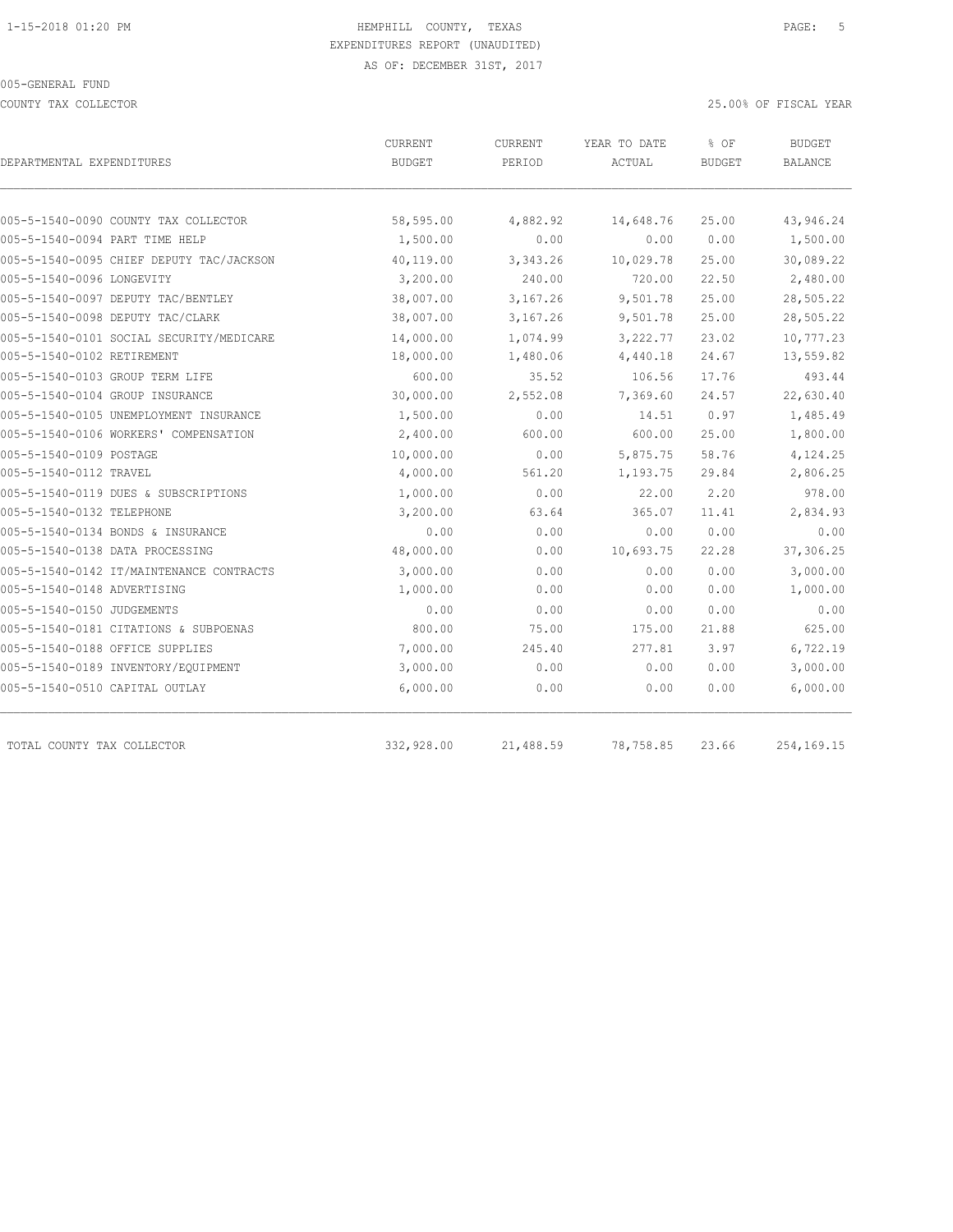| DEPARTMENTAL EXPENDITURES                      | <b>CURRENT</b><br><b>BUDGET</b> | <b>CURRENT</b><br>PERIOD | YEAR TO DATE<br>ACTUAL | % OF<br><b>BUDGET</b> | <b>BUDGET</b><br><b>BALANCE</b> |
|------------------------------------------------|---------------------------------|--------------------------|------------------------|-----------------------|---------------------------------|
|                                                |                                 |                          |                        |                       |                                 |
| 005-5-2400-0101 SOCIAL SECURITY/MEDICARE       | 300.00                          | 0.00                     | 155.63                 | 51.88                 | 144.37                          |
| 005-5-2400-0106 WORKERS' COMPENSATION          | 2,500.00                        | 186.00                   | 186.00                 | 7.44                  | 2,314.00                        |
| 005-5-2400-0114 COUNTY COURT EXPENSES          | 2,500.00                        | 0.00                     | 610.48                 | 24.42                 | 1,889.52                        |
| 005-5-2400-0115 CO.CRT. CONT LAB-REPORTER      | 1,500.00                        | 0.00                     | 0.00                   | 0.00                  | 1,500.00                        |
| 005-5-2400-0116 CO.CRT.CONT LAB-CRT APP ATTNY  | 25,000.00                       | 1,250.00                 | 3,250.00               | 13.00                 | 21,750.00                       |
| 005-5-2400-0117 ELECTION EXPENSES              | 15,000.00                       | 464.08                   | 3,598.45               | 23.99                 | 11,401.55                       |
| 005-5-2400-0118 ELECTION JUDGES                | 7,000.00                        | 0.00                     | 3, 313.15              | 47.33                 | 3,686.85                        |
| 005-5-2400-0124 CONTRACT LABOR - CRT INTERPRET | 2,500.00                        | 0.00                     | 0.00                   | 0.00                  | 2,500.00                        |
| 005-5-2400-0131 OTHER EXPENSE                  | 0.00                            | 0.00                     | 0.00                   | 0.00                  | 0.00                            |
| 005-5-2400-0150 GRAND JURORS                   | 2,500.00                        | 0.00                     | 280.00                 | 11.20                 | 2,220.00                        |
| 005-5-2400-0151 PETIT JURORS                   | 2,500.00                        | 0.00                     | 1,560.00               | 62.40                 | 940.00                          |
| 005-5-2400-0152 JUSTICE COURT JURORS           | 500.00                          | 0.00                     | 0.00                   | 0.00                  | 500.00                          |
| 005-5-2400-0196 CHILD PROT SER CRT APP ATTY    | 16,000.00                       | 553.00                   | 553.00                 | 3.46                  | 15,447.00                       |
| 005-5-2400-0197 CHILD PROT SER CRT REPORTER    | 1,500.00                        | 277.70                   | 277.70                 | 18.51                 | 1,222.30                        |
| TOTAL JURY & ELECTION                          | 79,300.00                       | 2,730.78                 | 13,784.41              | 17.38                 | 65,515.59                       |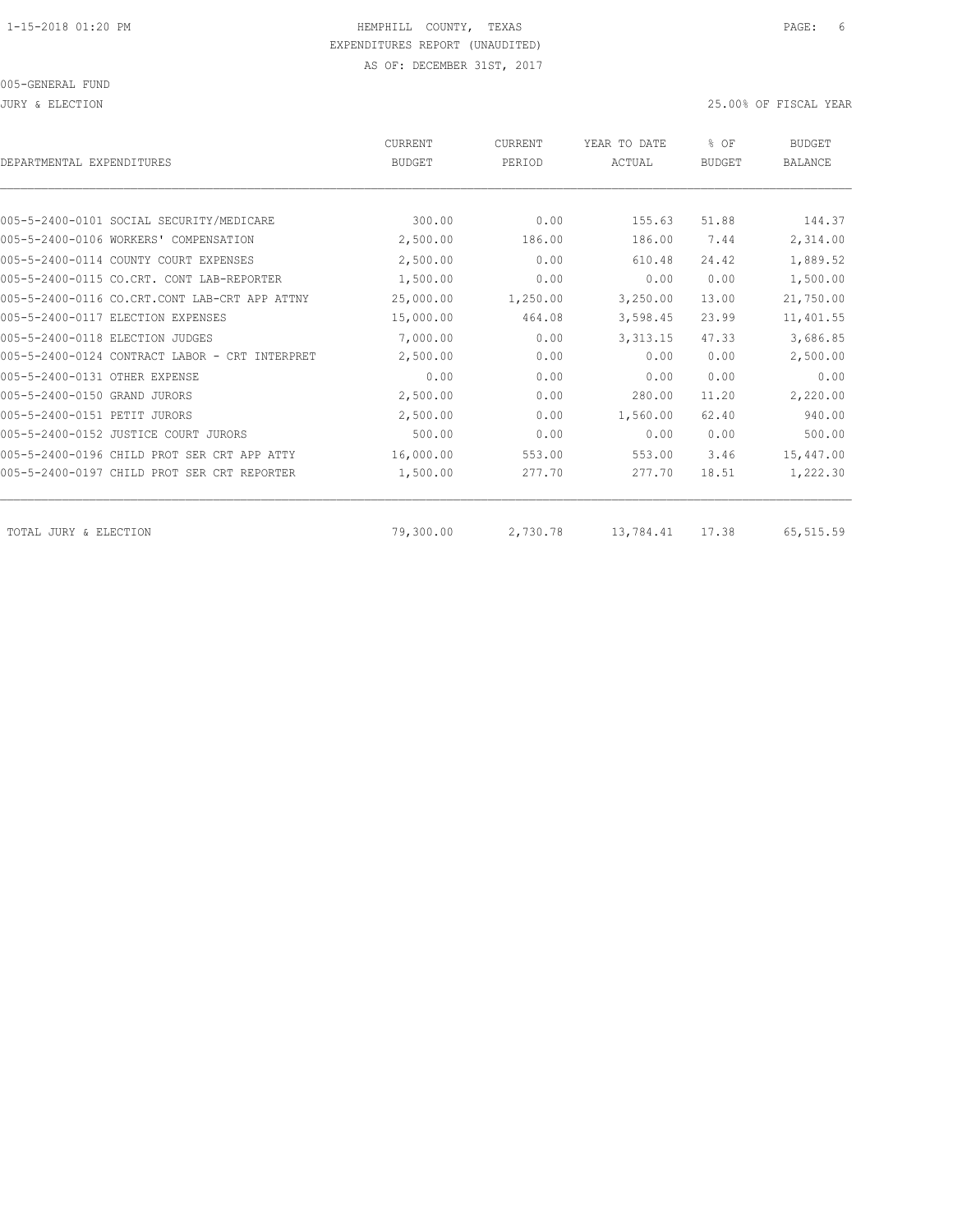DISTRICT COURT 25.00% OF FISCAL YEAR

| DEPARTMENTAL EXPENDITURES                      | CURRENT<br><b>BUDGET</b> | CURRENT<br>PERIOD | YEAR TO DATE<br>ACTUAL | % OF<br><b>BUDGET</b> | <b>BUDGET</b><br><b>BALANCE</b> |
|------------------------------------------------|--------------------------|-------------------|------------------------|-----------------------|---------------------------------|
|                                                |                          |                   |                        |                       |                                 |
| 005-5-2410-0090 JUDGE-EMMERT                   | 1,897.00                 | 158.08            | 474.24                 | 25.00                 | 1,422.76                        |
| 005-5-2410-0095 COURT BAILIFF-HOLLAND          | 11,787.00                | 982.26            | 2,946.78               | 25.00                 | 8,840.22                        |
| 005-5-2410-0096 LONGEVITY SPECIAL              | 900.00                   | 52.92             | 158.76                 | 17.64                 | 741.24                          |
| 005-5-2410-0097 COURT REPORTER-MCCLENDON       | 16,000.00                | 1,313.48          | 3,940.44               | 24.63                 | 12,059.56                       |
| 005-5-2410-0098 COURT ADMINISTRATOR-BURCH      | 8,522.00                 | 710.16            | 2,130.48               | 25.00                 | 6,391.52                        |
| 005-5-2410-0101 SOCIAL SECURITY/MEDICARE       | 3,000.00                 | 246.07            | 738.21                 | 24.61                 | 2,261.79                        |
| 005-5-2410-0102 RETIREMENT                     | 3,900.00                 | 321.71            | 965.13                 | 24.75                 | 2,934.87                        |
| 005-5-2410-0103 GROUP TERM LIFE                | 150.00                   | 7.72              | 23.16                  | 15.44                 | 126.84                          |
| 005-5-2410-0104 GROUP INSURANCE                | 6,000.00                 | 1,710.00          | 1,710.00               | 28.50                 | 4,290.00                        |
| 005-5-2410-0105 UNEMPLOYMENT INSURANCE         | 200.00                   | 0.00              | 4.48                   | 2.24                  | 195.52                          |
| 005-5-2410-0106 WORKERS' COMPENSATION          | 2,400.00                 | 560.00            | 560.00                 | 23.33                 | 1,840.00                        |
| 005-5-2410-0116 DIST CRT-CONT LAB-CRT APP ATTN | 24,500.00                | 2,254.10          | 3,504.10               | 14.30                 | 20,995.90                       |
| 005-5-2410-0124 CONTRACT LABOR                 | 2,000.00                 | 0.00              | 0.00                   | 0.00                  | 2,000.00                        |
| 005-5-2410-0154 JUDICIAL DISTRICT ASSESSMENT   | 500.00                   | 0.00              | 0.00                   | 0.00                  | 500.00                          |
| 005-5-2410-0155 BUDGET REIMBURSEMENT           | 8,000.00                 | 0.00              | 0.00                   | 0.00                  | 8,000.00                        |
| 005-5-2410-0219 STATEMENT OF FACTS             | 4,000.00                 | 0.00              | 0.00                   | 0.00                  | 4,000.00                        |
|                                                |                          |                   |                        |                       |                                 |
| TOTAL DISTRICT COURT                           | 93,756.00                | 8,316.50          | 17, 155.78             | 18.30                 | 76,600.22                       |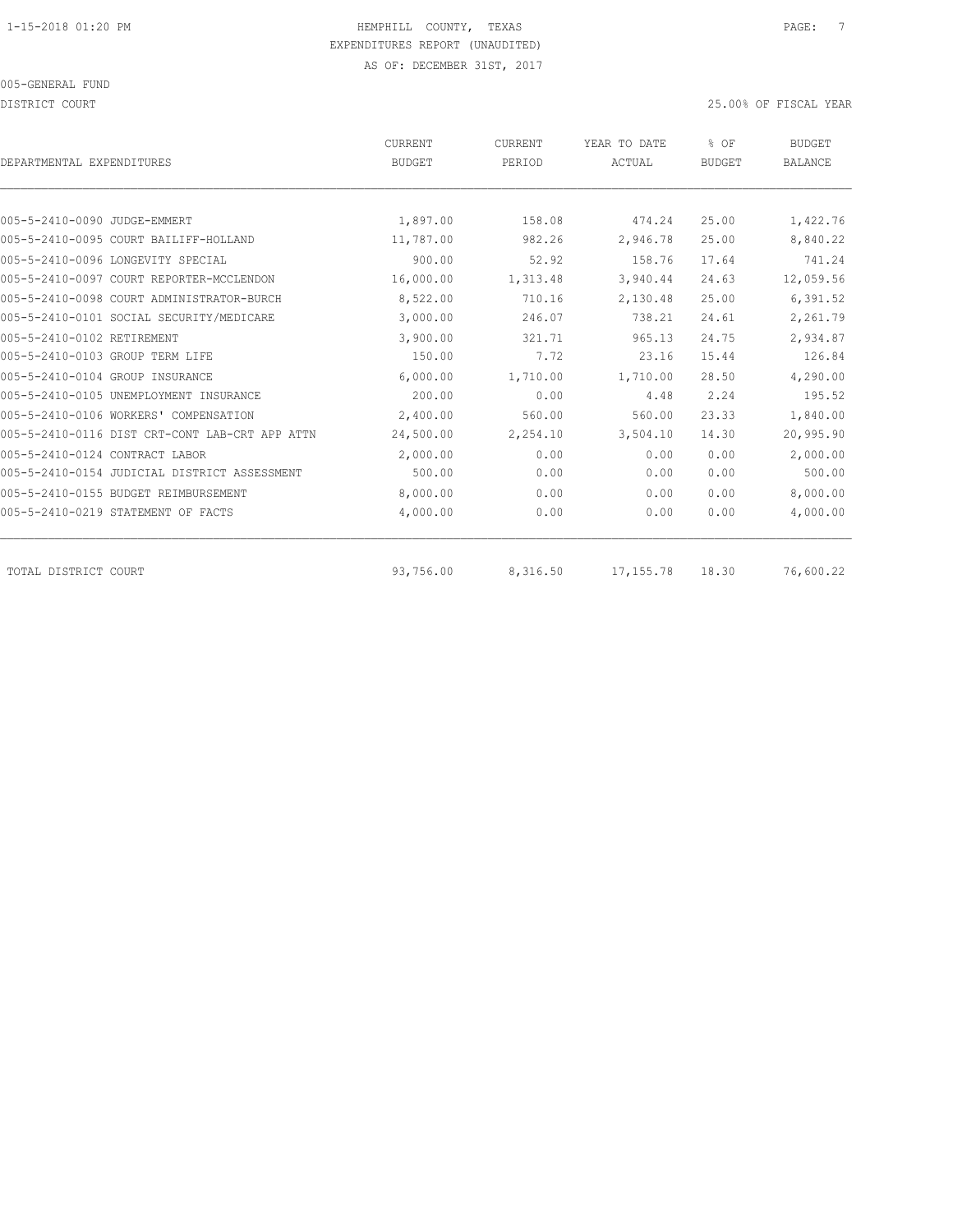COUNTY JUDGE 25.00% OF FISCAL YEAR

| DEPARTMENTAL EXPENDITURES                     | CURRENT<br><b>BUDGET</b> | CURRENT<br>PERIOD | YEAR TO DATE<br>ACTUAL | % OF<br><b>BUDGET</b> | <b>BUDGET</b><br><b>BALANCE</b> |
|-----------------------------------------------|--------------------------|-------------------|------------------------|-----------------------|---------------------------------|
|                                               |                          |                   |                        |                       |                                 |
| 005-5-2500-0082 OVERTIME                      | 1,500.00                 | 0.00              | 0.00                   | 0.00                  | 1,500.00                        |
| 005-5-2500-0090 JUDGE SALARY                  | 61,022.00                | 5,085.16          | 15,255.48              | 25.00                 | 45,766.52                       |
| 005-5-2500-0091 JUVENILE CRT JUDGE (1)        | 3,081.00                 | 256.76            | 770.28                 | 25.00                 | 2,310.72                        |
| 005-5-2500-0092 STATE/CO JUDGE SAL SUPPLEMENT | 25,200.00                | 2,100.00          | 6,300.00               | 25.00                 | 18,900.00                       |
| 005-5-2500-0094 JANITOR/LONGORIA              | 38,950.00                | 3,245.84          | 9,737.52               | 25.00                 | 29, 212.48                      |
| 005-5-2500-0095 JANITOR/JOHNSON               | 42,230.00                | 3,519.16          | 10,557.48              | 25.00                 | 31,672.52                       |
| 005-5-2500-0096 LONGEVITY                     | 2,690.00                 | 220.00            | 655.00                 | 24.35                 | 2,035.00                        |
| 005-5-2500-0097 ADMINSTRATIVE ASST/BRUNSON    | 40,119.00                | 3,343.26          | 10,029.78              | 25.00                 | 30,089.22                       |
| 005-5-2500-0098 PART-TIME SECRETARY           | 1,500.00                 | 396.88            | 753.13                 | 50.21                 | 746.87                          |
| 005-5-2500-0101 SOCIAL SECURITY/MEDICARE      | 16,450.00                | 1,267.80          | 3,875.73               | 23.56                 | 12,574.27                       |
| 005-5-2500-0102 RETIREMENT                    | 21,480.00                | 1,780.02          | 5,339.56               | 24.86                 | 16,140.44                       |
| 005-5-2500-0103 GROUP TERM LIFE               | 550.00                   | 42.70             | 128.09                 | 23.29                 | 421.91                          |
| 005-5-2500-0104 GROUP INSURANCE               | 30,000.00                | 2,551.90          | 6,167.34               | 20.56                 | 23,832.66                       |
| 005-5-2500-0105 UNEMPLOYMENT INSURANCE        | 300.00                   | 0.00              | 15.60                  | 5.20                  | 284.40                          |
| 005-5-2500-0106 WORKERS' COMPENSATION         | 2,300.00                 | 780.00            | 780.00                 | 33.91                 | 1,520.00                        |
| 005-5-2500-0109 POSTAGE                       | 600.00                   | 0.00              | 65.52                  | 10.92                 | 534.48                          |
| 005-5-2500-0112 TRAVEL                        | 6,000.00                 | 0.00              | 0.00                   | 0.00                  | 6,000.00                        |
| 005-5-2500-0119 DUES & SUBSCRIPTIONS          | 4,000.00                 | 150.00            | 150.00                 | 3.75                  | 3,850.00                        |
| 005-5-2500-0122 FUEL & OIL                    | 0.00                     | 0.00              | 0.00                   | 0.00                  | 0.00                            |
| 005-5-2500-0130 COMMUNICATION REPAIRS         | 0.00                     | 0.00              | 0.00                   | 0.00                  | 0.00                            |
| 005-5-2500-0132 TELEPHONE                     | 3,000.00                 | 116.15            | 413.49                 | 13.78                 | 2,586.51                        |
| 005-5-2500-0139 TRAINING SEMINARS             | 2,000.00                 | 0.00              | 0.00                   | 0.00                  | 2,000.00                        |
| 005-5-2500-0148 ADVERTISING                   | 2,000.00                 | 0.00              | 0.00                   | 0.00                  | 2,000.00                        |
| 005-5-2500-0183 OFFICE EQUIP-R&M              | 500.00                   | 0.00              | 100.00                 | 20.00                 | 400.00                          |
| 005-5-2500-0188 OFFICE SUPPLIES               | 2,500.00                 | 262.17            | 462.42                 | 18.50                 | 2,037.58                        |
| 005-5-2500-0189 INVENTORY/EQUIPMENT           | 0.00                     | 0.00              | 0.00                   | 0.00                  | 0.00                            |

TOTAL COUNTY JUDGE 307,972.00 25,117.80 71,556.42 23.23 236,415.58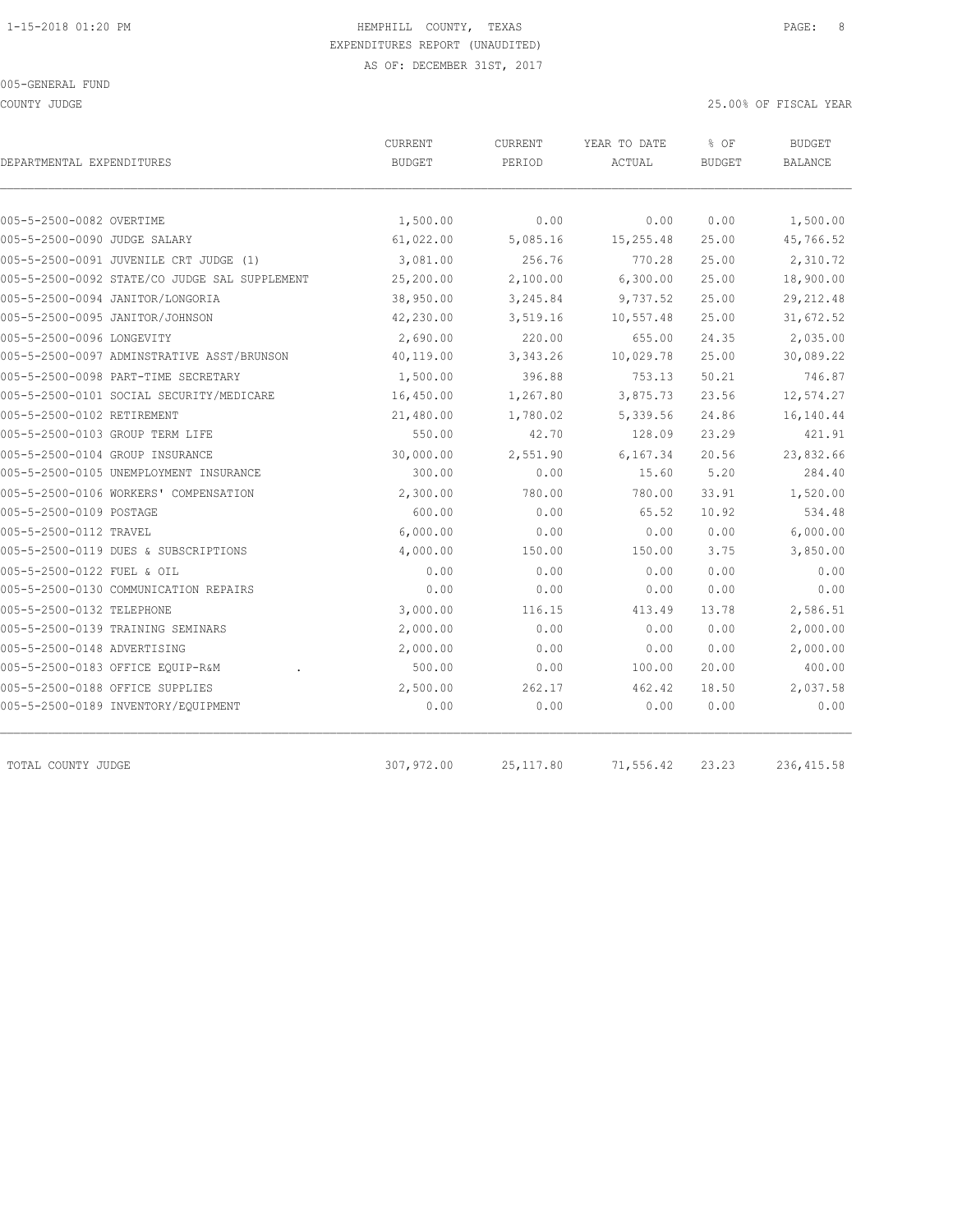JUVENILE PROBATION 25.00% OF FISCAL YEAR

| DEPARTMENTAL EXPENDITURES                     | <b>CURRENT</b><br><b>BUDGET</b> | CURRENT<br>PERIOD | YEAR TO DATE<br>ACTUAL | % OF<br><b>BUDGET</b> | <b>BUDGET</b><br><b>BALANCE</b> |
|-----------------------------------------------|---------------------------------|-------------------|------------------------|-----------------------|---------------------------------|
|                                               |                                 |                   |                        |                       |                                 |
| 005-5-2510-0090 STATE/CHIEF JUV PRO OFFICER   | 63,324.00                       | 5,277.00          | 15,831.00              | 25.00                 | 47,493.00                       |
| 005-5-2510-0096 JPO/LONGEVITY                 | 740.00                          | 60.00             | 180.00                 | 24.32                 | 560.00                          |
| 005-5-2510-0101 JPO SOCIAL SEC/MEDICARE       | 4,780.00                        | 410.58            | 1,231.74               | 25.77                 | 3,548.26                        |
| 005-5-2510-0102 JPO RETIREMENT                | 6,340.00                        | 536.70            | 1,610.10               | 25.40                 | 4,729.90                        |
| 005-5-2510-0103 JPO GROUP TERM LIFE           | 230.00                          | 12.88             | 38.64                  | 16.80                 | 191.36                          |
| 005-5-2510-0104 JPO GROUP INSURANCE           | 7,500.00                        | 638.02            | 1,842.40               | 24.57                 | 5,657.60                        |
| 005-5-2510-0105 JPO/UNEMPLOYMENT              | 100.00                          | 0.00              | 7.89                   | 7.89                  | 92.11                           |
| 005-5-2510-0106 JPO/WORKERS' COMP             | 580.00                          | 150.00            | 150.00                 | 25.86                 | 430.00                          |
| 005-5-2510-0132 JUVENILE PROBATION CELL PHONE | 360.00                          | 30.00             | 90.00                  | 25.00                 | 270.00                          |
|                                               |                                 |                   |                        |                       |                                 |
| TOTAL JUVENILE PROBATION                      | 83,954.00                       | 7,115.18          | 20,981.77              | 24.99                 | 62,972.23                       |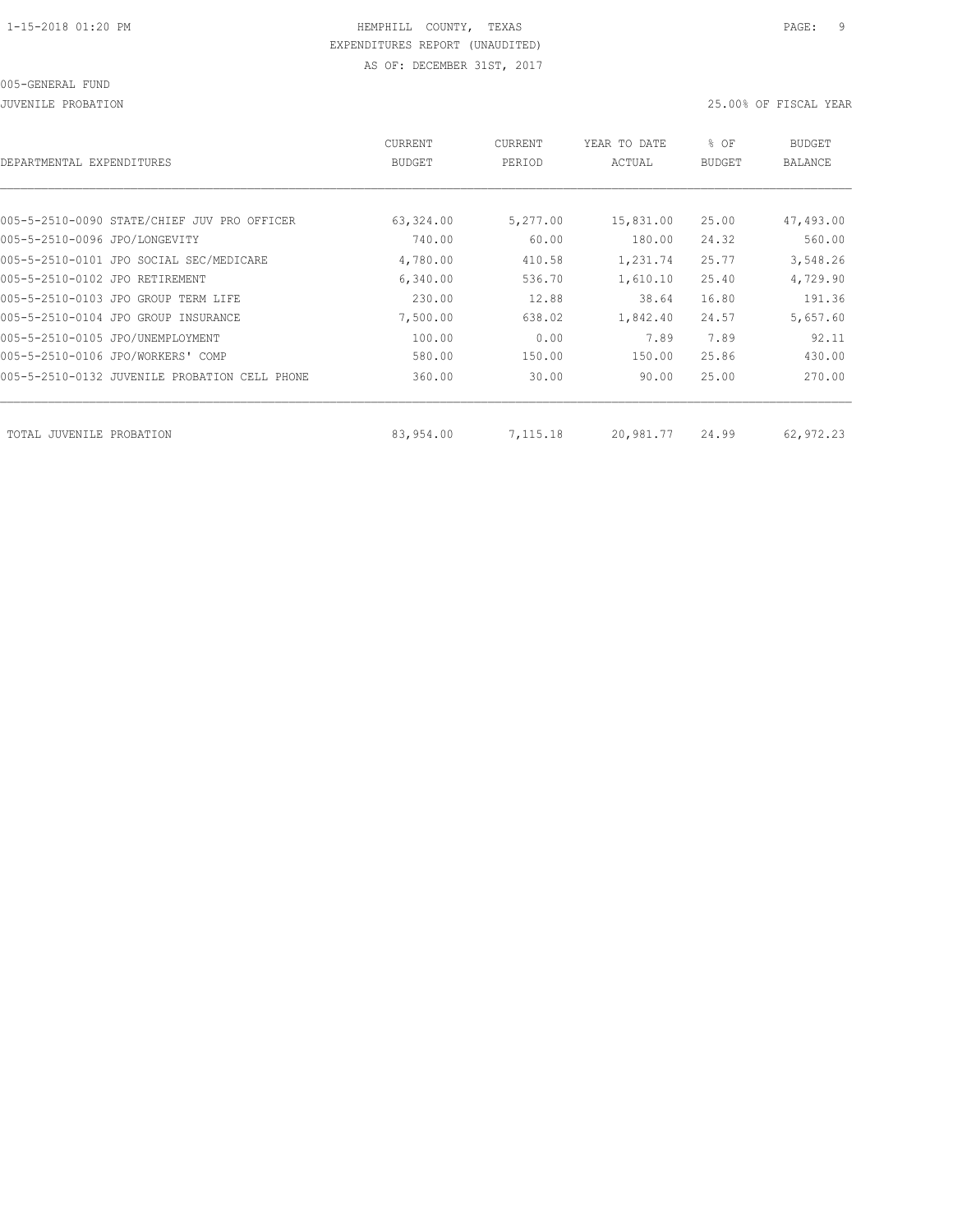LOCAL JUVENILE PROBATION 25.00% OF FISCAL YEAR

| DEPARTMENTAL EXPENDITURES                     | CURRENT<br><b>BUDGET</b> | CURRENT<br>PERIOD | YEAR TO DATE<br>ACTUAL | % OF<br>BUDGET | BUDGET<br>BALANCE |
|-----------------------------------------------|--------------------------|-------------------|------------------------|----------------|-------------------|
|                                               |                          |                   |                        |                |                   |
| 005-5-2520-0090 31ST DISTRICT JUV PRO OFFICER | 53,498.00                | 4,458.16          | 13,374.48              | 25.00          | 40,123.52         |
| 005-5-2520-0096 JPO LOCAL/LONGEVITY           | 500.00                   | 40.00             | 120.00                 | 24.00          | 380.00            |
| 005-5-2520-0101 LOCAL JPO SS/MEDICARE         | 4,050.00                 | 346.40            | 1,039.20               | 25.66          | 3,010.80          |
| 005-5-2520-0102 LOCAL JPO RETIREMENT          | 5,350.00                 | 452.82            | 1,358.46               | 25.39          | 3,991.54          |
| 005-5-2520-0103 LOCAL JPO GROUP TERM LIFE     | 200.00                   | 10.86             | 32.58                  | 16.29          | 167.42            |
| 005-5-2520-0104 LOCAL JPO GROUP INSURANCE     | 7,500.00                 | 638.02            | 1,842.40               | 24.57          | 5,657.60          |
| 005-5-2520-0105 JPO LOCAL/UNEMPLOYMENT        | 100.00                   | 0.00              | 6.66                   | 6.66           | 93.34             |
| 005-5-2520-0106 JPO LOCAL/WORKERS' COMP       | 580.00                   | 150.00            | 150.00                 | 25.86          | 430.00            |
| 005-5-2520-0132 LOCAL JPO CELL PHONE          | 360.00                   | 30.00             | 90.00                  | 25.00          | 270.00            |
| TOTAL LOCAL JUVENILE PROBATION                | 72,138.00                | 6,126.26          | 18,013.78              | 24.97          | 54, 124. 22       |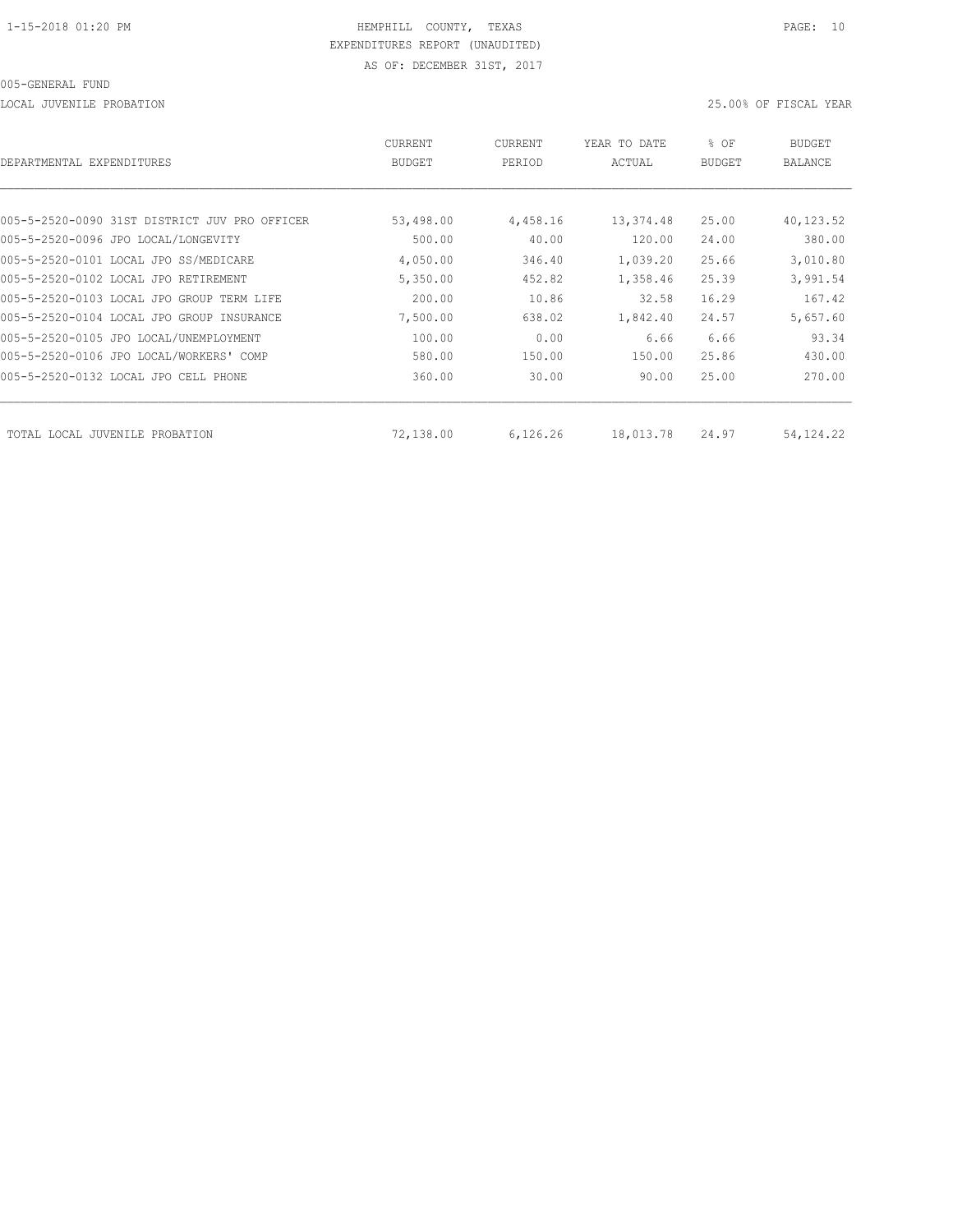COUNTY ATTORNEY 25.00% OF FISCAL YEAR

| DEPARTMENTAL EXPENDITURES                     | CURRENT<br><b>BUDGET</b> | CURRENT<br>PERIOD | YEAR TO DATE<br>ACTUAL | % OF<br><b>BUDGET</b> | <b>BUDGET</b><br><b>BALANCE</b> |
|-----------------------------------------------|--------------------------|-------------------|------------------------|-----------------------|---------------------------------|
|                                               |                          |                   |                        |                       |                                 |
| 005-5-2550-0090 COUNTY ATTORNEY               | 58,595.00                | 4,882.92          | 14,648.76              | 25.00                 | 43,946.24                       |
| 005-5-2550-0091 CO ATTNY ST SALARY SUPPLEMENT | 23,333.00                | 1,944.40          | 5,833.20               | 25.00                 | 17,499.80                       |
| 005-5-2550-0095 LEGAL ASST/REED               | 20,059.00                | 1,671.64          | 5,014.92               | 25.00                 | 15,044.08                       |
| 005-5-2550-0096 LONGEVITY                     | 0.00                     | 45.00             | 135.00                 | $0.00$ (              | 135.00)                         |
| 005-5-2550-0101 SOCIAL SECURITY/MEDICARE      | 7,820.00                 | 644.52            | 1,933.02               | 24.72                 | 5,886.98                        |
| 005-5-2550-0102 RETIREMENT                    | 10,200.00                | 854.40            | 2,563.20               | 25.13                 | 7,636.80                        |
| 005-5-2550-0103 GROUP TERM LIFE               | 300.00                   | 20.50             | 61.50                  | 20.50                 | 238.50                          |
| 005-5-2550-0104 GROUP INSURANCE               | 11,250.00                | 957.04            | 2,763.60               | 24.57                 | 8,486.40                        |
| 005-5-2550-0105 UNEMPLOYMENT INSURANCE        | 400.00                   | 0.00              | 2.51                   | 0.63                  | 397.49                          |
| 005-5-2550-0106 WORKERS' COMPENSATION         | 1,500.00                 | 225.00            | 225.00                 | 15.00                 | 1,275.00                        |
| 005-5-2550-0109 POSTAGE                       | 350.00                   | 0.00              | 39.70                  | 11.34                 | 310.30                          |
| 005-5-2550-0112 TRAVEL/EDUCATION              | 5,000.00                 | 0.00              | 1,701.00               | 34.02                 | 3,299.00                        |
| 005-5-2550-0119 DUES & SUBSCRIPTIONS          | 1,000.00                 | 0.00              | 0.00                   | 0.00                  | 1,000.00                        |
| 005-5-2550-0132 TELEPHONE                     | 1,600.00                 | 69.10             | 209.28                 | 13.08                 | 1,390.72                        |
| 005-5-2550-0140 OFFICE EQUIPMENT REPAIRS      | 1,500.00                 | 50.00             | 50.00                  | 3.33                  | 1,450.00                        |
| 005-5-2550-0142 SOFTWARE SUPPORT              | 3,500.00                 | 466.50            | 1,230.00               | 35.14                 | 2,270.00                        |
| 005-5-2550-0168 C/ATTY LAW LIB                | 2,200.00                 | 0.00              | 330.00                 | 15.00                 | 1,870.00                        |
| 005-5-2550-0188 OFFICE SUPPLIES               | 3,500.00                 | 767.51            | 779.38                 | 22.27                 | 2,720.62                        |
| 005-5-2550-0189 INVENTORY/EQUIPMENT           | 5,000.00                 | 0.00              | 0.00                   | 0.00                  | 5,000.00                        |
| TOTAL COUNTY ATTORNEY                         | 157,107.00               | 12,598.53         | 37,520.07              | 23.88                 | 119,586.93                      |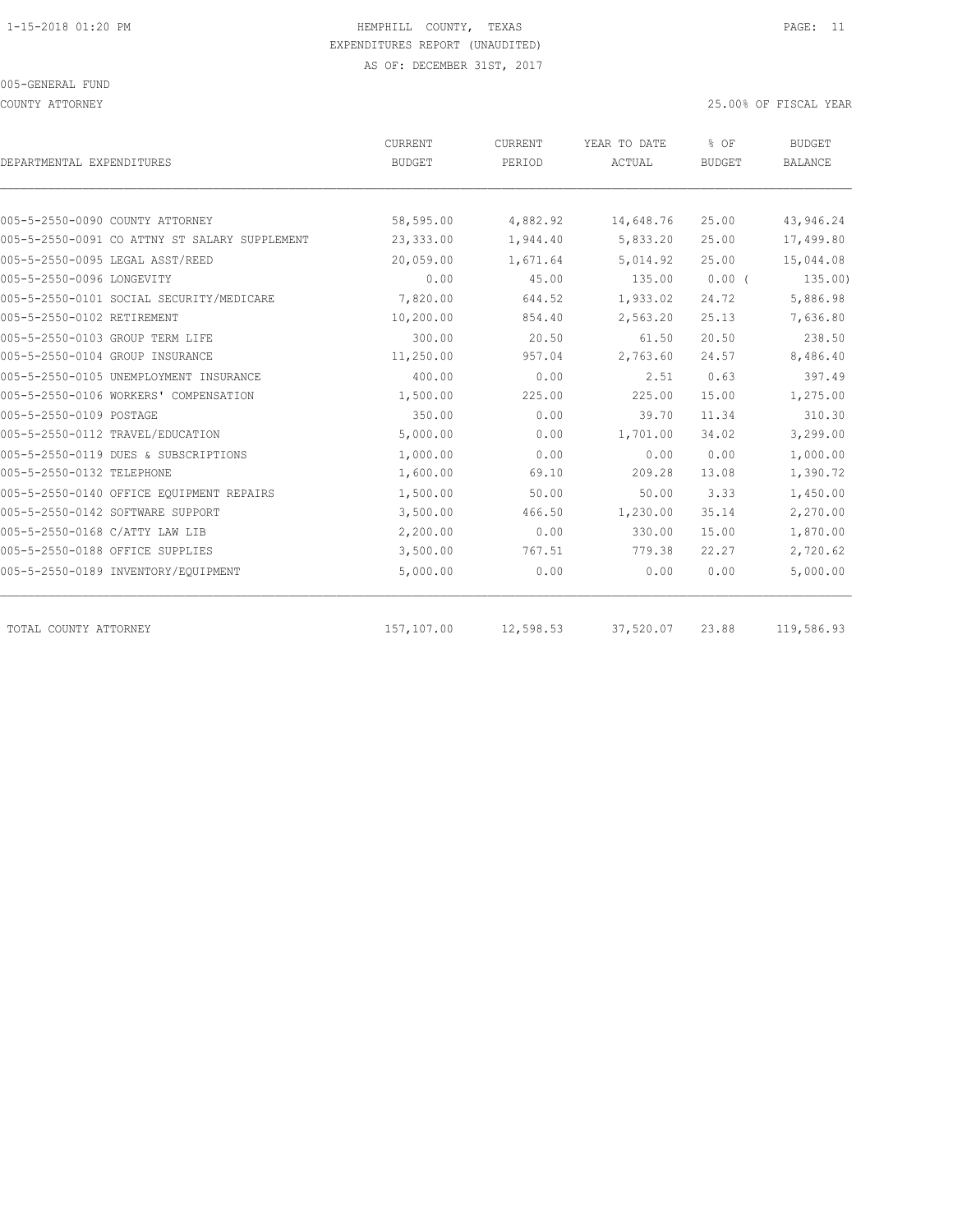COUNTY JUSTICE OF PEACE 25.00% OF FISCAL YEAR

|                                          | CURRENT       | <b>CURRENT</b> | YEAR TO DATE  | % OF          | <b>BUDGET</b>  |
|------------------------------------------|---------------|----------------|---------------|---------------|----------------|
| DEPARTMENTAL EXPENDITURES                | <b>BUDGET</b> | PERIOD         | <b>ACTUAL</b> | <b>BUDGET</b> | <b>BALANCE</b> |
|                                          |               |                |               |               |                |
| 005-5-2560-0090 JUSTICE OF THE PEACE     | 58,595.00     | 4,882.92       | 14,648.76     | 25.00         | 43,946.24      |
| 005-5-2560-0096 LONGEVITY                | 770.00        | 50.00          | 150.00        | 19.48         | 620.00         |
| 005-5-2560-0097 JP SECRETARY-NAVARRO     | 40,119.00     | 3,343.26       | 10,029.78     | 25.00         | 30,089.22      |
| 005-5-2560-0098 PART-TIME                | 0.00          | 0.00           | 0.00          | 0.00          | 0.00           |
| 005-5-2560-0101 SOCIAL SECURITY/MEDICARE | 7,650.00      | 630.88         | 1,884.92      | 24.64         | 5,765.08       |
| 005-5-2560-0102 RETIREMENT               | 9,950.00      | 827.62         | 2,482.86      | 24.95         | 7,467.14       |
| 005-5-2560-0103 GROUP TERM LIFE          | 350.00        | 19.86          | 59.58         | 17.02         | 290.42         |
| 005-5-2560-0104 GROUP INSURANCE          | 7,500.00      | 639.78         | 1,847.98      | 24.64         | 5,652.02       |
| 005-5-2560-0105 UNEMPLOYMENT INSURANCE   | 200.00        | 0.00           | 4.97          | 2.49          | 195.03         |
| 005-5-2560-0106 WORKERS' COMPENSATION    | 1,200.00      | 300.00         | 300.00        | 25.00         | 900.00         |
| 005-5-2560-0109 POSTAGE                  | 400.00        | 0.00           | 43.76         | 10.94         | 356.24         |
| 005-5-2560-0112 TRAVEL                   | 1,500.00      | 0.00           | 0.00          | 0.00          | 1,500.00       |
| 005-5-2560-0119 DUES & SUBSCRIPTIONS     | 1,000.00      | 276.00         | 469.00        | 46.90         | 531.00         |
| 005-5-2560-0131 OTHER EXPENSE            | 0.00          | 0.00           | 0.00          | 0.00          | 0.00           |
| 005-5-2560-0132 TELEPHONE                | 1,500.00      | 68.05          | 211.95        | 14.13         | 1,288.05       |
| 005-5-2560-0140 SOFTWARE                 | 3,600.00      | 0.00           | 100.00        | 2.78          | 3,500.00       |
| 005-5-2560-0188 OFFICE SUPPLIES          | 2,000.00      | 137.76         | 689.16        | 34.46         | 1,310.84       |
| TOTAL COUNTY JUSTICE OF PEACE            | 136,334.00    | 11, 176. 13    | 32,922.72     | 24.15         | 103, 411.28    |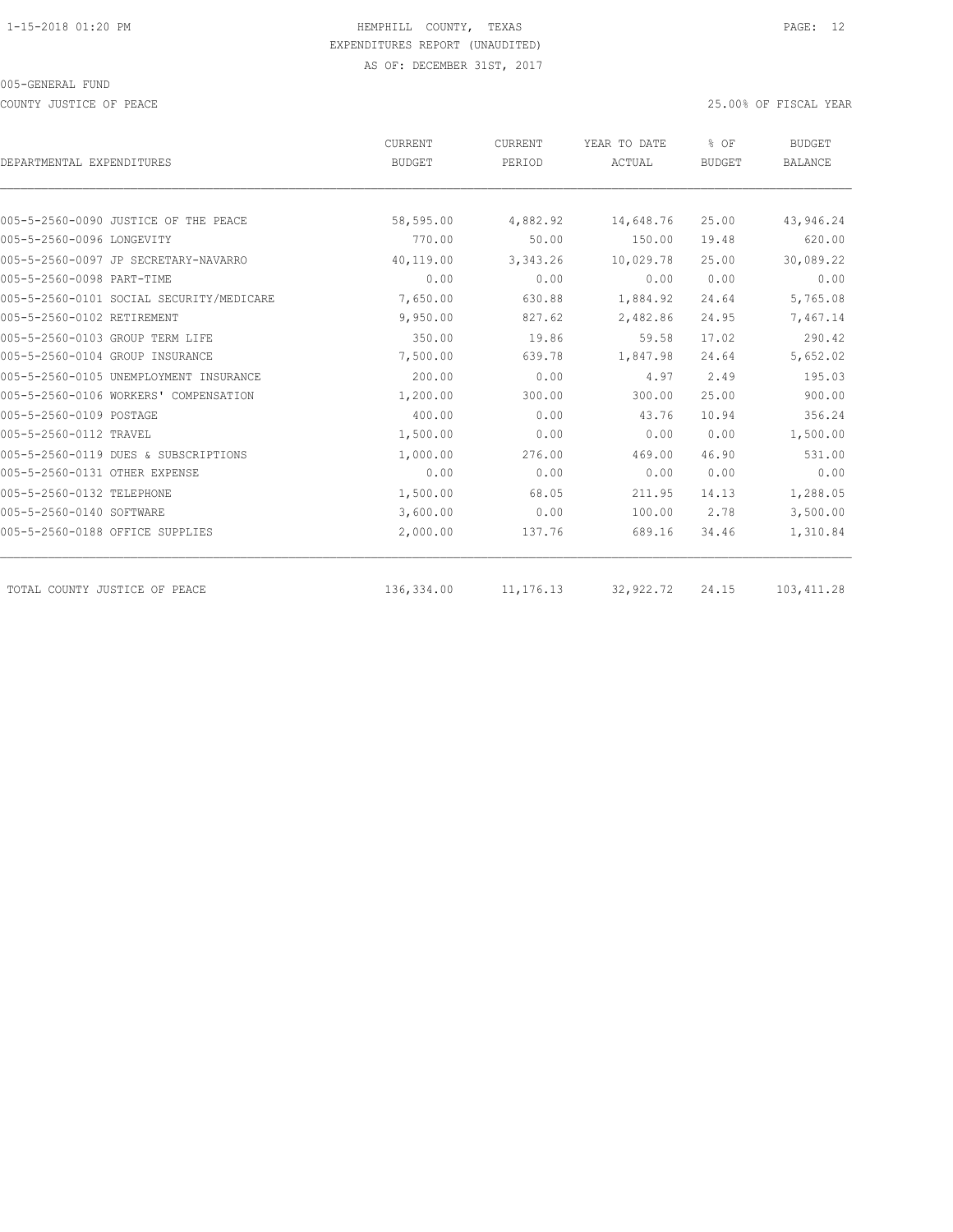CANADIAN FIRE DEPT 25.00% OF FISCAL YEAR

| DEPARTMENTAL EXPENDITURES      |                                       | <b>CURRENT</b><br><b>BUDGET</b> | CURRENT<br>PERIOD | YEAR TO DATE<br>ACTUAL | % OF<br><b>BUDGET</b> | <b>BUDGET</b><br><b>BALANCE</b> |
|--------------------------------|---------------------------------------|---------------------------------|-------------------|------------------------|-----------------------|---------------------------------|
|                                |                                       |                                 |                   |                        |                       |                                 |
|                                | 005-5-3019-0119 DUES & SUBSCRIPTIONS  | 2,500.00                        | 0.00              | 0.00                   | 0.00                  | 2,500.00                        |
| 005-5-3019-0122 FUEL & OIL     |                                       | 6,000.00                        | 0.00              | 98.00                  | 1.63                  | 5,902.00                        |
| 005-5-3019-0124 CONTRACT LABOR |                                       | 5,000.00                        | 0.00              | 0.00                   | 0.00                  | 5,000.00                        |
| 005-5-3019-0125 TIRES & TUBES  |                                       | 5,000.00                        | 0.00              | 0.00                   | 0.00                  | 5,000.00                        |
| 005-5-3019-0128 SUPPLIES       |                                       | 7,000.00                        | 146.60            | 163.69                 | 2.34                  | 6,836.31                        |
|                                | 005-5-3019-0130 COMMUNICATION REPAIRS | 5,000.00                        | 30.00             | 152.50                 | 3.05                  | 4,847.50                        |
| 005-5-3019-0137 VEHICLE R&M    |                                       | 13,000.00                       | 2,989.28          | 3,156.45               | 24.28                 | 9,843.55                        |
|                                | 005-5-3019-0139 TRAINING SEMINARS     | 5,000.00                        | 0.00              | 0.00                   | 0.00                  | 5,000.00                        |
|                                | 005-5-3019-0141 UNIFORMS & CLOTHING   | 7,000.00                        | 534.00            | 534.00                 | 7.63                  | 6,466.00                        |
| 005-5-3019-0185 BUILDING R&M   |                                       | 1,000.00                        | 0.00              | 0.00                   | 0.00                  | 1,000.00                        |
| 005-5-3019-0187 PENSION FUND   |                                       | 18,000.00                       | 0.00              | 3,875.00               | 21.53                 | 14,125.00                       |
| 005-5-3019-0189 INVENTORY      |                                       | 8,000.00                        | 0.00              | 0.00                   | 0.00                  | 8,000.00                        |
| 005-5-3019-0510 CAPITAL OUTLAY |                                       | 17,500.00                       | 0.00              | 0.00                   | 0.00                  | 17,500.00                       |
| TOTAL CANADIAN FIRE DEPT       |                                       | 100,000.00                      | 3,699.88          | 7,979.64               | 7.98                  | 92,020.36                       |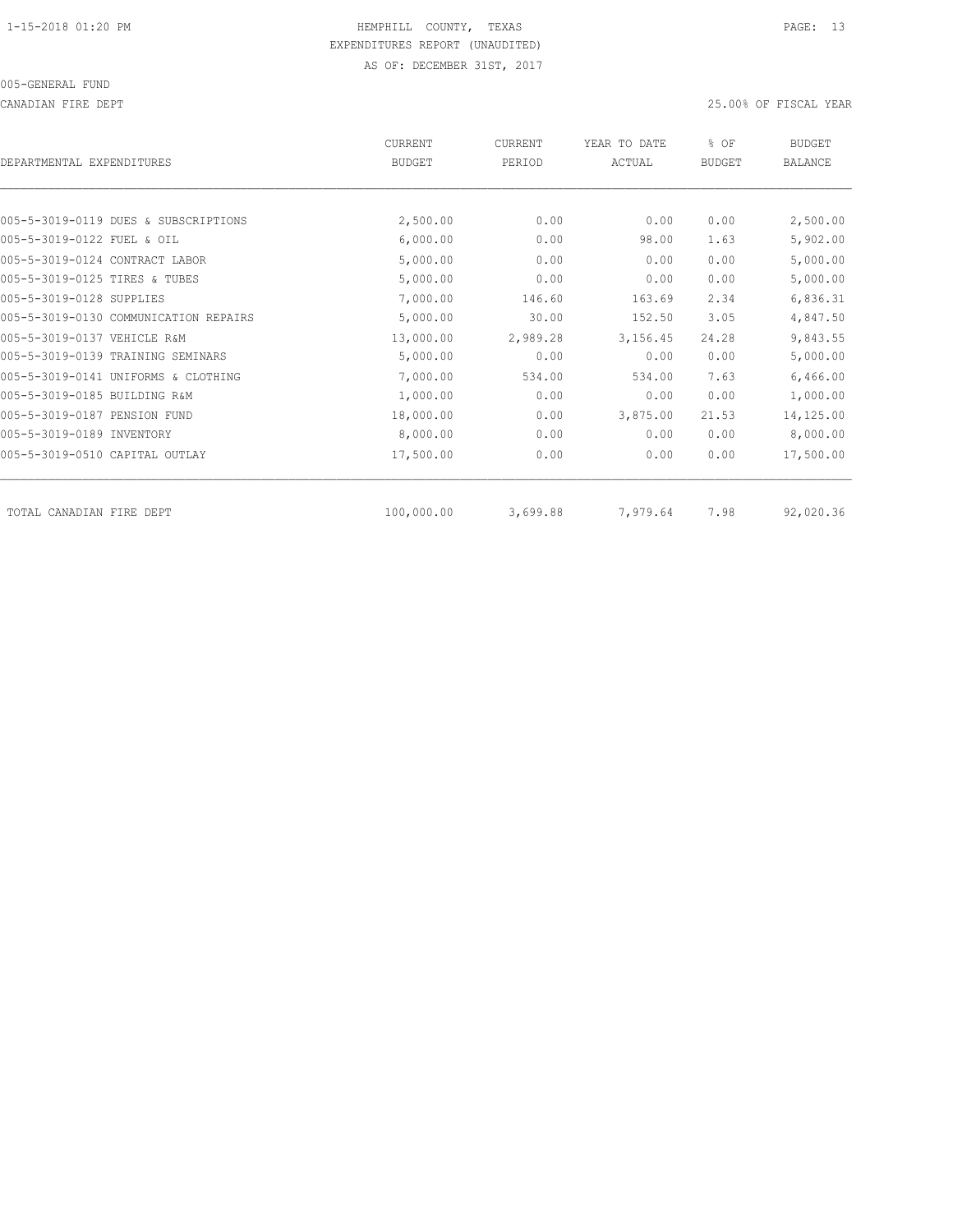LAW ENFORCEMENT 25.00% OF FISCAL YEAR

| DEPARTMENTAL EXPENDITURES                      | CURRENT<br><b>BUDGET</b> | CURRENT<br>PERIOD | YEAR TO DATE<br>ACTUAL | % OF<br><b>BUDGET</b> | <b>BUDGET</b><br><b>BALANCE</b> |
|------------------------------------------------|--------------------------|-------------------|------------------------|-----------------------|---------------------------------|
|                                                |                          |                   |                        |                       |                                 |
| 005-5-3500-0080 SHERIFF-LEWIS                  | 65,600.00                | 5,466.66          | 16,399.98              | 25.00                 | 49,200.02                       |
| 005-5-3500-0081 CHIEF DEPUTY-CLAPP             | 55,955.00                | 4,662.92          | 13,988.76              | 25.00                 | 41,966.24                       |
| 005-5-3500-0082 OVERTIME                       | 6,000.00                 | 0.00              | 0.00                   | 0.00                  | 6,000.00                        |
| 005-5-3500-0083 CERTIFICATE PAY                | 22,000.00                | 1,800.00          | 5,400.00               | 24.55                 | 16,600.00                       |
| 005-5-3500-0084 OVERTIME FOREST SERVICE CONTRA | 3,500.00                 | 0.00              | 0.00                   | 0.00                  | 3,500.00                        |
| 005-5-3500-0087 DEPUTY-GREGORY                 | 50,676.00                | 4,223.00          | 12,669.00              | 25.00                 | 38,007.00                       |
| 005-5-3500-0088 DEPUTY-JL ORTEGA               | 50,676.00                | 4,223.00          | 12,669.00              | 25.00                 | 38,007.00                       |
| 005-5-3500-0089 DEPUTY-O. ORTEGA               | 50,676.00                | 4,223.00          | 12,669.00              | 25.00                 | 38,007.00                       |
| 005-5-3500-0090 LT.-MOSELEY                    | 52,500.00                | 4,375.00          | 13,125.00              | 25.00                 | 39,375.00                       |
| 005-5-3500-0091 DEPUTY- J. T. MOORE            | 50,676.00                | 4,223.00          | 12,669.00              | 25.00                 | 38,007.00                       |
| 005-5-3500-0092 DEPUTY- FISHER                 | 50,676.00                | 4,223.00          | 12,669.00              | 25.00                 | 38,007.00                       |
| 005-5-3500-0093 DEPUTY- HARRIS                 | 50,676.00                | 4,223.00          | 12,669.00              | 25.00                 | 38,007.00                       |
| 005-5-3500-0096 LONGEVITY                      | 1,000.00                 | 40.00             | 120.00                 | 12.00                 | 880.00                          |
| 005-5-3500-0097 ADMINISTRATIVE ASST-SPENCER    | 38,007.00                | 3,167.26          | 9,501.78               | 25.00                 | 28,505.22                       |
| 005-5-3500-0098 PART TIME HELP                 | 0.00                     | 0.00              | 0.00                   | 0.00                  | 0.00                            |
| 005-5-3500-0101 SOCIAL SECURITY/MEDICARE       | 41,000.00                | 3,306.68          | 9,931.44               | 24.22                 | 31,068.56                       |
| 005-5-3500-0102 RETIREMENT                     | 55,000.00                | 4,484.98          | 13,454.94              | 24.46                 | 41,545.06                       |
| 005-5-3500-0103 GROUP TERM LIFE                | 2,100.00                 | 107.66            | 322.98                 | 15.38                 | 1,777.02                        |
| 005-5-3500-0104 GROUP INSURANCE                | 75,000.00                | 6,380.20          | 17,778.64              | 23.70                 | 57,221.36                       |
| 005-5-3500-0105 UNEMPLOYMENT INSURANCE         | 3,000.00                 | 0.00              | 60.43                  | 2.01                  | 2,939.57                        |
| 005-5-3500-0106 WORKERS' COMPENSATION          | 9,000.00                 | 2,654.00          | 2,654.00               | 29.49                 | 6,346.00                        |
| 005-5-3500-0109 POSTAGE                        | 1,100.00                 | 56.82             | 319.29                 | 29.03                 | 780.71                          |
| 005-5-3500-0112 TRAVEL & EDUCATION             | 10,000.00                | 2,322.77          | 4,833.82               | 48.34                 | 5,166.18                        |
| 005-5-3500-0114 LAW TRAINING CENTER            | 15,000.00                | 0.00              | 670.62                 | 4.47                  | 14,329.38                       |
| 005-5-3500-0119 DUES & SUBSCRIPTIONS           | 1,100.00                 | 25.00             | 25.00                  | 2.27                  | 1,075.00                        |
| 005-5-3500-0122 FUEL & OIL                     | 40,000.00                | 3,001.77          | 5,975.38               | 14.94                 | 34,024.62                       |
| 005-5-3500-0130 COMMUNICATION EXPENSES         | 1,000.00                 | 0.00              | 0.00                   | 0.00                  | 1,000.00                        |
| 005-5-3500-0131 OTHER EXPENSE                  | 2,500.00                 | 987.42            | 1,200.66               | 48.03                 | 1,299.34                        |
| 005-5-3500-0132 TELEPHONE                      | 14,000.00                | 609.85            | 1,978.30               | 14.13                 | 12,021.70                       |
| 005-5-3500-0137 VEHICLE REPAIRS & MAIN.        | 12,000.00                | 2,623.95          | 9,342.66               | 77.86                 | 2,657.34                        |
| 005-5-3500-0141 UNIFORMS                       | 4,000.00                 | 1,522.78          | 2,252.17               | 56.30                 | 1,747.83                        |
| 005-5-3500-0142 MAINTENANCE CONTRACTS          | 35,000.00                | 3,448.99          | 8,280.17               | 23.66                 | 26,719.83                       |
| 005-5-3500-0143 JANITORIAL SUPPLIES            | 200.00                   | 0.00              | 0.00                   | 0.00                  | 200.00                          |
| 005-5-3500-0150 LAB SERVICES                   | 2,000.00                 | 0.00              | 0.00                   | 0.00                  | 2,000.00                        |
| 005-5-3500-0160 YOUTH PROGRAM                  | 5,000.00                 | 0.00              | 1,505.99               | 30.12                 | 3,494.01                        |
| 005-5-3500-0165 K-9 MAINTENANCE                | 2,500.00                 | 427.18            | 554.34                 | 22.17                 | 1,945.66                        |
| 005-5-3500-0183 REPAIRS-MAINTENANCE            | 2,500.00                 | 94.60             | 323.03                 | 12.92                 | 2,176.97                        |
| 005-5-3500-0188 OFFICE SUPPLIES                | 3,000.00                 | 66.34             | 1,558.80               | 51.96                 | 1,441.20                        |
| 005-5-3500-0189 INVENTORY/EQUIPMENT            | 25,000.00                | 1,033.13          | 6, 312.76              | 25.25                 | 18,687.24                       |
| 005-5-3500-0510 CAPITAL OUTLAY                 | 70,000.00                | 0.00              | 6, 212.47              | 8.87                  | 63, 787.53                      |
| TOTAL LAW ENFORCEMENT                          | 979,618.00               | 78,003.96         | 230,097.41             | 23.49                 | 749,520.59                      |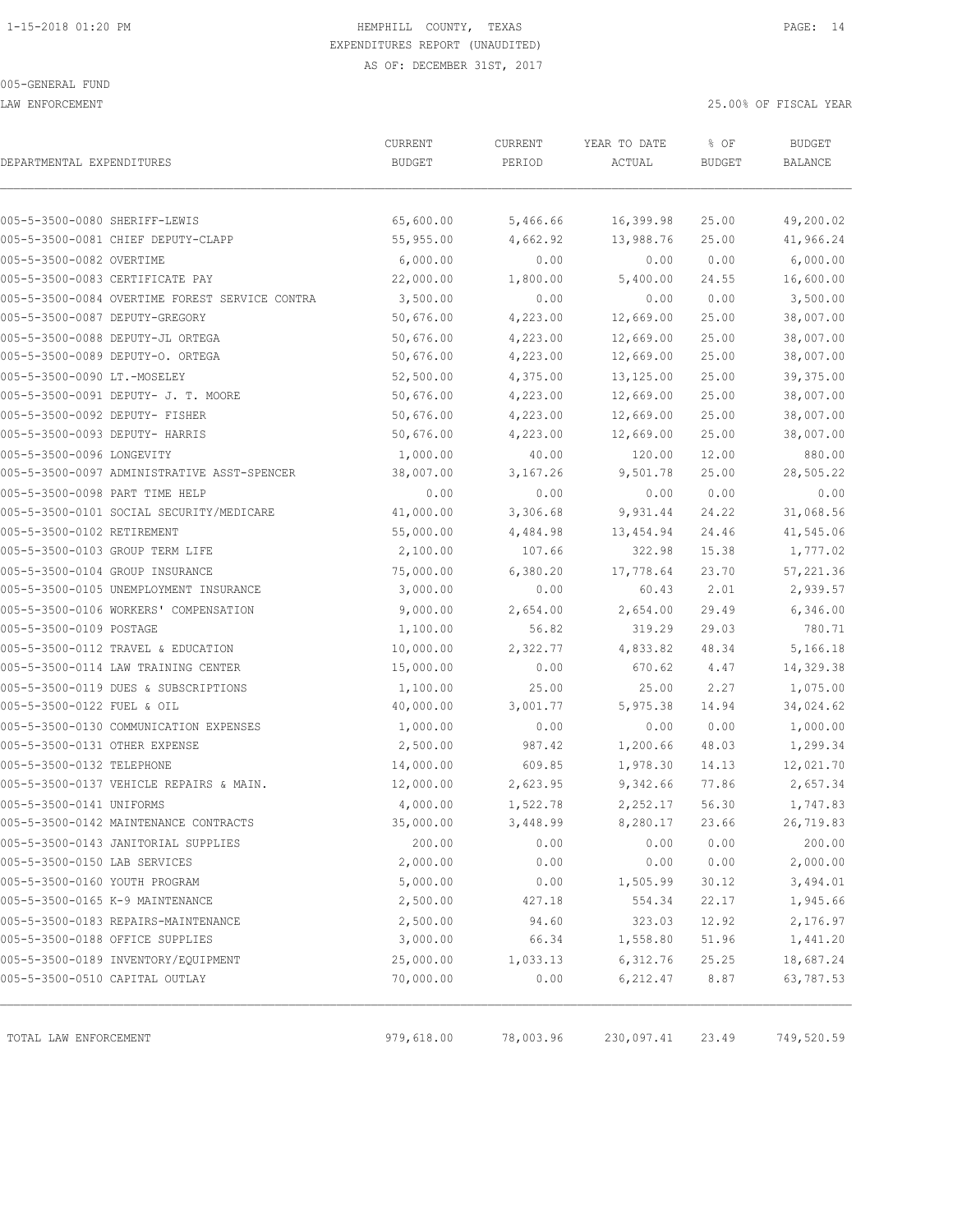LAW/JAIL OPERATIONS 25.00% OF FISCAL YEAR

| DEPARTMENTAL EXPENDITURES                | CURRENT<br><b>BUDGET</b> | <b>CURRENT</b><br>PERIOD | YEAR TO DATE<br>ACTUAL | % OF<br><b>BUDGET</b> | <b>BUDGET</b><br>BALANCE |
|------------------------------------------|--------------------------|--------------------------|------------------------|-----------------------|--------------------------|
|                                          |                          |                          |                        |                       |                          |
| 005-5-3600-0082 OVERTIME PAY             | 2,000.00                 | 0.00                     | 0.00                   | 0.00                  | 2,000.00                 |
| 005-5-3600-0083 CERTIFICATE PAY          | 6,000.00                 | 500.00                   | 1,500.00               | 25.00                 | 4,500.00                 |
| 005-5-3600-0090 DISPATCHER-WILLIAMSON    | 41,703.00                | 3,475.26                 | 10,425.78              | 25.00                 | 31, 277.22               |
| 005-5-3600-0091 CHIEF DISPATCH-BRITTIAN  | 45,398.00                | 3,783.16                 | 11,349.48              | 25.00                 | 34,048.52                |
| 005-5-3600-0093 DISPATCHER-OATMAN        | 41,703.00                | 3,475.26                 | 10,425.78              | 25.00                 | 31, 277.22               |
| 005-5-3600-0094 DISPATCHER-MCKNIGHT      | 41,703.00                | 3,475.26                 | 10,425.78              | 25.00                 | 31, 277.22               |
| 005-5-3600-0095 DISPATCHER-KELLS         | 41,703.00                | 3,475.26                 | 10,425.78              | 25.00                 | 31, 277.22               |
| 005-5-3600-0096 LONGEVITY                | 6,000.00                 | 340.00                   | 1,000.00               | 16.67                 | 5,000.00                 |
| 005-5-3600-0097 JAIL ADMINISTRATOR-CANO  | 45,398.00                | 3,783.16                 | 11,349.48              | 25.00                 | 34,048.52                |
| 005-5-3600-0098 PART TIME                | 18,000.00                | 0.00                     | 0.00                   | 0.00                  | 18,000.00                |
| 005-5-3600-0101 SOCIAL SECURITY/MEDICARE | 23,000.00                | 1,619.25                 | 4,861.71               | 21.14                 | 18,138.29                |
| 005-5-3600-0102 RETIREMENT               | 28,800.00                | 2,230.72                 | 6,690.16               | 23.23                 | 22,109.84                |
| 005-5-3600-0103 GROUP TERM LIFE          | 1,200.00                 | 53.52                    | 160.52                 | 13.38                 | 1,039.48                 |
| 005-5-3600-0104 GROUP INSURANCE          | 45,000.00                | 3,828.12                 | 10,365.87              | 23.04                 | 34,634.13                |
| 005-5-3600-0105 UNEMPLOYMENT INSURANCE   | 2,000.00                 | 0.00                     | 39.78                  | 1.99                  | 1,960.22                 |
| 005-5-3600-0106 WORKERS' COMPENSATION    | 4,500.00                 | 900.00                   | 900.00                 | 20.00                 | 3,600.00                 |
| 005-5-3600-0112 TRAVEL & EDUCATION       | 3,500.00                 | 0.00                     | 11.89                  | 0.34                  | 3,488.11                 |
| 005-5-3600-0131 OTHER EXPENSE            | 2,000.00                 | 147.46                   | 294.92                 | 14.75                 | 1,705.08                 |
| 005-5-3600-0141 UNIFORMS                 | 1,000.00                 | 0.00                     | 0.00                   | 0.00                  | 1,000.00                 |
| 005-5-3600-0143 PRISONER EXPENSES        | 18,000.00                | 561.54                   | 3,221.20               | 17.90                 | 14,778.80                |
| 005-5-3600-0145 PRISONER MEALS           | 60,000.00                | 0.00                     | 6,435.00               | 10.73                 | 53,565.00                |
| 005-5-3600-0183 REPAIRS                  | 15,000.00                | 200.00                   | 556.88                 | 3.71                  | 14,443.12                |
| 005-5-3600-0188 OFFICE SUPPLIES          | 2,000.00                 | 0.00                     | 1,360.84               | 68.04                 | 639.16                   |
| 005-5-3600-0189 INVENTORY/EQUIPMENT      | 4,000.00                 | 114.31                   | 2,387.77               | 59.69                 | 1,612.23                 |
| 005-5-3600-0510 CAPITAL OUTLAY           | 5,000.00                 | 0.00                     | 0.00                   | 0.00                  | 5,000.00                 |
| TOTAL LAW/JAIL OPERATIONS                | 504,608.00               | 31,962.28                | 104,188.62             | 20.65                 | 400, 419.38              |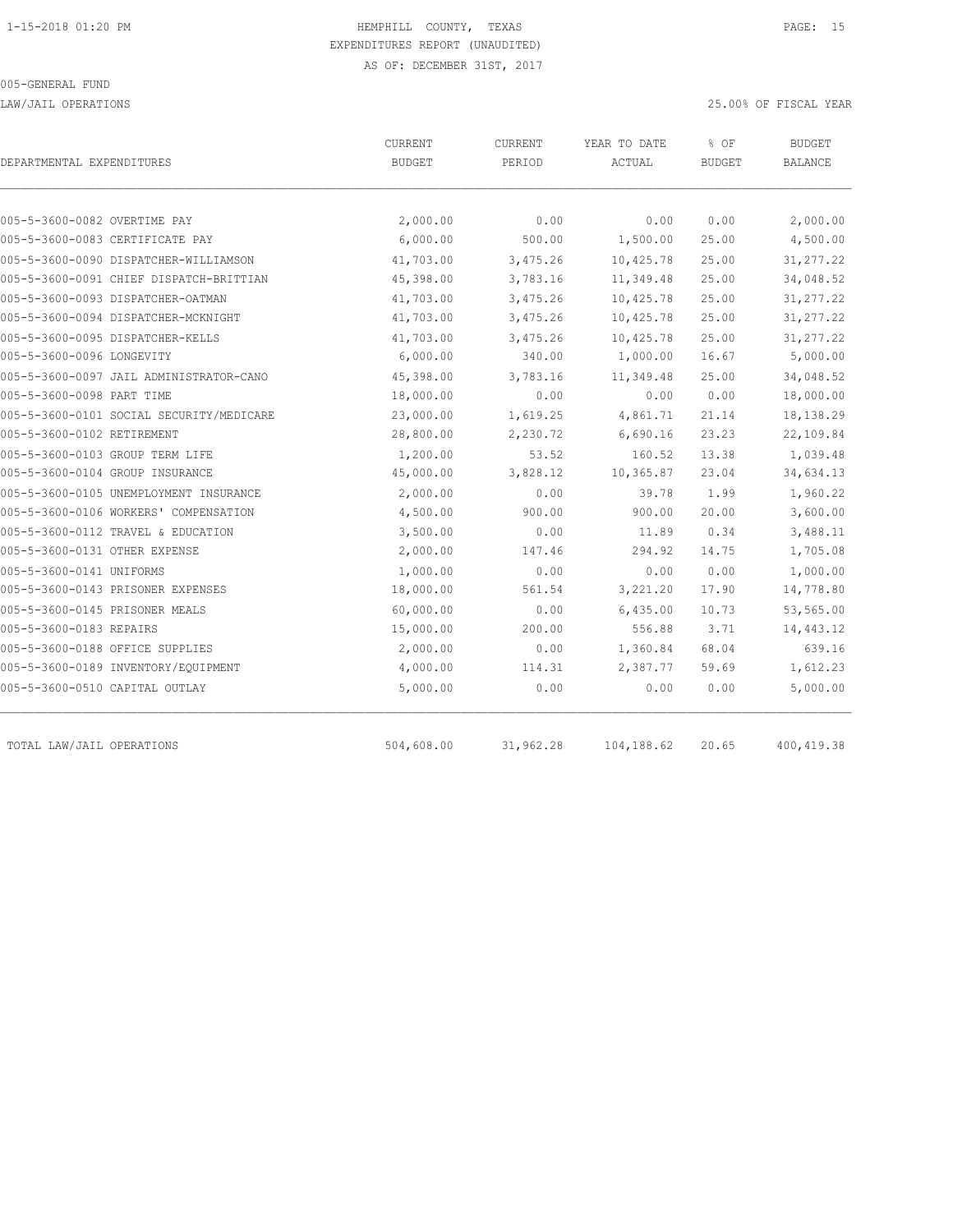| 1-15-2018 01:20 PM |  |
|--------------------|--|

### HEMPHILL COUNTY, TEXAS **PAGE:** 16 EXPENDITURES REPORT (UNAUDITED) AS OF: DECEMBER 31ST, 2017

SOLID WASTE DISPOSAL 25.00% OF FISCAL YEAR

| DEPARTMENTAL EXPENDITURES      | <b>CURRENT</b><br>BUDGET | CURRENT<br>PERIOD | YEAR TO DATE<br>ACTUAL | % OF<br><b>BUDGET</b> | BUDGET<br><b>BALANCE</b> |
|--------------------------------|--------------------------|-------------------|------------------------|-----------------------|--------------------------|
|                                |                          |                   |                        |                       |                          |
| 005-5-6025-0122 FUEL & OIL     | 25,000.00                | 1,394.45          | 2,617.41               | 10.47                 | 22,382.59                |
| 005-5-6025-0127 TIPPING FEES   | 155,000.00               | 13,898.83         | 31,404.59              | 20.26                 | 123,595.41               |
| 005-5-6025-0510 CAPITAL OUTLAY | 0.00                     | 0.00              | 0.00                   | 0.00                  | 0.00                     |
| TOTAL SOLID WASTE DISPOSAL     | 180,000.00               | 15,293.28         | 34,022.00              | 18.90                 | 145,978.00               |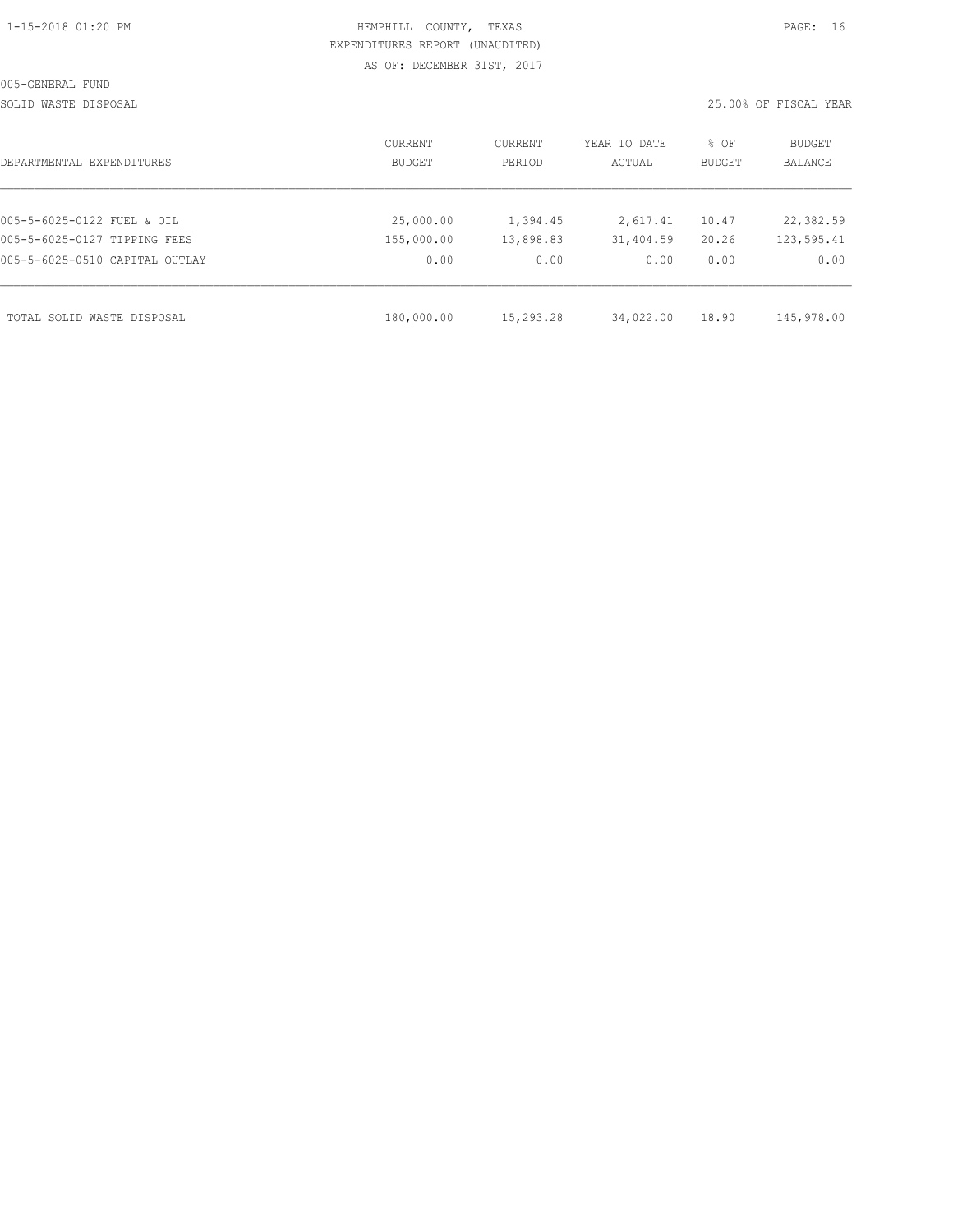PUBLIC FACILITIES 25.00% OF FISCAL YEAR

| DEPARTMENTAL EXPENDITURES               | <b>CURRENT</b><br><b>BUDGET</b> | CURRENT<br>PERIOD | YEAR TO DATE<br>ACTUAL | % OF<br><b>BUDGET</b> | <b>BUDGET</b><br><b>BALANCE</b> |
|-----------------------------------------|---------------------------------|-------------------|------------------------|-----------------------|---------------------------------|
|                                         |                                 |                   |                        |                       |                                 |
| 005-5-7001-0124 TECH SUPPORT CONTRACT   | 12,000.00                       | 0.00              | 0.00                   | 0.00                  | 12,000.00                       |
| 005-5-7001-0126 ROAD REPAIR             | 325,000.00                      | 0.00              | 0.00                   | 0.00                  | 325,000.00                      |
| 005-5-7001-0128 SUPPLIES                | 13,000.00                       | 998.20            | 2,100.87               | 16.16                 | 10,899.13                       |
| 005-5-7001-0129 COKES & COFFEE          | 4,500.00                        | 392.91            | 1,169.25               | 25.98                 | 3,330.75                        |
| 005-5-7001-0133 UTILITIES/GENERAL       | 120,000.00                      | 8,414.36          | 19,678.05              | 16.40                 | 100,321.95                      |
| 005-5-7001-0183 PUBLIC FACILITIES R&M   | 35,000.00                       | 357.47            | 2,190.08               | 6.26                  | 32,809.92                       |
| 005-5-7001-0185 COURTHOUSE R&M          | 15,000.00                       | 4,152.73          | 9,084.28               | 60.56                 | 5,915.72                        |
| 005-5-7001-0186 BRIDGE/DAM-REPAIR/SPRAY | 30,000.00                       | 0.00              | 0.00                   | 0.00                  | 30,000.00                       |
| 005-5-7001-0189 INVENTORY/EQUIPMENT     | 5,000.00                        | 0.00              | 46.63                  | 0.93                  | 4,953.37                        |
| 005-5-7001-0217 TRANSFER OUT            | 0.00                            | 0.00              | 0.00                   | 0.00                  | 0.00                            |
| 005-5-7001-0510 CAPITAL OUTLAY          | 939,720.00                      | 6,032.72          | 7,059.72               | 0.75                  | 932,660.28                      |
|                                         |                                 |                   |                        |                       |                                 |
| TOTAL PUBLIC FACILITIES                 | 1,499,220.00                    | 20,348.39         | 41,328.88              | 2.76                  | 1,457,891.12                    |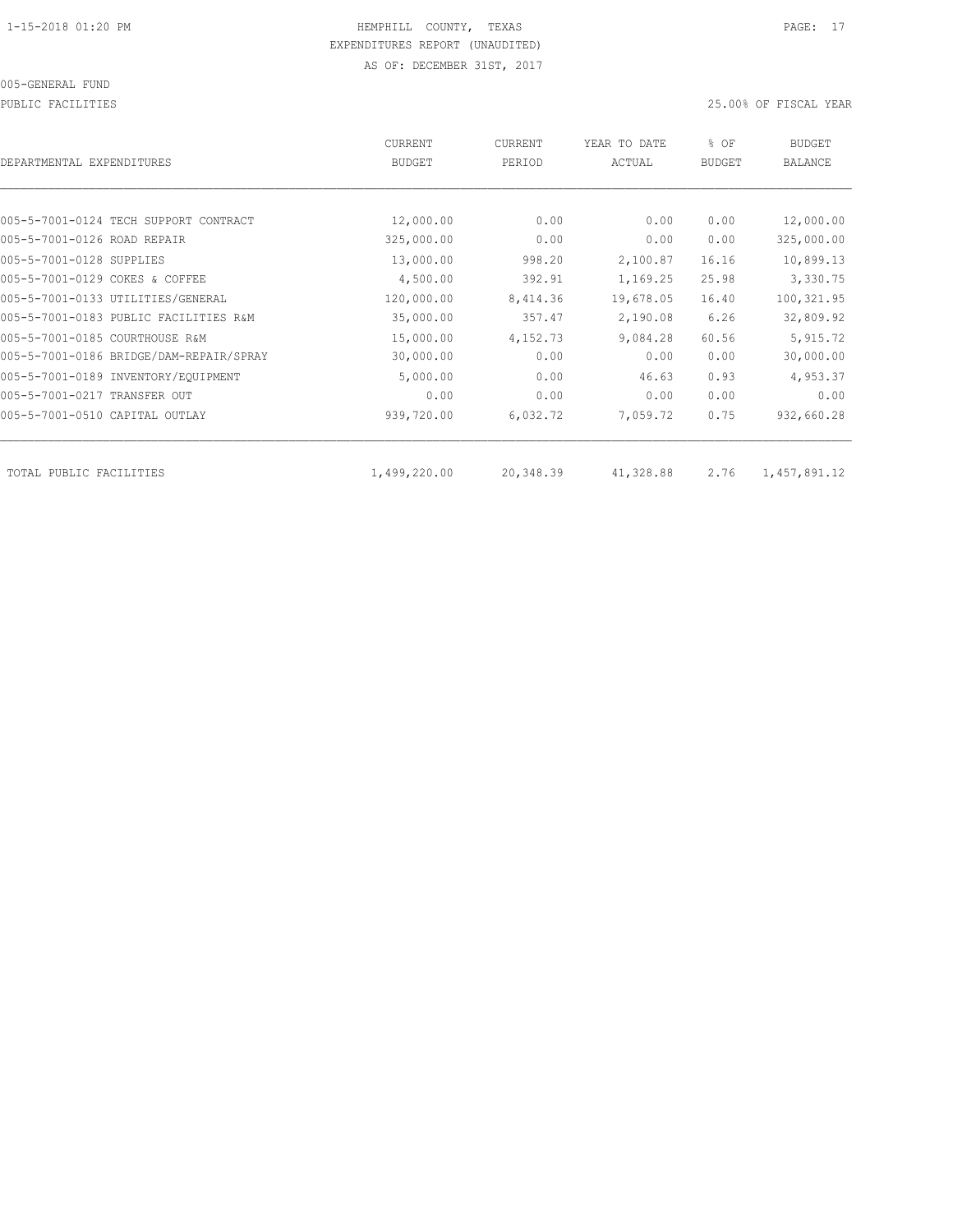CEMETERY 25.00% OF FISCAL YEAR

| DEPARTMENTAL EXPENDITURES                  | <b>CURRENT</b><br><b>BUDGET</b> | <b>CURRENT</b><br>PERIOD | YEAR TO DATE<br>ACTUAL | % OF<br><b>BUDGET</b> | <b>BUDGET</b><br><b>BALANCE</b> |
|--------------------------------------------|---------------------------------|--------------------------|------------------------|-----------------------|---------------------------------|
|                                            |                                 |                          |                        |                       |                                 |
| 005-5-7016-0097 CEMETERY ADM-JAHNEL        | 7,500.00                        | 0.00                     | 0.00                   | 0.00                  | 7,500.00                        |
| 005-5-7016-0101 SOCIAL SECURITY/MEDICARE   | 600.00                          | 0.00                     | 0.00                   | 0.00                  | 600.00                          |
| 005-5-7016-0105 UNEMPLOYMENT INSURANCE     | 100.00                          | 0.00                     | 0.00                   | 0.00                  | 100.00                          |
| 005-5-7016-0114 VETERAN'S MARKERS          | 1,000.00                        | 150.00                   | 150.00                 | 15.00                 | 850.00                          |
| 005-5-7016-0124 CONTRACT LABOR             | 15,000.00                       | 0.00                     | 0.00                   | 0.00                  | 15,000.00                       |
| 005-5-7016-0128 SUPPLIES                   | 500.00                          | 0.00                     | 0.00                   | 0.00                  | 500.00                          |
| 005-5-7016-0130 UNMARKED GRAVES            | 1,000.00                        | 0.00                     | 0.00                   | 0.00                  | 1,000.00                        |
| 005-5-7016-0133 UTILITIES                  | 300.00                          | 12.75                    | 25.50                  | 8.50                  | 274.50                          |
| 005-5-7016-0140 LANDSCAPING                | 2,000.00                        | 0.00                     | 0.00                   | 0.00                  | 2,000.00                        |
| 005-5-7016-0142 CONTRACT MOWING & PCTs 3&4 | 46,000.00                       | 3,737.50                 | 12,637.50              | 27.47                 | 33, 362.50                      |
| 005-5-7016-0510 CAPITAL OUTLAY             | 0.00                            | 0.00                     | 0.00                   | 0.00                  | 0.00                            |
|                                            |                                 |                          |                        |                       | 61,187.00                       |
| TOTAL CEMETERY                             | 74,000.00                       | 3,900.25                 | 12,813.00              | 17.31                 |                                 |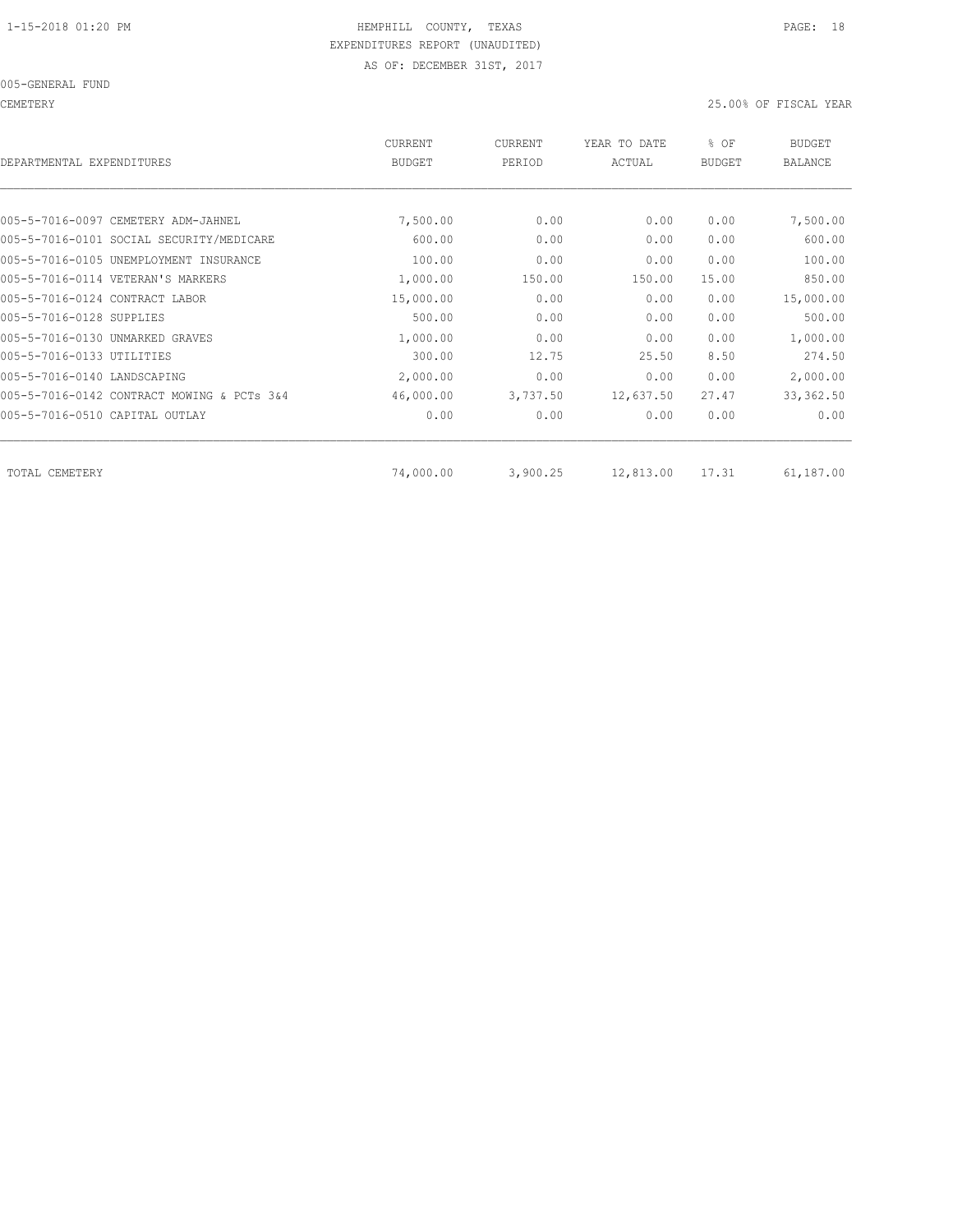OTHER COMPLEXES 25.00% OF FISCAL YEAR

|                                          | CURRENT       | CURRENT   | YEAR TO DATE | % OF          | <b>BUDGET</b>  |  |
|------------------------------------------|---------------|-----------|--------------|---------------|----------------|--|
| DEPARTMENTAL EXPENDITURES                | <b>BUDGET</b> | PERIOD    | ACTUAL       | <b>BUDGET</b> | <b>BALANCE</b> |  |
|                                          |               |           |              |               |                |  |
| 005-5-7018-0082 OVERTIME                 | 1,500.00      | 0.00      | 0.00         | 0.00          | 1,500.00       |  |
| 005-5-7018-0091 COMPLEX SUPERVISOR-LYNCH | 53,844.00     | 4,487.00  | 13,461.00    | 25.00         | 40,383.00      |  |
| 005-5-7018-0092 COMPLEX ROADHAND-YARNOLD | 48,565.00     | 4,047.08  | 12, 141.24   | 25.00         | 36, 423.76     |  |
| 005-5-7018-0096 LONGEVITY                | 4,300.00      | 340.00    | 1,020.00     | 23.72         | 3,280.00       |  |
| 005-5-7018-0098 PART-TIME HELP           | 8,000.00      | 0.00      | 0.00         | 0.00          | 8,000.00       |  |
| 005-5-7018-0101 SOCIAL SECURITY/MEDICARE | 8,900.00      | 678.90    | 2,036.70     | 22.88         | 6,863.30       |  |
| 005-5-7018-0102 RETIREMENT               | 12,000.00     | 890.40    | 2,671.20     | 22.26         | 9,328.80       |  |
| 005-5-7018-0103 GROUP TERM LIFE          | 400.00        | 21.38     | 64.14        | 16.04         | 335.86         |  |
| 005-5-7018-0104 GROUP INSURANCE          | 15,000.00     | 1,274.81  | 3,680.91     | 24.54         | 11,319.09      |  |
| 005-5-7018-0105 UNEMPLOYMENT INSURANCE   | 500.00        | 0.00      | 13.72        | 2.74          | 486.28         |  |
| 005-5-7018-0106 WORKERS' COMPENSATION    | 2,000.00      | 500.00    | 500.00       | 25.00         | 1,500.00       |  |
| 005-5-7018-0122 FUEL & OIL               | 15,000.00     | 462.63    | 821.74       | 5.48          | 14,178.26      |  |
| 005-5-7018-0124 MACHINE HIRE/CONT LABOR  | 2,000.00      | 50.00     | 100.00       | 5.00          | 1,900.00       |  |
| 005-5-7018-0125 TIRES & TUBES            | 1,500.00      | 0.00      | 0.00         | 0.00          | 1,500.00       |  |
| 005-5-7018-0128 MATERIAL & SUPPLIES      | 10,000.00     | 82.87     | 296.51       | 2.97          | 9,703.49       |  |
| 005-5-7018-0132 TELEPHONE                | 700.00        | 30.00     | 90.00        | 12.86         | 610.00         |  |
| 005-5-7018-0183 REPAIRS & MAINTENANCE    | 15,000.00     | 0.00      | 0.00         | 0.00          | 15,000.00      |  |
| 005-5-7018-0185 TREES                    | 0.00          | 0.00      | 0.00         | 0.00          | 0.00           |  |
| 005-5-7018-0189 INVENTORY                | 12,000.00     | 0.00      | 29.44        | 0.25          | 11,970.56      |  |
| 005-5-7018-0206 CHEMICALS                | 3,000.00      | 0.00      | 0.00         | 0.00          | 3,000.00       |  |
| 005-5-7018-0510 CAPITAL OUTLAY           | 20,000.00     | 0.00      | 0.00         | 0.00          | 20,000.00      |  |
| TOTAL OTHER COMPLEXES                    | 234,209.00    | 12,865.07 | 36,926.60    | 15.77         | 197,282.40     |  |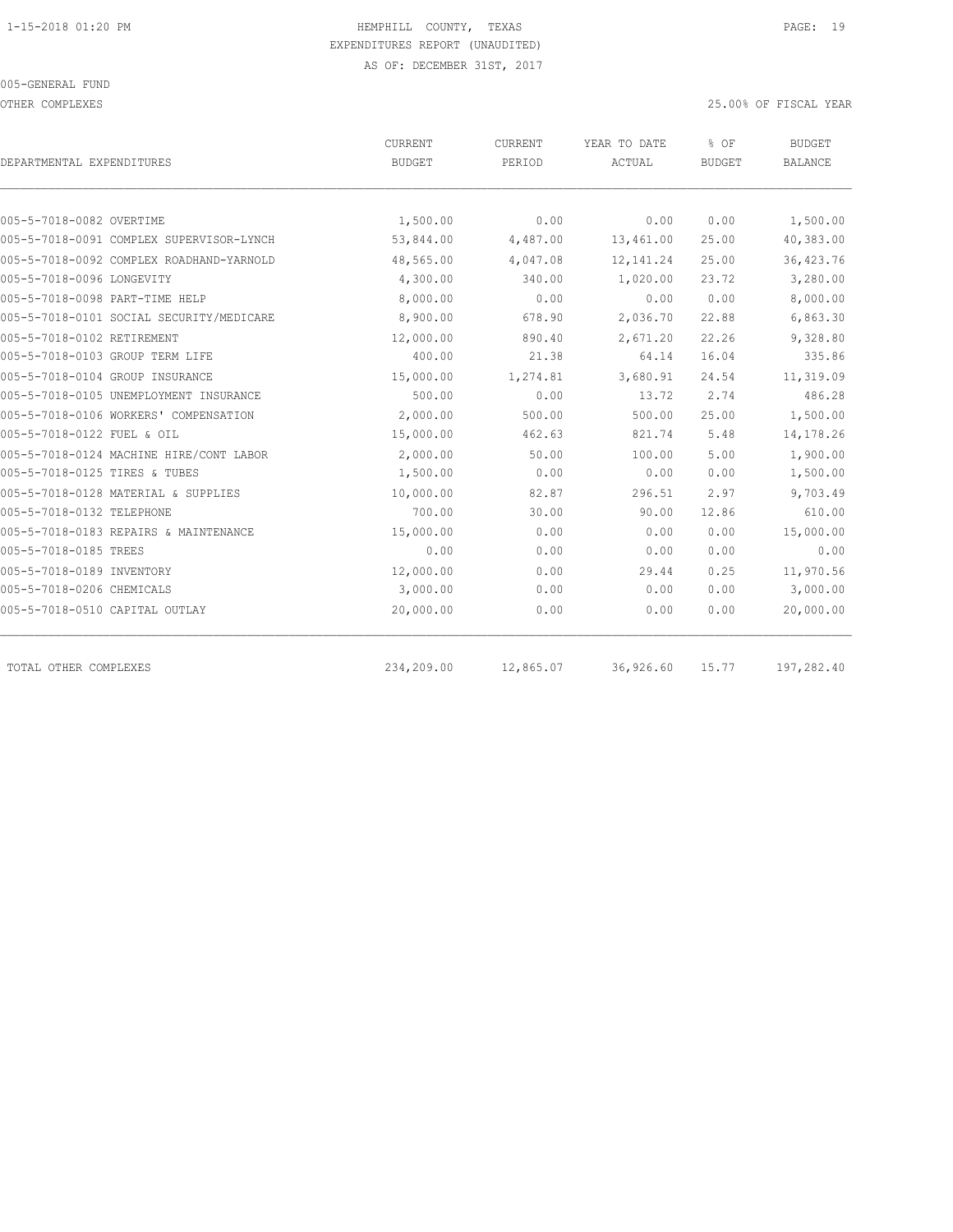LIBRARY 25.00% OF FISCAL YEAR

| DEPARTMENTAL EXPENDITURES                   | CURRENT<br><b>BUDGET</b> | CURRENT<br>PERIOD | YEAR TO DATE<br>ACTUAL | % OF<br><b>BUDGET</b> | <b>BUDGET</b><br><b>BALANCE</b> |
|---------------------------------------------|--------------------------|-------------------|------------------------|-----------------------|---------------------------------|
| 005-5-7041-0090 LIBRARIAN-DILLON            | 53,844.00                | 4,487.00          | 13,461.00              | 25.00                 | 40,383.00                       |
| 005-5-7041-0095 CLERK-GARCIA                | 33,825.00                | 2,818.76          | 8,456.28               | 25.00                 | 25,368.72                       |
| 005-5-7041-0096 LONGEVITY                   | 3,900.00                 | 290.00            | 870.00                 | 22.31                 | 3,030.00                        |
| 005-5-7041-0097 CLERK/PT-LIBRARY CLERK      | 35,000.00                | 2,669.63          | 7,149.60               | 20.43                 | 27,850.40                       |
| 005-5-7041-0098 CLERK-POWELL                | 32,306.00                | 2,692.16          | 8,076.48               | 25.00                 | 24, 229.52                      |
| 005-5-7041-0101 SOCIAL SECURITY/MEDICARE    | 12,200.00                | 944.81            | 2,767.64               | 22.69                 | 9,432.36                        |
| 005-5-7041-0102 RETIREMENT                  | 16,000.00                | 1,253.55          | 3,722.18               | 23.26                 | 12,277.82                       |
| 005-5-7041-0103 GROUP TERM LIFE             | 600.00                   | 30.10             | 89.36                  | 14.89                 | 510.64                          |
| 005-5-7041-0104 GROUP INSURANCE             | 22,500.00                | 1,914.06          | 5,527.20               | 24.57                 | 16,972.80                       |
| 005-5-7041-0105 UNEMPLOYMENT INSURANCE      | 1,000.00                 | 0.00              | 20.36                  | 2.04                  | 979.64                          |
| 005-5-7041-0106 WORKERS' COMPENSATION       | 2,500.00                 | 675.00            | 675.00                 | 27.00                 | 1,825.00                        |
| 005-5-7041-0112 TRAVEL                      | 2,250.00                 | 66.27             | 166.68                 | 7.41                  | 2,083.32                        |
| 005-5-7041-0119 DUES                        | 2,100.00                 | 107.17            | 372.17                 | 17.72                 | 1,727.83                        |
| 005-5-7041-0128 SUPPLIES                    | 8,000.00                 | 354.74            | 2,469.80               | 30.87                 | 5,530.20                        |
| 005-5-7041-0132 TELEPHONE                   | 7,800.00                 | 525.23            | 959.81                 | 12.31                 | 6,840.19                        |
| 005-5-7041-0142 HARRINGTON L. CONSORTIUM    | 10,300.00                | 0.00              | 10,413.05              | $101.10$ (            | 113.05)                         |
| 005-5-7041-0168 BOOKS                       | 22,000.00                | 3,990.99          | 6,831.10               | 31.05                 | 15,168.90                       |
| 005-5-7041-0169 LIBRARY MEMORIALS/DONATIONS | 4,000.00                 | 0.00              | 51.44                  | 1.29                  | 3,948.56                        |
| 005-5-7041-0181 TECH SUPPORT                | 4,500.00                 | 200.00            | 4,588.80               | $101.97$ (            | 88.80)                          |
| 005-5-7041-0189 INVENTORY                   | 3,000.00                 | 0.00              | 1,814.93               | 60.50                 | 1,185.07                        |
| TOTAL LIBRARY                               | 277,625.00               | 23,019.47         | 78,482.88              | 28.27                 | 199, 142. 12                    |
| TOTAL EXPENDITURES                          | 6,988,595.00             | 608,892.42        | 1,474,853.86           | 21.10                 | 5, 513, 741.14                  |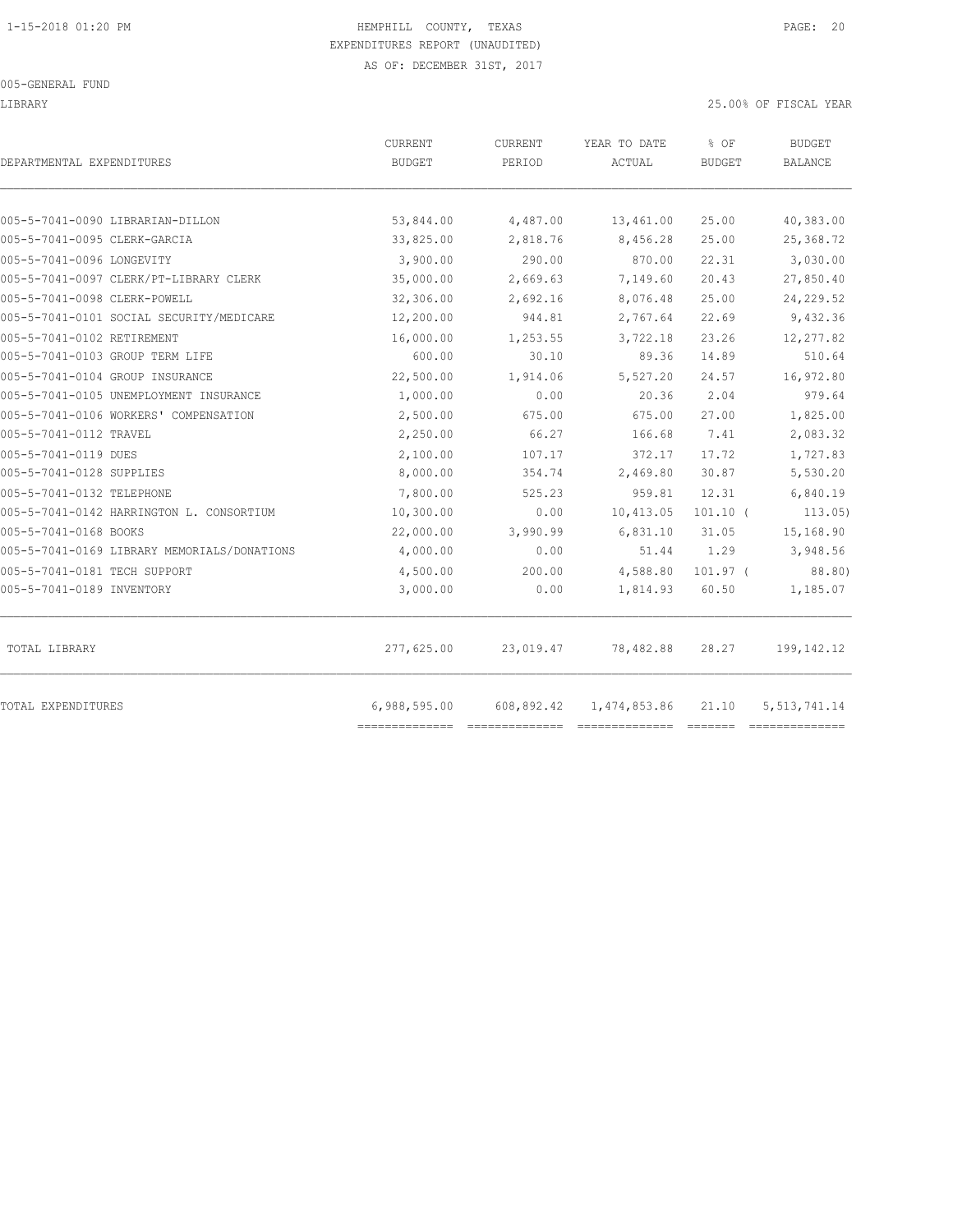LAW LIBRARY 25.00% OF FISCAL YEAR

| DEPARTMENTAL EXPENDITURES            | CURRENT<br><b>BUDGET</b> | CURRENT<br>PERIOD | YEAR TO DATE<br>ACTUAL | % OF<br>BUDGET | BUDGET<br><b>BALANCE</b> |
|--------------------------------------|--------------------------|-------------------|------------------------|----------------|--------------------------|
| 008-5-2008-0114 LAW LIBRARY EXPENSES | 7,000.00                 | 0.00              | 0.00                   | 0.00           | 7,000.00                 |
| TOTAL LAW LIBRARY                    | 7,000.00                 | 0.00              | 0.00                   | 0.00           | 7,000.00                 |
| TOTAL EXPENDITURES                   | 7,000.00                 | 0.00              | 0.00                   | 0.00           | 7,000.00                 |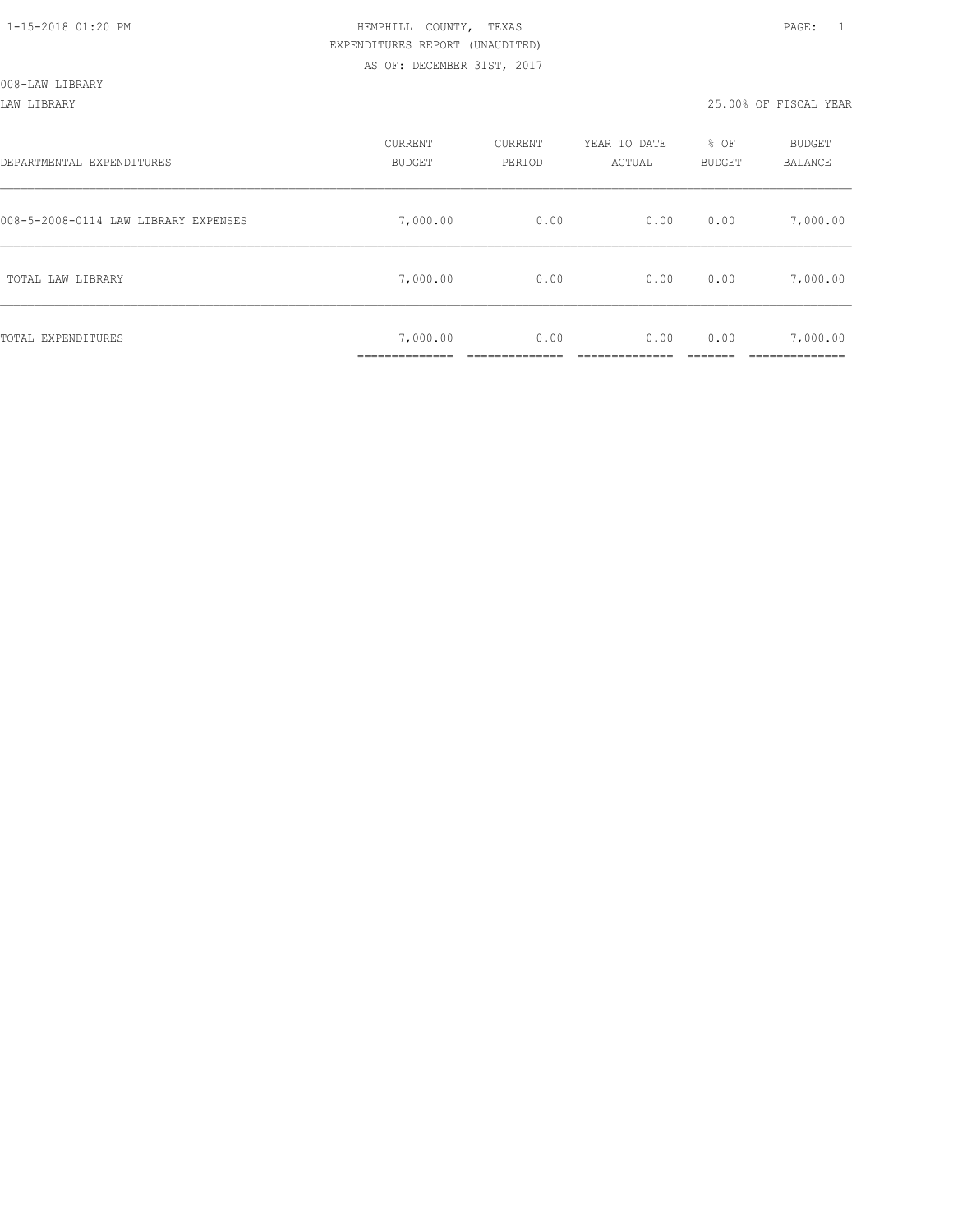| 1-15-2018 01:20 PM |  |
|--------------------|--|

CO COURTHOUSE SECURITY 25.00% OF FISCAL YEAR

| DEPARTMENTAL EXPENDITURES          | CURRENT<br><b>BUDGET</b>    | CURRENT<br>PERIOD | YEAR TO DATE<br>ACTUAL | % OF<br><b>BUDGET</b> | <b>BUDGET</b><br><b>BALANCE</b> |
|------------------------------------|-----------------------------|-------------------|------------------------|-----------------------|---------------------------------|
| 009-5-3009-0114 CRTHS SECURITY EXP | 53,000.00                   | 0.00              | 0.00                   | 0.00                  | 53,000.00                       |
| TOTAL CO COURTHOUSE SECURITY       | 53,000.00                   | 0.00              | 0.00                   | 0.00                  | 53,000.00                       |
| TOTAL EXPENDITURES                 | 53,000.00<br>______________ | 0.00              | 0.00                   | 0.00                  | 53,000.00                       |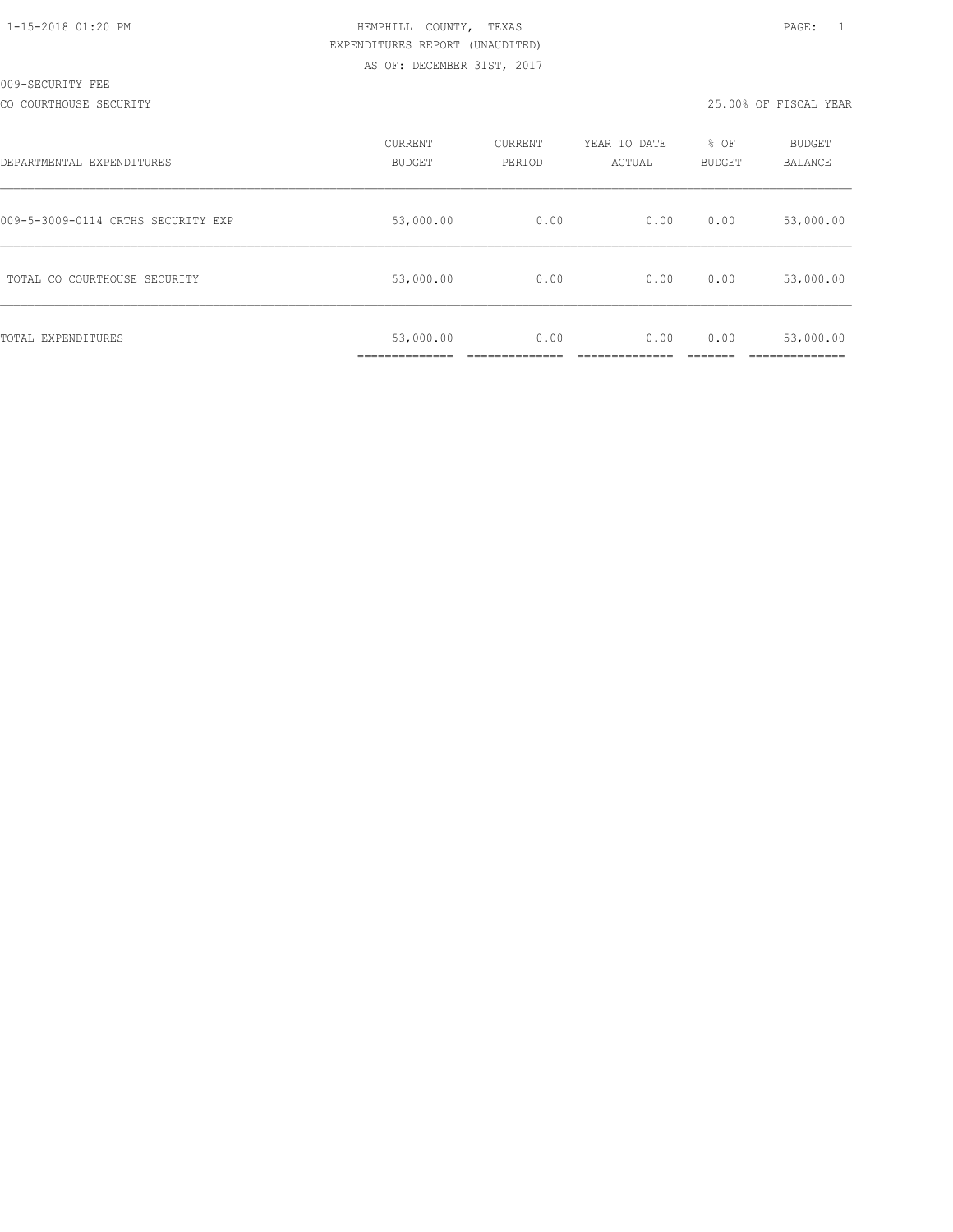010-AIRPORT

AIRPORT 25.00% OF FISCAL YEAR

| DEPARTMENTAL EXPENDITURES                     | <b>CURRENT</b><br><b>BUDGET</b> | CURRENT<br>PERIOD | YEAR TO DATE<br>ACTUAL | % OF<br><b>BUDGET</b> | <b>BUDGET</b><br><b>BALANCE</b> |
|-----------------------------------------------|---------------------------------|-------------------|------------------------|-----------------------|---------------------------------|
|                                               |                                 |                   |                        |                       |                                 |
| 010-5-7010-0109 POSTAGE                       | 200.00                          | 0.00              | 0.00                   | 0.00                  | 200.00                          |
| 010-5-7010-0112 TRAVEL/DUES/PUBLICATIONS      | 800.00                          | 0.00              | 0.00                   | 0.00                  | 800.00                          |
| 010-5-7010-0122 FUEL & OIL                    | 90,000.00                       | 40.00             | 28, 227.89             | 31.36                 | 61,772.11                       |
| 010-5-7010-0124 AIRPORT MGR CONTRACT          | 57,000.00                       | 4,020.00          | 12,688.80              | 22.26                 | 44, 311.20                      |
| 010-5-7010-0127 FUEL SYSTEM MAINTENANCE       | 5,000.00                        | 0.00              | 0.00                   | 0.00                  | 5,000.00                        |
| 010-5-7010-0131 OTHER EXPENSE                 | 2,000.00                        | 224.95            | 1,001.93               | 50.10                 | 998.07                          |
| 010-5-7010-0132 AWOS SATELLITE LINK/TELEPHONE | 5,000.00                        | 6,160.12          | 6, 352.63              | $127.05$ (            | 1, 352.63)                      |
| 010-5-7010-0133 UTILITIES                     | 8,000.00                        | 726.82            | 1,985.82               | 24.82                 | 6,014.18                        |
| 010-5-7010-0134 BONDS & INSURANCE             | 2,500.00                        | 0.00              | 0.00                   | 0.00                  | 2,500.00                        |
| 010-5-7010-0140 SATELLITE TELEVISION          | 1,100.00                        | 0.00              | 182.59                 | 16.60                 | 917.41                          |
| 010-5-7010-0168 MOWING EOUIP./MAINT.          | 2,000.00                        | 0.00              | 0.00                   | 0.00                  | 2,000.00                        |
| 010-5-7010-0173 NAVIGATION EQUIP/MAINT        | 3,000.00                        | 0.00              | 0.00                   | 0.00                  | 3,000.00                        |
| 010-5-7010-0183 HANGAR-LOUNGE R&M             | 6,000.00                        | 234.03            | 988.21                 | 16.47                 | 5,011.79                        |
| 010-5-7010-0185 WSI WEATHER                   | 1,600.00                        | 0.00              | 417.00                 | 26.06                 | 1,183.00                        |
| 010-5-7010-0189 INVENTORY                     | 3,000.00                        | 0.00              | 800.18                 | 26.67                 | 2,199.82                        |
| 010-5-7010-0510 CAPITAL OUTLAY                | 23,120.00                       | 0.00              | 0.00                   | 0.00                  | 23,120.00                       |
| TOTAL AIRPORT                                 | 210,320.00                      | 11,405.92         | 52,645.05              | 25.03                 | 157,674.95                      |
|                                               |                                 |                   |                        |                       |                                 |
| TOTAL EXPENDITURES                            | 210,320.00<br>==============    | 11,405.92         | 52,645.05              | 25.03                 | 157,674.95                      |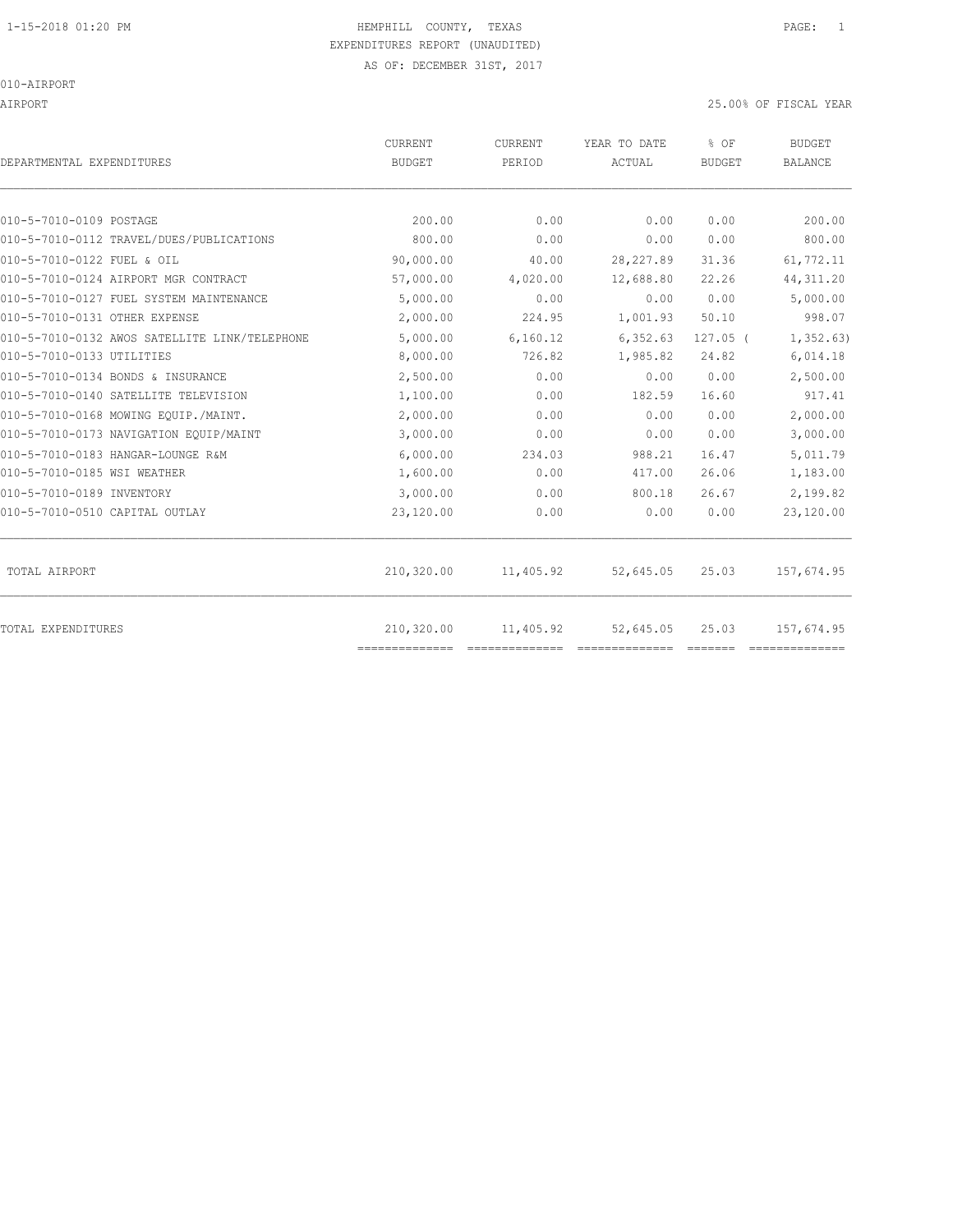ROAD & BRIDGE 1 25.00% OF FISCAL YEAR 25.00% OF FISCAL YEAR

| DEPARTMENTAL EXPENDITURES                      | CURRENT<br><b>BUDGET</b> | CURRENT<br>PERIOD | YEAR TO DATE<br>ACTUAL | % OF<br><b>BUDGET</b> | <b>BUDGET</b><br><b>BALANCE</b> |
|------------------------------------------------|--------------------------|-------------------|------------------------|-----------------------|---------------------------------|
| 011-5-4011-0082 OVERTIME                       | 2,500.00                 | 0.00              | 0.00                   | 0.00                  | 2,500.00                        |
| 011-5-4011-0090 COMMISSIONER-WEBB              | 38,534.00                | 3, 132.92         | 9,437.88               | 24.49                 | 29,096.12                       |
| 011-5-4011-0092 SR MAINTENANCE TECH-BILLENWILL | 53,844.00                | 4,487.00          | 13,461.00              | 25.00                 | 40,383.00                       |
| 011-5-4011-0095 MAINTENANCE TECH-TREVINO       | 48,565.00                | 4,047.08          | 10, 117.70             | 20.83                 | 38,447.30                       |
| 011-5-4011-0096 LONGEVITY                      | 1,710.00                 | 0.00              | 0.00                   | 0.00                  | 1,710.00                        |
| 011-5-4011-0101 SOCIAL SECURITY/MEDICARE       | 11,280.00                | 898.09            | 2,543.61               | 22.55                 | 8,736.39                        |
| 011-5-4011-0102 RETIREMENT                     | 15,000.00                | 1,176.90          | 3,333.76               | 22.23                 | 11,666.24                       |
| 011-5-4011-0103 GROUP TERM LIFE                | 500.00                   | 28.25             | 80.02                  | 16.00                 | 419.98                          |
| 011-5-4011-0104 GROUP INSURANCE                | 22,500.00                | 1,914.06          | 4,279.65               | 19.02                 | 18,220.35                       |
| 011-5-4011-0105 UNEMPLOYMENT INSURANCE         | 400.00                   | 0.00              | 13.90                  | 3.48                  | 386.10                          |
| 011-5-4011-0106 WORKERS' COMPENSATION          | 2,000.00                 | 750.00            | 750.00                 | 37.50                 | 1,250.00                        |
| 011-5-4011-0110 FREIGHT                        | 200.00                   | 0.00              | 0.00                   | 0.00                  | 200.00                          |
| 011-5-4011-0112 TRAVEL                         | 3,000.00                 | 0.00              | 0.00                   | 0.00                  | 3,000.00                        |
| 011-5-4011-0122 FUEL & OIL                     | 32,000.00                | 2,227.54          | 2,710.11               | 8.47                  | 29,289.89                       |
| 011-5-4011-0124 MACHINE HIRE/CONT LABOR        | 15,000.00                | 710.00            | 710.00                 | 4.73                  | 14,290.00                       |
| 011-5-4011-0125 TIRES & TUBES                  | 8,000.00                 | 921.90            | 1,808.65               | 22.61                 | 6,191.35                        |
| 011-5-4011-0126 CALICHE & GRAVEL               | 35,000.00                | 862.20            | 3,735.60               | 10.67                 | 31,264.40                       |
| 011-5-4011-0128 MATERIAL & SUPPLIES            | 10,000.00                | 81.52             | 252.67                 | 2.53                  | 9,747.33                        |
| 011-5-4011-0130 COMMUNICATION REPAIRS          | 500.00                   | 0.00              | 0.00                   | 0.00                  | 500.00                          |
| 011-5-4011-0131 OTHER EXPENSE                  | 1,000.00                 | 0.00              | 0.00                   | 0.00                  | 1,000.00                        |
| 011-5-4011-0132 TELEPHONE                      | 1,000.00                 | 65.80             | 161.68                 | 16.17                 | 838.32                          |
| 011-5-4011-0133 UTILITIES/PCT 1                | 3,500.00                 | 255.20            | 569.60                 | 16.27                 | 2,930.40                        |
| 011-5-4011-0137 VEHICLE R&M                    | 6,000.00                 | 1,077.10          | 1,214.99               | 20.25                 | 4,785.01                        |
| 011-5-4011-0144 TIN HORNS/CATTLE GUARDS/CHEM   | 7,000.00                 | 0.00              | 0.00                   | 0.00                  | 7,000.00                        |
| 011-5-4011-0173 HEAVY EQUIP - R&M              | 20,000.00                | 3,089.16          | 5,754.23               | 28.77                 | 14,245.77                       |
| 011-5-4011-0189 INVENTORY                      | 4,000.00                 | 0.00              | 707.15                 | 17.68                 | 3,292.85                        |
| 011-5-4011-0190 ROAD GRANT PROJECTS            | 0.00                     | 0.00              | 0.00                   | 0.00                  | 0.00                            |
| 011-5-4011-0510 CAPITAL OUTLAY                 | 69,117.00                | 0.00              | 0.00                   | 0.00                  | 69,117.00                       |
| TOTAL ROAD & BRIDGE 1                          | 412,150.00               | 25,724.72         | 61,642.20              | 14.96                 | 350,507.80                      |
| TOTAL EXPENDITURES                             | 412,150.00               | 25,724.72         | 61,642.20              | 14.96                 | 350,507.80                      |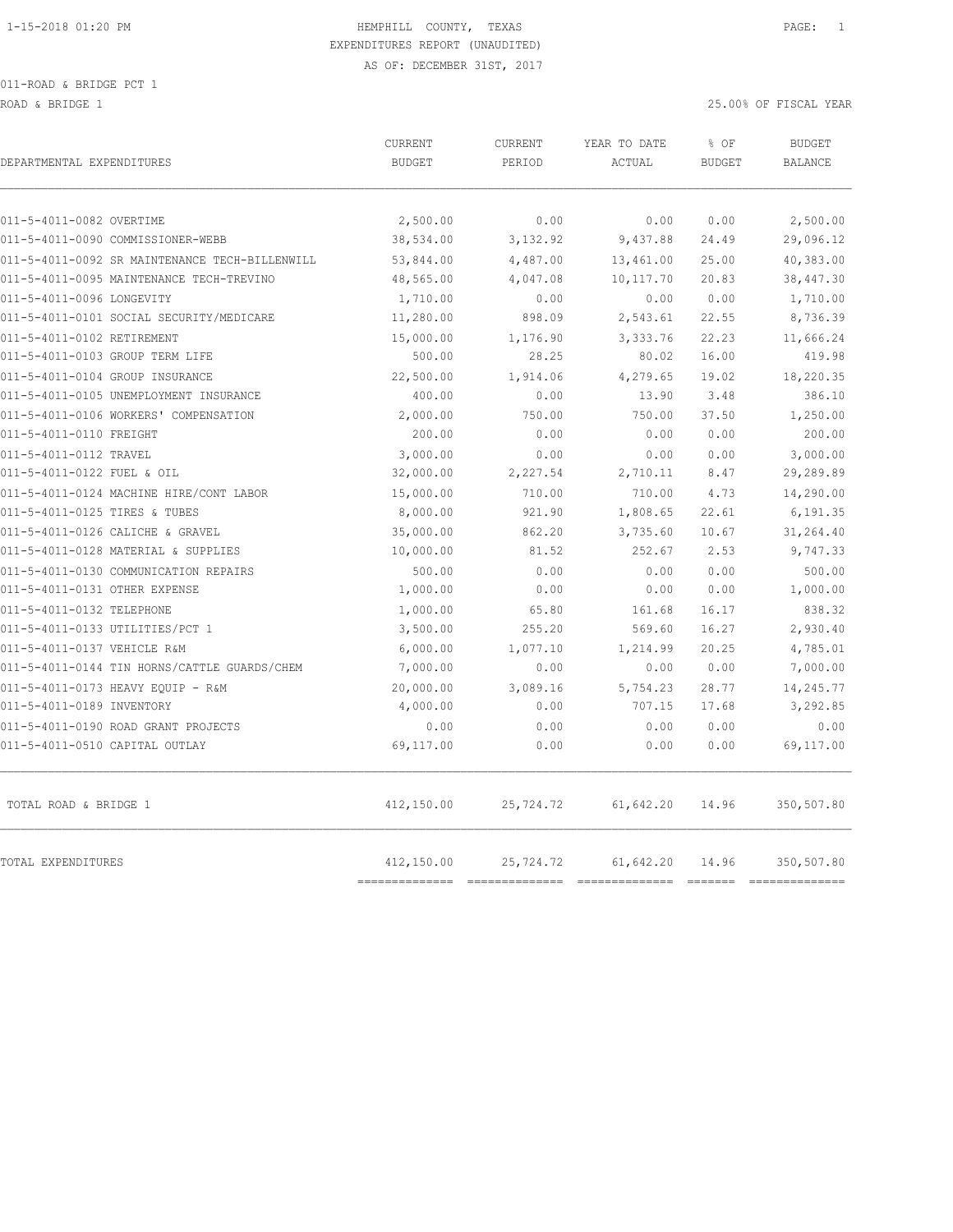| DEPARTMENTAL EXPENDITURES                  | CURRENT<br><b>BUDGET</b>   | CURRENT<br>PERIOD                                                                                                                                                                                                                                                                                                                                                                                                                                                                                   | YEAR TO DATE<br>ACTUAL | % OF<br><b>BUDGET</b> | <b>BUDGET</b><br><b>BALANCE</b> |
|--------------------------------------------|----------------------------|-----------------------------------------------------------------------------------------------------------------------------------------------------------------------------------------------------------------------------------------------------------------------------------------------------------------------------------------------------------------------------------------------------------------------------------------------------------------------------------------------------|------------------------|-----------------------|---------------------------------|
|                                            |                            |                                                                                                                                                                                                                                                                                                                                                                                                                                                                                                     |                        |                       |                                 |
| 012-5-4012-0090 COMMISSIONER-ALEXANDER     | 38,534.00                  | 3,211.16                                                                                                                                                                                                                                                                                                                                                                                                                                                                                            | 9,633.48               | 25.00                 | 28,900.52                       |
| 012-5-4012-0092 SR MAINTENANCE TECH-WALSER | 53,844.00                  | 4,487.00                                                                                                                                                                                                                                                                                                                                                                                                                                                                                            | 13,461.00              | 25.00                 | 40,383.00                       |
| 012-5-4012-0095 MAINTENANCE TECH-SCHAFER   | 48,565.00                  | 4,047.08                                                                                                                                                                                                                                                                                                                                                                                                                                                                                            | 12, 141.24             | 25.00                 | 36,423.76                       |
| 012-5-4012-0096 LONGEVITY                  | 1,800.00                   | 140.00                                                                                                                                                                                                                                                                                                                                                                                                                                                                                              | 420.00                 | 23.33                 | 1,380.00                        |
| 012-5-4012-0097 MAINTENANCE TECH-PT/OT     | 2,500.00                   | 0.00                                                                                                                                                                                                                                                                                                                                                                                                                                                                                                | 0.00                   | 0.00                  | 2,500.00                        |
| 012-5-4012-0101 SOCIAL SECURITY/MEDICARE   | 11,280.00                  | 733.32                                                                                                                                                                                                                                                                                                                                                                                                                                                                                              | 2,317.10               | 20.54                 | 8,962.90                        |
| 012-5-4012-0102 RETIREMENT                 | 15,000.00                  | 1,195.12                                                                                                                                                                                                                                                                                                                                                                                                                                                                                            | 3,585.96               | 23.91                 | 11, 414.04                      |
| 012-5-4012-0103 GROUP TERM LIFE            | 600.00                     | 28.67                                                                                                                                                                                                                                                                                                                                                                                                                                                                                               | 86.03                  | 14.34                 | 513.97                          |
| 012-5-4012-0104 GROUP INSURANCE            | 22,500.00                  | 1,914.06                                                                                                                                                                                                                                                                                                                                                                                                                                                                                            | 5,527.20               | 24.57                 | 16,972.80                       |
| 012-5-4012-0105 UNEMPLOYMENT INSURANCE     | 400.00                     | 0.00                                                                                                                                                                                                                                                                                                                                                                                                                                                                                                | 13.45                  | 3.36                  | 386.55                          |
| 012-5-4012-0106 WORKERS' COMPENSATION      | 2,000.00                   | 750.00                                                                                                                                                                                                                                                                                                                                                                                                                                                                                              | 750.00                 | 37.50                 | 1,250.00                        |
| 012-5-4012-0110 FREIGHT                    | 100.00                     | 0.00                                                                                                                                                                                                                                                                                                                                                                                                                                                                                                | 0.00                   | 0.00                  | 100.00                          |
| 012-5-4012-0112 TRAVEL                     | 3,000.00                   | 0.00                                                                                                                                                                                                                                                                                                                                                                                                                                                                                                | 0.00                   | 0.00                  | 3,000.00                        |
| 012-5-4012-0122 FUEL & OIL                 | 32,000.00                  | 1,191.50                                                                                                                                                                                                                                                                                                                                                                                                                                                                                            | 2,133.49               | 6.67                  | 29,866.51                       |
| 012-5-4012-0124 MACHINE HIRE/CONT LABOR    | 5,000.00                   | 0.00                                                                                                                                                                                                                                                                                                                                                                                                                                                                                                | 276.03                 | 5.52                  | 4,723.97                        |
| 012-5-4012-0125 TIRES & TUBES              | 10,000.00                  | 45.00                                                                                                                                                                                                                                                                                                                                                                                                                                                                                               | 60.00                  | 0.60                  | 9,940.00                        |
| 012-5-4012-0126 CALICHE & GRAVEL           | 15,000.00                  | 1,720.00                                                                                                                                                                                                                                                                                                                                                                                                                                                                                            | 2,240.00               | 14.93                 | 12,760.00                       |
| 012-5-4012-0128 MATERIAL & SUPPLIES        | 7,500.00                   | 45.63                                                                                                                                                                                                                                                                                                                                                                                                                                                                                               | 185.46                 | 2.47                  | 7,314.54                        |
| 012-5-4012-0130 COMMUNICATIONS EXPENSE     | 500.00                     | 0.00                                                                                                                                                                                                                                                                                                                                                                                                                                                                                                | 0.00                   | 0.00                  | 500.00                          |
| 012-5-4012-0132 TELEPHONE                  | 1,000.00                   | 30.00                                                                                                                                                                                                                                                                                                                                                                                                                                                                                               | 90.00                  | 9.00                  | 910.00                          |
| 012-5-4012-0133 UTILITIES/PCT 2            | 2,000.00                   | 174.96                                                                                                                                                                                                                                                                                                                                                                                                                                                                                              | 354.80                 | 17.74                 | 1,645.20                        |
| 012-5-4012-0137 VEHICLE R&M                | 3,000.00                   | 7.00                                                                                                                                                                                                                                                                                                                                                                                                                                                                                                | 48.36                  | 1.61                  | 2,951.64                        |
| 012-5-4012-0144 TIN HORN/CATTLE GUARD/CHEM | 8,000.00                   | $0.00$ (                                                                                                                                                                                                                                                                                                                                                                                                                                                                                            | 350.00)                | $4.38-$               | 8,350.00                        |
| 012-5-4012-0173 HEAVY EQUIP - R&M          | 20,000.00                  | 230.55                                                                                                                                                                                                                                                                                                                                                                                                                                                                                              | 4,658.64               | 23.29                 | 15, 341.36                      |
| 012-5-4012-0189 INVENTORY                  | 2,500.00                   | 92.11                                                                                                                                                                                                                                                                                                                                                                                                                                                                                               | 92.11                  | 3.68                  | 2,407.89                        |
| 012-5-4012-0510 CAPITAL OUTLAY             | 91,227.00                  | 0.00                                                                                                                                                                                                                                                                                                                                                                                                                                                                                                | 0.00                   | 0.00                  | 91,227.00                       |
| TOTAL ROAD & BRIDGE 2                      | 397,850.00                 | 20,043.16                                                                                                                                                                                                                                                                                                                                                                                                                                                                                           | 57,724.35              | 14.51                 | 340, 125.65                     |
| TOTAL EXPENDITURES                         | 397,850.00<br>------------ | 20,043.16<br>$\begin{array}{cccccccccccccc} \multicolumn{2}{c}{} & \multicolumn{2}{c}{} & \multicolumn{2}{c}{} & \multicolumn{2}{c}{} & \multicolumn{2}{c}{} & \multicolumn{2}{c}{} & \multicolumn{2}{c}{} & \multicolumn{2}{c}{} & \multicolumn{2}{c}{} & \multicolumn{2}{c}{} & \multicolumn{2}{c}{} & \multicolumn{2}{c}{} & \multicolumn{2}{c}{} & \multicolumn{2}{c}{} & \multicolumn{2}{c}{} & \multicolumn{2}{c}{} & \multicolumn{2}{c}{} & \multicolumn{2}{c}{} & \multicolumn{2}{c}{} & \$ | 57,724.35              | 14.51                 | 340, 125.65<br>==============   |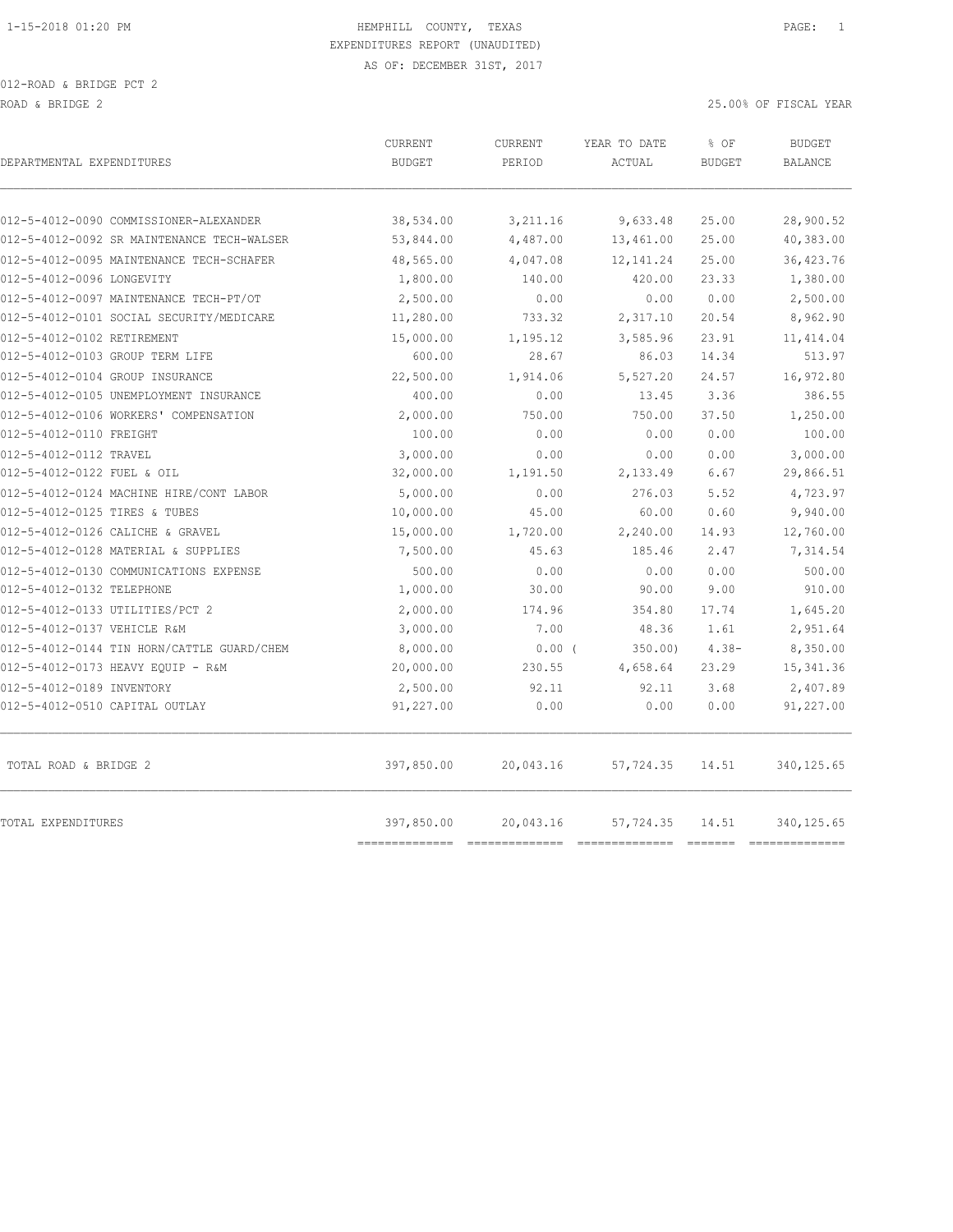| DEPARTMENTAL EXPENDITURES                  | CURRENT<br><b>BUDGET</b>     | CURRENT<br>PERIOD | YEAR TO DATE<br>ACTUAL        | % OF<br><b>BUDGET</b>            | <b>BUDGET</b><br><b>BALANCE</b>                                                                                                                                                                                                                                                                                                                                                                |
|--------------------------------------------|------------------------------|-------------------|-------------------------------|----------------------------------|------------------------------------------------------------------------------------------------------------------------------------------------------------------------------------------------------------------------------------------------------------------------------------------------------------------------------------------------------------------------------------------------|
| 013-5-4013-0082 OVERTIME                   | 5,000.00                     | 0.00              | 0.00                          | 0.00                             | 5,000.00                                                                                                                                                                                                                                                                                                                                                                                       |
| 013-5-4013-0090 COMMISSIONER-MCPHERSON     | 38,534.00                    | 3,211.16          | 9,633.48                      | 25.00                            | 28,900.52                                                                                                                                                                                                                                                                                                                                                                                      |
| 013-5-4013-0092 SR MAINTENANCE TECH-CLARK  | 53,844.00                    | 4,487.00          | 13,461.00                     | 25.00                            | 40,383.00                                                                                                                                                                                                                                                                                                                                                                                      |
| 013-5-4013-0094 MAINTENANCE TECH-ARCHER    | 48,565.00                    | 4,047.08          | 12, 141.24                    | 25.00                            | 36,423.76                                                                                                                                                                                                                                                                                                                                                                                      |
| 013-5-4013-0096 LONGEVITY                  | 2,300.00                     | 110.00            | 320.00                        | 13.91                            | 1,980.00                                                                                                                                                                                                                                                                                                                                                                                       |
| 013-5-4013-0097 MAINTENANCE TECH-FARRAR    | 48,565.00                    | 4,047.08          | 12, 141.24                    | 25.00                            | 36, 423.76                                                                                                                                                                                                                                                                                                                                                                                     |
| 013-5-4013-0098 MAINTENANCE TECH-MORENO    | 48,565.00                    | 4,047.08          | 12, 141.24                    | 25.00                            | 36, 423.76                                                                                                                                                                                                                                                                                                                                                                                     |
| 013-5-4013-0101 SOCIAL SECURITY/MEDICARE   | 19,000.00                    | 1,405.74          | 4,247.83                      | 22.36                            | 14,752.17                                                                                                                                                                                                                                                                                                                                                                                      |
| 013-5-4013-0102 RETIREMENT                 | 25,000.00                    | 2,014.72          | 6,050.36                      | 24.20                            | 18,949.64                                                                                                                                                                                                                                                                                                                                                                                      |
| 013-5-4013-0103 GROUP TERM LIFE            | 1,000.00                     | 48.34             | 145.18                        | 14.52                            | 854.82                                                                                                                                                                                                                                                                                                                                                                                         |
| 013-5-4013-0104 GROUP INSURANCE            | 37,500.00                    | 3,190.10          | 8,609.81                      | 22.96                            | 28,890.19                                                                                                                                                                                                                                                                                                                                                                                      |
| 013-5-4013-0105 UNEMPLOYMENT INSURANCE     | 1,000.00                     | 0.00              | 24.93                         | 2.49                             | 975.07                                                                                                                                                                                                                                                                                                                                                                                         |
| 013-5-4013-0106 WORKERS' COMPENSATION      | 4,500.00                     | 1,250.00          | 1,250.00                      | 27.78                            | 3,250.00                                                                                                                                                                                                                                                                                                                                                                                       |
| 013-5-4013-0110 FREIGHT                    | 100.00                       | 0.00              | 0.00                          | 0.00                             | 100.00                                                                                                                                                                                                                                                                                                                                                                                         |
| 013-5-4013-0112 TRAVEL                     | 3,000.00                     | 0.00              | 225.00                        | 7.50                             | 2,775.00                                                                                                                                                                                                                                                                                                                                                                                       |
| 013-5-4013-0122 FUEL & OIL                 | 65,000.00                    | 2,178.24          | 3,739.17                      | 5.75                             | 61,260.83                                                                                                                                                                                                                                                                                                                                                                                      |
| 013-5-4013-0124 MACHINE HIRE/CONT LABOR    | 20,000.00                    | 0.00              | 1,471.55                      | 7.36                             | 18,528.45                                                                                                                                                                                                                                                                                                                                                                                      |
| 013-5-4013-0125 TIRES & TUBES              | 18,000.00                    | 3,531.59          | 3,571.59                      | 19.84                            | 14,428.41                                                                                                                                                                                                                                                                                                                                                                                      |
| 013-5-4013-0126 CALICHE & GRAVEL           | 78,000.00                    | 21,499.44         | 28,483.05                     | 36.52                            | 49,516.95                                                                                                                                                                                                                                                                                                                                                                                      |
| 013-5-4013-0128 MATERIAL & SUPPLIES        | 20,000.00                    | 79.78             | 236.62                        | 1.18                             | 19,763.38                                                                                                                                                                                                                                                                                                                                                                                      |
| 013-5-4013-0130 COMMUNICATIONS EXPENSES    | 500.00                       | 0.00              | 0.00                          | 0.00                             | 500.00                                                                                                                                                                                                                                                                                                                                                                                         |
| 013-5-4013-0131 OTHER EXPENSE              | 1,000.00                     | 0.00              | 0.00                          | 0.00                             | 1,000.00                                                                                                                                                                                                                                                                                                                                                                                       |
| 013-5-4013-0132 TELEPHONE                  | 600.00                       | 138.95            | 416.85                        | 69.48                            | 183.15                                                                                                                                                                                                                                                                                                                                                                                         |
| 013-5-4013-0133 UTILITIES/PCT 3            | 3,000.00                     | 208.68            | 510.47                        | 17.02                            | 2,489.53                                                                                                                                                                                                                                                                                                                                                                                       |
| 013-5-4013-0137 VEHICLE R&M                | 15,000.00                    | 738.07            | 853.17                        | 5.69                             | 14,146.83                                                                                                                                                                                                                                                                                                                                                                                      |
| 013-5-4013-0144 TIN HORN/CATTLE GUARD/CHEM | 7,000.00                     | 0.00              | 0.00                          | 0.00                             | 7,000.00                                                                                                                                                                                                                                                                                                                                                                                       |
| 013-5-4013-0173 HEAVY EQUIP - R&M          | $40,000.00$ (                | $1,760.62$ ) (    | 1,722.96)                     | $4.31 -$                         | 41,722.96                                                                                                                                                                                                                                                                                                                                                                                      |
| 013-5-4013-0189 INVENTORY                  | 10,000.00                    | 4,544.24          | 4,676.06                      | 46.76                            | 5,323.94                                                                                                                                                                                                                                                                                                                                                                                       |
| 013-5-4013-0190 ROAD GRANT PROJECTS        | 0.00                         | 0.00              | 0.00                          | 0.00                             | 0.00                                                                                                                                                                                                                                                                                                                                                                                           |
| 013-5-4013-0510 CAPITAL OUTLAY             | 232,800.00                   | 0.00              | 0.00                          | 0.00                             | 232,800.00                                                                                                                                                                                                                                                                                                                                                                                     |
| TOTAL ROAD & BRIDGE 3                      | 847,373.00                   | 59,016.67         | 122,626.88                    | 14.47                            | 724,746.12                                                                                                                                                                                                                                                                                                                                                                                     |
| TOTAL EXPENDITURES                         | 847,373.00<br>============== | 59,016.67         | 122,626.88<br>=============== | 14.47<br>$=$ $=$ $=$ $=$ $=$ $=$ | 724,746.12<br>$\begin{array}{c} \rule{0pt}{2.5mm} \rule{0pt}{2.5mm} \rule{0pt}{2.5mm} \rule{0pt}{2.5mm} \rule{0pt}{2.5mm} \rule{0pt}{2.5mm} \rule{0pt}{2.5mm} \rule{0pt}{2.5mm} \rule{0pt}{2.5mm} \rule{0pt}{2.5mm} \rule{0pt}{2.5mm} \rule{0pt}{2.5mm} \rule{0pt}{2.5mm} \rule{0pt}{2.5mm} \rule{0pt}{2.5mm} \rule{0pt}{2.5mm} \rule{0pt}{2.5mm} \rule{0pt}{2.5mm} \rule{0pt}{2.5mm} \rule{0$ |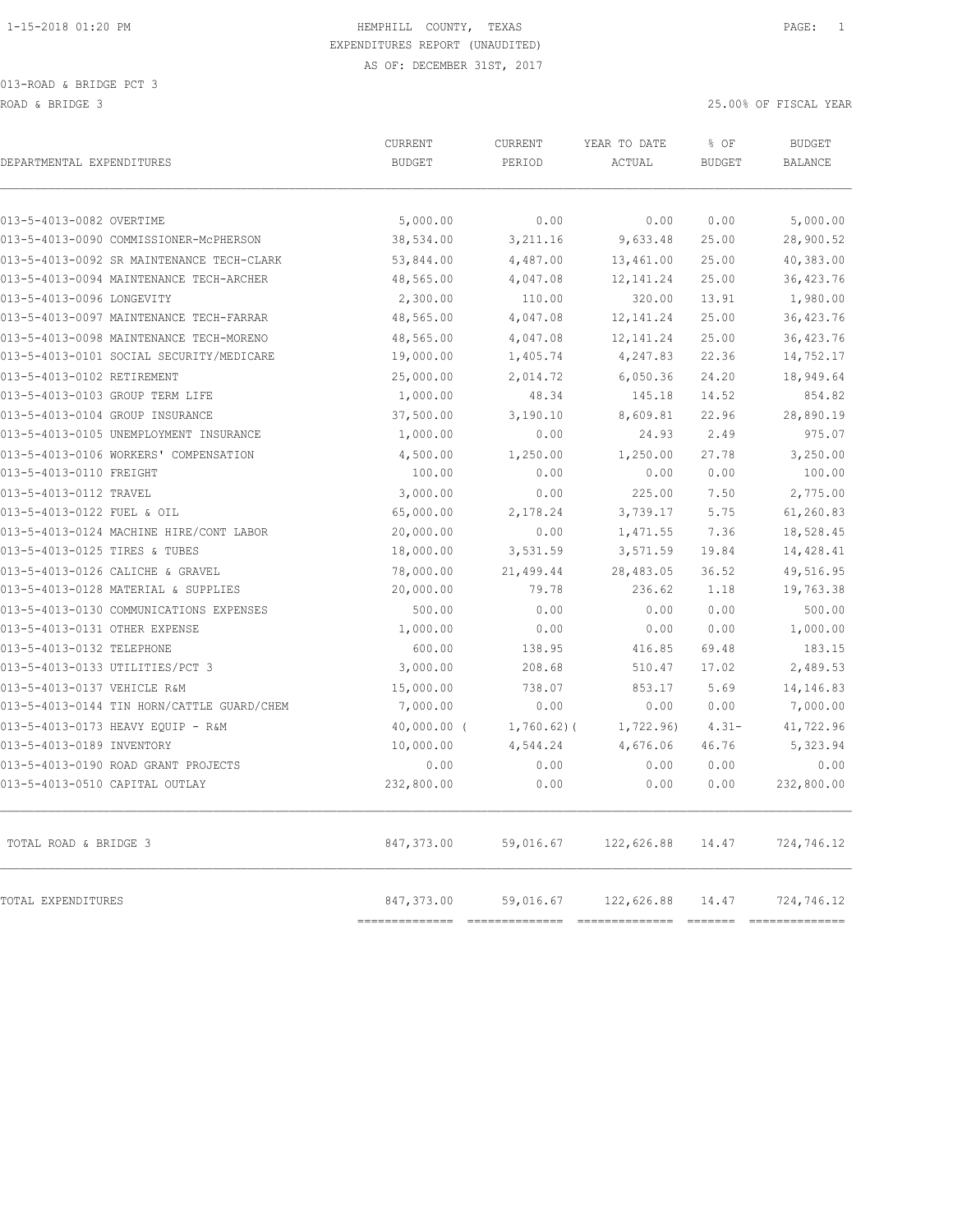ROAD & BRIDGE 4 25.00% OF FISCAL YEAR

| DEPARTMENTAL EXPENDITURES                      | CURRENT<br><b>BUDGET</b>   | CURRENT<br>PERIOD | YEAR TO DATE<br><b>ACTUAL</b> | % OF<br><b>BUDGET</b>                                                                                                                                                                                                                                                                                                                                                                                                                                                                                 | <b>BUDGET</b><br><b>BALANCE</b> |
|------------------------------------------------|----------------------------|-------------------|-------------------------------|-------------------------------------------------------------------------------------------------------------------------------------------------------------------------------------------------------------------------------------------------------------------------------------------------------------------------------------------------------------------------------------------------------------------------------------------------------------------------------------------------------|---------------------------------|
| 014-5-4014-0082 PART-TIME/OVERTIME             | 5,000.00                   | 0.00              | 0.00                          | 0.00                                                                                                                                                                                                                                                                                                                                                                                                                                                                                                  | 5,000.00                        |
| 014-5-4014-0090 COMMISSIONER-THOMAS            | 38,534.00                  | 3,211.16          | 9,633.48                      | 25.00                                                                                                                                                                                                                                                                                                                                                                                                                                                                                                 | 28,900.52                       |
| 014-5-4014-0092 SR MAINTENANCE TECH-CROSGROVE  | 53,844.00                  | 4,487.00          | 13,461.00                     | 25.00                                                                                                                                                                                                                                                                                                                                                                                                                                                                                                 | 40,383.00                       |
| 014-5-4014-0094 MAINTENANCE TECH-SCOTT         | 48,565.00                  | 4,047.08          | 12, 141.24                    | 25.00                                                                                                                                                                                                                                                                                                                                                                                                                                                                                                 | 36, 423.76                      |
| 014-5-4014-0095 MAINTENANCE TECH-WRIGHT        | 48,565.00                  | 4,047.08          | 12, 141.24                    | 25.00                                                                                                                                                                                                                                                                                                                                                                                                                                                                                                 | 36, 423.76                      |
| 014-5-4014-0096 LONGEVITY                      | 3,100.00                   | 160.00            | 480.00                        | 15.48                                                                                                                                                                                                                                                                                                                                                                                                                                                                                                 | 2,620.00                        |
| 014-5-4014-0097 MAINTENANCE TECH-              | 48,565.00                  | 4,047.08          | 10, 117.70                    | 20.83                                                                                                                                                                                                                                                                                                                                                                                                                                                                                                 | 38, 447.30                      |
| 014-5-4014-0101 SOCIAL SECURITY/MEDICARE       | 19,000.00                  | 1,445.40          | 4,192.35                      | 22.07                                                                                                                                                                                                                                                                                                                                                                                                                                                                                                 | 14,807.65                       |
| 014-5-4014-0102 RETIREMENT                     | 25,000.00                  | 2,020.62          | 5,860.41                      | 23.44                                                                                                                                                                                                                                                                                                                                                                                                                                                                                                 | 19,139.59                       |
| 014-5-4014-0103 GROUP TERM LIFE                | 1,000.00                   | 48.49             | 140.63                        | 14.06                                                                                                                                                                                                                                                                                                                                                                                                                                                                                                 | 859.37                          |
| 014-5-4014-0104 GROUP INSURANCE                | 37,500.00                  | 3,190.10          | 8,007.62                      | 21.35                                                                                                                                                                                                                                                                                                                                                                                                                                                                                                 | 29,492.38                       |
| 014-5-4014-0105 UNEMPLOYMENT INSURANCE         | 1,000.00                   | 0.00              | 21.34                         | 2.13                                                                                                                                                                                                                                                                                                                                                                                                                                                                                                  | 978.66                          |
| 014-5-4014-0106 WORKERS' COMPENSATION          | 4,500.00                   | 1,250.00          | 1,250.00                      | 27.78                                                                                                                                                                                                                                                                                                                                                                                                                                                                                                 | 3,250.00                        |
| 014-5-4014-0110 FREIGHT                        | 0.00                       | 0.00              | 0.00                          | 0.00                                                                                                                                                                                                                                                                                                                                                                                                                                                                                                  | 0.00                            |
| 014-5-4014-0112 TRAVEL                         | 3,000.00                   | 0.00              | 0.00                          | 0.00                                                                                                                                                                                                                                                                                                                                                                                                                                                                                                  | 3,000.00                        |
| 014-5-4014-0122 FUEL & OIL                     | 65,000.00                  | 305.95            | 1,010.63                      | 1.55                                                                                                                                                                                                                                                                                                                                                                                                                                                                                                  | 63,989.37                       |
| 014-5-4014-0124 MACHINE HIRE/CONT LABOR        | 3,000.00                   | 0.00              | 0.00                          | 0.00                                                                                                                                                                                                                                                                                                                                                                                                                                                                                                  | 3,000.00                        |
| 014-5-4014-0125 TIRES & TUBES                  | 10,000.00                  | 1,297.90          | 2,012.70                      | 20.13                                                                                                                                                                                                                                                                                                                                                                                                                                                                                                 | 7,987.30                        |
| 014-5-4014-0126 CALICHE & GRAVEL               | 45,000.00                  | 5,112.08          | 7,552.08                      | 16.78                                                                                                                                                                                                                                                                                                                                                                                                                                                                                                 | 37, 447.92                      |
| 014-5-4014-0128 MATERIAL & SUPPLIES            | 10,000.00                  | 375.51            | 478.29                        | 4.78                                                                                                                                                                                                                                                                                                                                                                                                                                                                                                  | 9,521.71                        |
| 014-5-4014-0130 COMMUNICATIONS EXPENSES        | 1,000.00                   | 0.00              | 0.00                          | 0.00                                                                                                                                                                                                                                                                                                                                                                                                                                                                                                  | 1,000.00                        |
| 014-5-4014-0131 OTHER EXPENSE                  | 100.00                     | 0.00              | 0.00                          | 0.00                                                                                                                                                                                                                                                                                                                                                                                                                                                                                                  | 100.00                          |
| 014-5-4014-0132 TELEPHONE                      | 2,000.00                   | 30.00             | 137.90                        | 6.90                                                                                                                                                                                                                                                                                                                                                                                                                                                                                                  | 1,862.10                        |
| 014-5-4014-0133 UTILITIES/PCT 4                | 5,000.00                   | 270.91            | 839.96                        | 16.80                                                                                                                                                                                                                                                                                                                                                                                                                                                                                                 | 4,160.04                        |
| 014-5-4014-0137 VEHICLE R&M                    | 4,000.00                   | 443.17            | 1,732.17                      | 43.30                                                                                                                                                                                                                                                                                                                                                                                                                                                                                                 | 2,267.83                        |
| 014-5-4014-0144 TIN HORNS, CATTLE GUARDS, CHEM | 3,000.00                   | 1,650.00          | 1,650.00                      | 55.00                                                                                                                                                                                                                                                                                                                                                                                                                                                                                                 | 1,350.00                        |
| 014-5-4014-0173 HEAVY EQUIP - R&M              | 20,000.00                  | 819.70            | 9,477.92                      | 47.39                                                                                                                                                                                                                                                                                                                                                                                                                                                                                                 | 10,522.08                       |
| 014-5-4014-0189 INVENTORY                      | 8,000.00                   | 26.84             | 26.84                         | 0.34                                                                                                                                                                                                                                                                                                                                                                                                                                                                                                  | 7,973.16                        |
| 014-5-4014-0190 ROAD GRANT PROJECTS            | 0.00                       | 0.00              | 0.00                          | 0.00                                                                                                                                                                                                                                                                                                                                                                                                                                                                                                  | 0.00                            |
| 014-5-4014-0225 RENT                           | 0.00                       | 0.00              | 0.00                          | 0.00                                                                                                                                                                                                                                                                                                                                                                                                                                                                                                  | 0.00                            |
| 014-5-4014-0510 CAPITAL OUTLAY                 | 147, 427.00                | 0.00              | 11,450.00                     | 7.77                                                                                                                                                                                                                                                                                                                                                                                                                                                                                                  | 135,977.00                      |
| TOTAL ROAD & BRIDGE 4                          | 660,700.00                 | 38,286.07         | 113,815.50                    | 17.23                                                                                                                                                                                                                                                                                                                                                                                                                                                                                                 | 546,884.50                      |
| TOTAL EXPENDITURES                             | 660,700.00<br>------------ | 38,286.07         | 113,815.50                    | 17.23<br>$\begin{array}{c} \multicolumn{3}{c} {\textbf{2}} & \multicolumn{3}{c} {\textbf{2}} & \multicolumn{3}{c} {\textbf{2}} & \multicolumn{3}{c} {\textbf{2}} \\ \multicolumn{3}{c} {\textbf{2}} & \multicolumn{3}{c} {\textbf{2}} & \multicolumn{3}{c} {\textbf{2}} & \multicolumn{3}{c} {\textbf{2}} & \multicolumn{3}{c} {\textbf{2}} \\ \multicolumn{3}{c} {\textbf{2}} & \multicolumn{3}{c} {\textbf{2}} & \multicolumn{3}{c} {\textbf{2}} & \multicolumn{3}{c} {\textbf{2}} & \multicolumn{$ | 546,884.50<br>$-22222222222$    |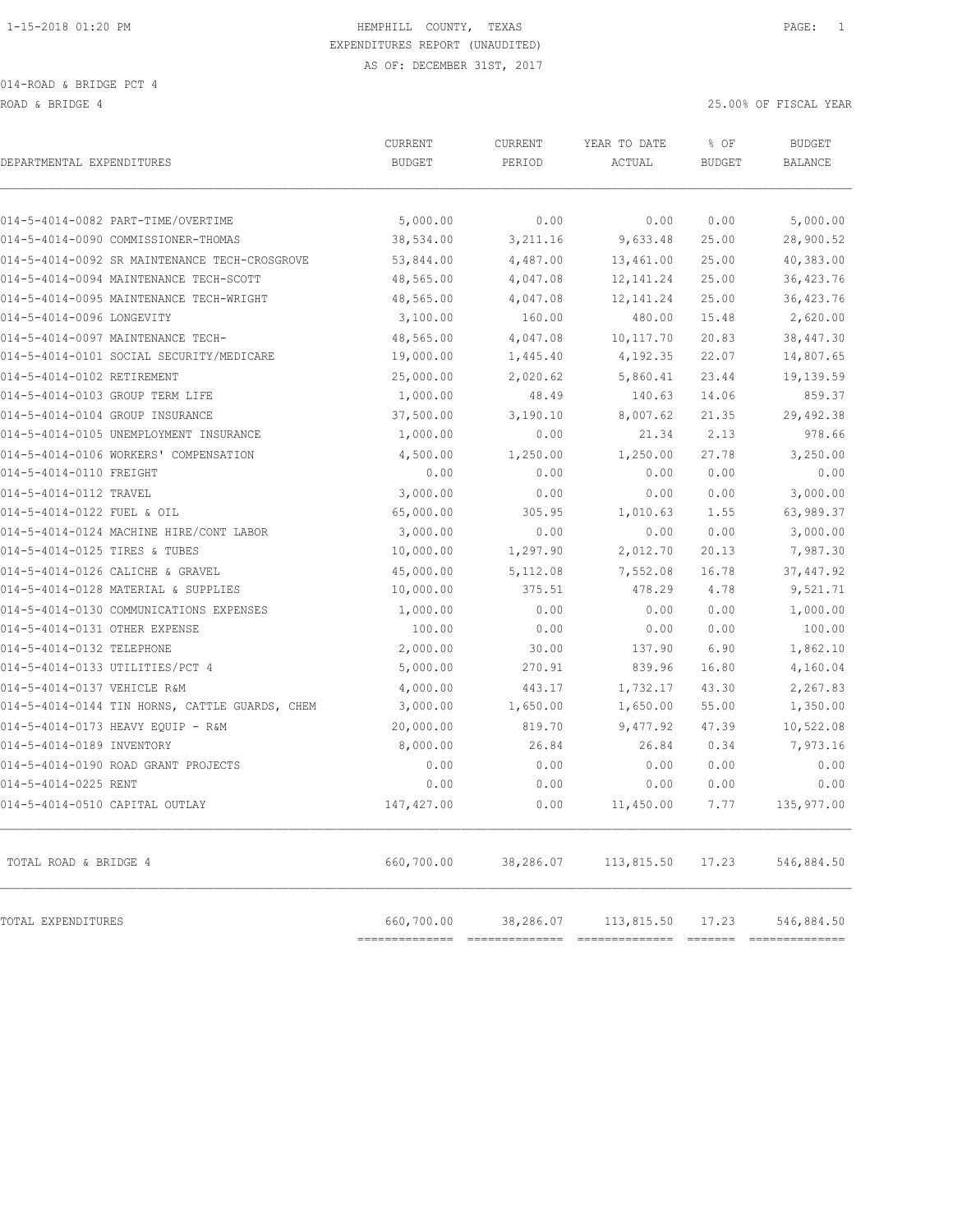#### 022-CO RECORDS PRESERVATION

CO RECORDS PRESERVATION 25.00% OF FISCAL YEAR

| DEPARTMENTAL EXPENDITURES             | <b>CURRENT</b>              | CURRENT | YEAR TO DATE | % OF          | <b>BUDGET</b>                              |
|---------------------------------------|-----------------------------|---------|--------------|---------------|--------------------------------------------|
|                                       | BUDGET                      | PERIOD  | ACTUAL       | <b>BUDGET</b> | <b>BALANCE</b>                             |
| 022-5-1022-0114 COUNTY RPF-EXPENSE    | 35,000.00                   | 0.00    | 0.00         | 0.00          | 35,000.00                                  |
| 022-5-1022-0115 CO RECORDS MANAGEMENT | 30,000.00                   | 0.00    | 0.00         | 0.00          | 30,000.00                                  |
| TOTAL CO RECORDS PRESERVATION         | 65,000.00                   | 0.00    | 0.00         | 0.00          | 65,000.00                                  |
| TOTAL EXPENDITURES                    | 65,000.00<br>______________ | 0.00    | 0.00         | 0.00          | 65,000.00<br>. _ _ _ _ _ _ _ _ _ _ _ _ _ _ |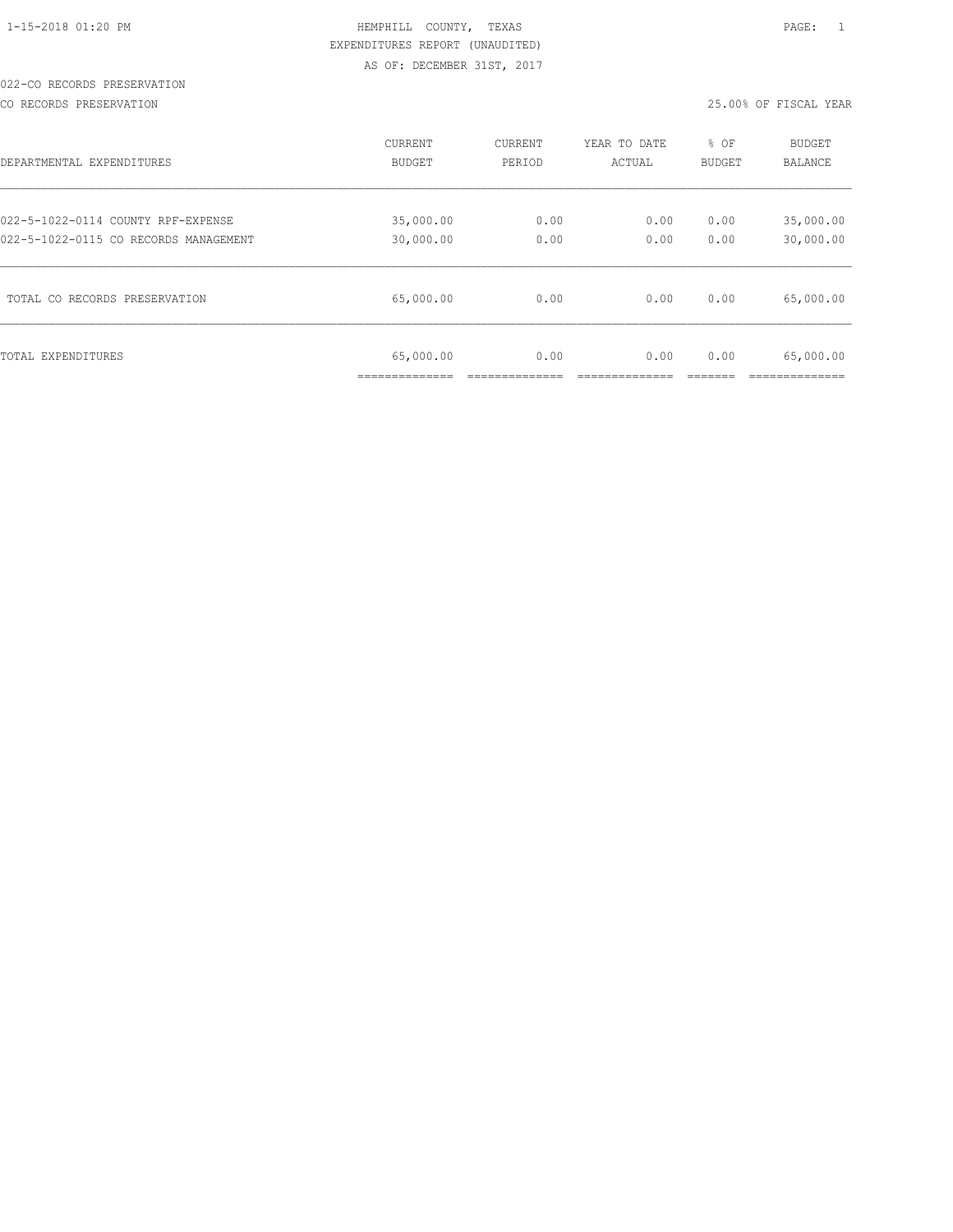|  |  | $1 - 15 - 2018$ 01:20 PM |  |
|--|--|--------------------------|--|

#### 023-CLK'S RECORDS PRESERVE

CLERK REC PRESERVATION 25.00% OF FISCAL YEAR

| DEPARTMENTAL EXPENDITURES                     | <b>CURRENT</b>          | <b>CURRENT</b> | YEAR TO DATE | % OF   | <b>BUDGET</b> |
|-----------------------------------------------|-------------------------|----------------|--------------|--------|---------------|
|                                               | BUDGET                  | PERIOD         | ACTUAL       | BUDGET | BALANCE       |
| 023-5-1023-0114 CLK'S RECORD PRESERVATION EXP | 3,800.00                | 0.00           | 0.00         | 0.00   | 3,800.00      |
| 023-5-1023-0510 RPF-CAPITAL OUTLAY            | 0.00                    | 0.00           | 0.00         | 0.00   | 0.00          |
| TOTAL CLERK                                   | 3,800.00                | 0.00           | 0.00         | 0.00   | 3,800.00      |
| TOTAL EXPENDITURES                            | 3,800.00<br>----------- | 0.00           | 0.00         | 0.00   | 3,800.00      |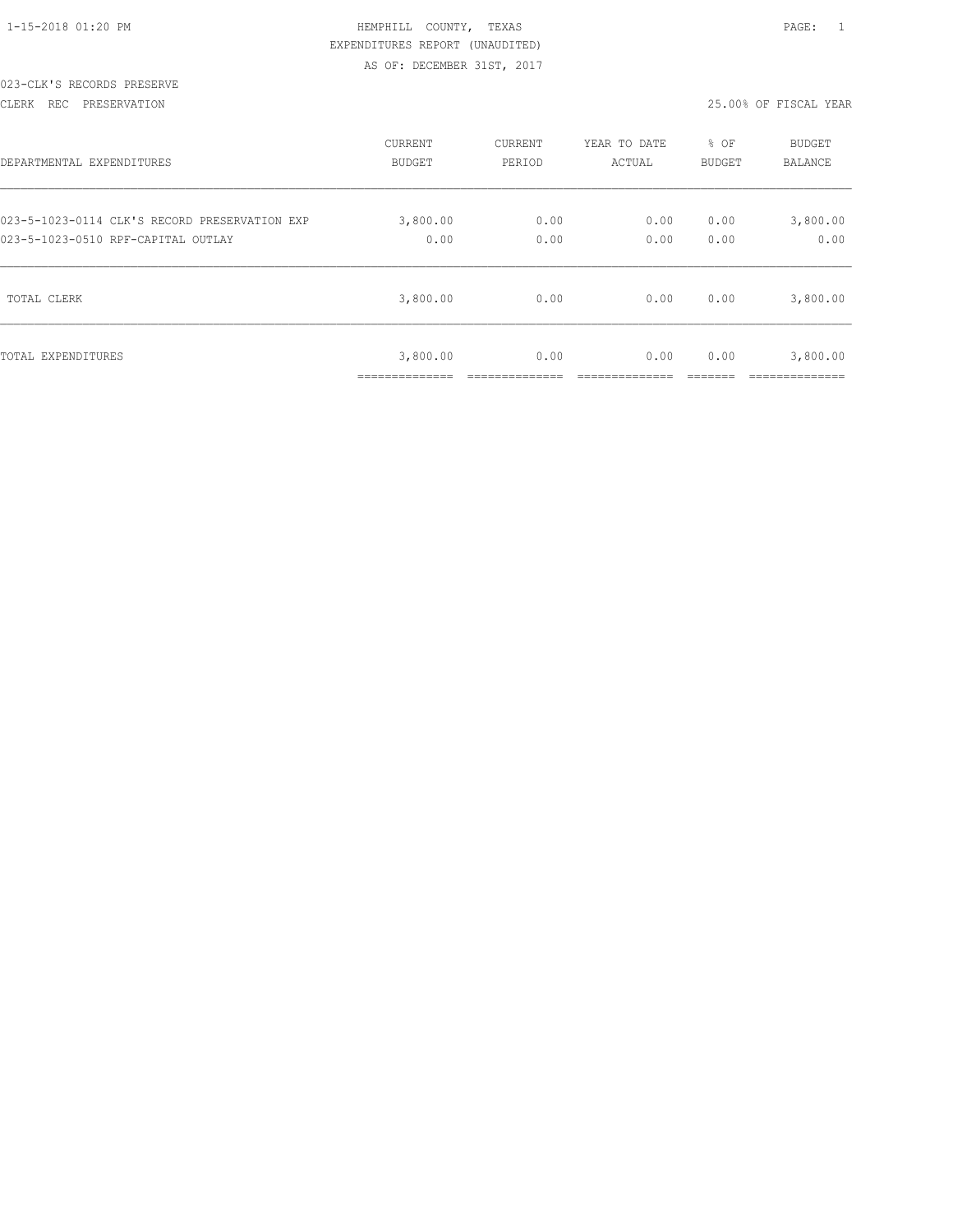# 024-JUSTICE COURT TECH FUND

#### JUSTICE COURT TECH 25.00% OF FISCAL YEAR

| DEPARTMENTAL EXPENDITURES     | <b>CURRENT</b><br><b>BUDGET</b>         | CURRENT<br>PERIOD | YEAR TO DATE<br>ACTUAL | % OF<br><b>BUDGET</b> | BUDGET<br>BALANCE |
|-------------------------------|-----------------------------------------|-------------------|------------------------|-----------------------|-------------------|
| 024-5-2024-0114 TECH EXPENSES | 9,000.00                                | 0.00              | 0.00                   | 0.00                  | 9,000.00          |
| TOTAL JUSTICE COURT TECH      | 9,000.00                                | 0.00              | 0.00                   | 0.00                  | 9,000.00          |
| TOTAL EXPENDITURES            | 9,000.00<br>-----------<br>____________ | 0.00              | 0.00                   | 0.00                  | 9,000.00          |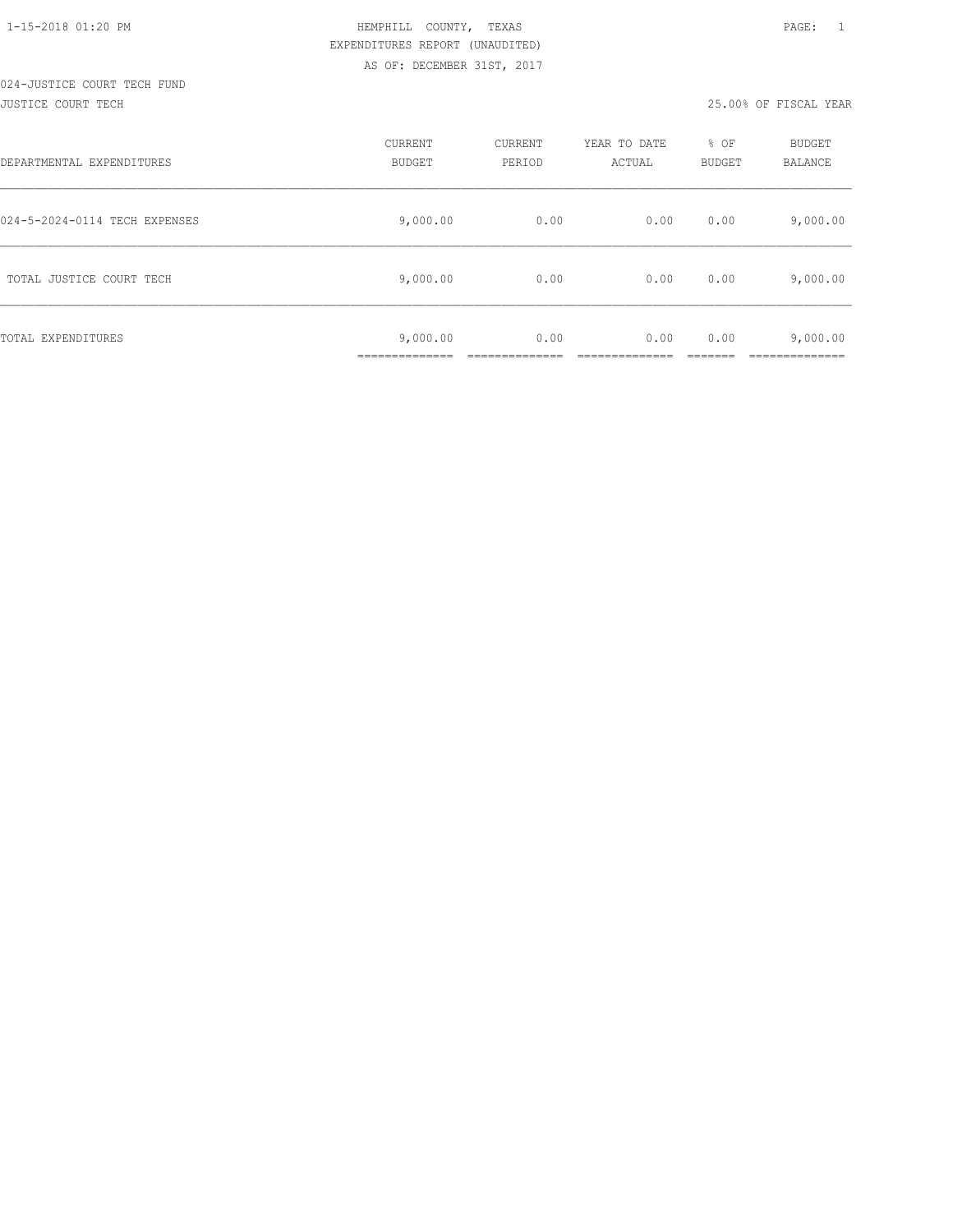#### CLERK'S TECH FUND 25.00% OF FISCAL YEAR

| DEPARTMENTAL EXPENDITURES             | CURRENT<br><b>BUDGET</b>  | CURRENT<br>PERIOD | YEAR TO DATE<br>ACTUAL | % OF<br>BUDGET | <b>BUDGET</b><br>BALANCE |
|---------------------------------------|---------------------------|-------------------|------------------------|----------------|--------------------------|
| 026-5-2026-0114 CLERK'S TECH EXPENSES | 1,500.00                  | 0.00              | 0.00                   | 0.00           | 1,500.00                 |
| TOTAL CLERK'S TECH FUND               | 1,500.00                  | 0.00              | 0.00                   | 0.00           | 1,500.00                 |
| TOTAL EXPENDITURES                    | 1,500.00<br>_____________ | 0.00              | 0.00                   | 0.00           | 1,500.00<br>________     |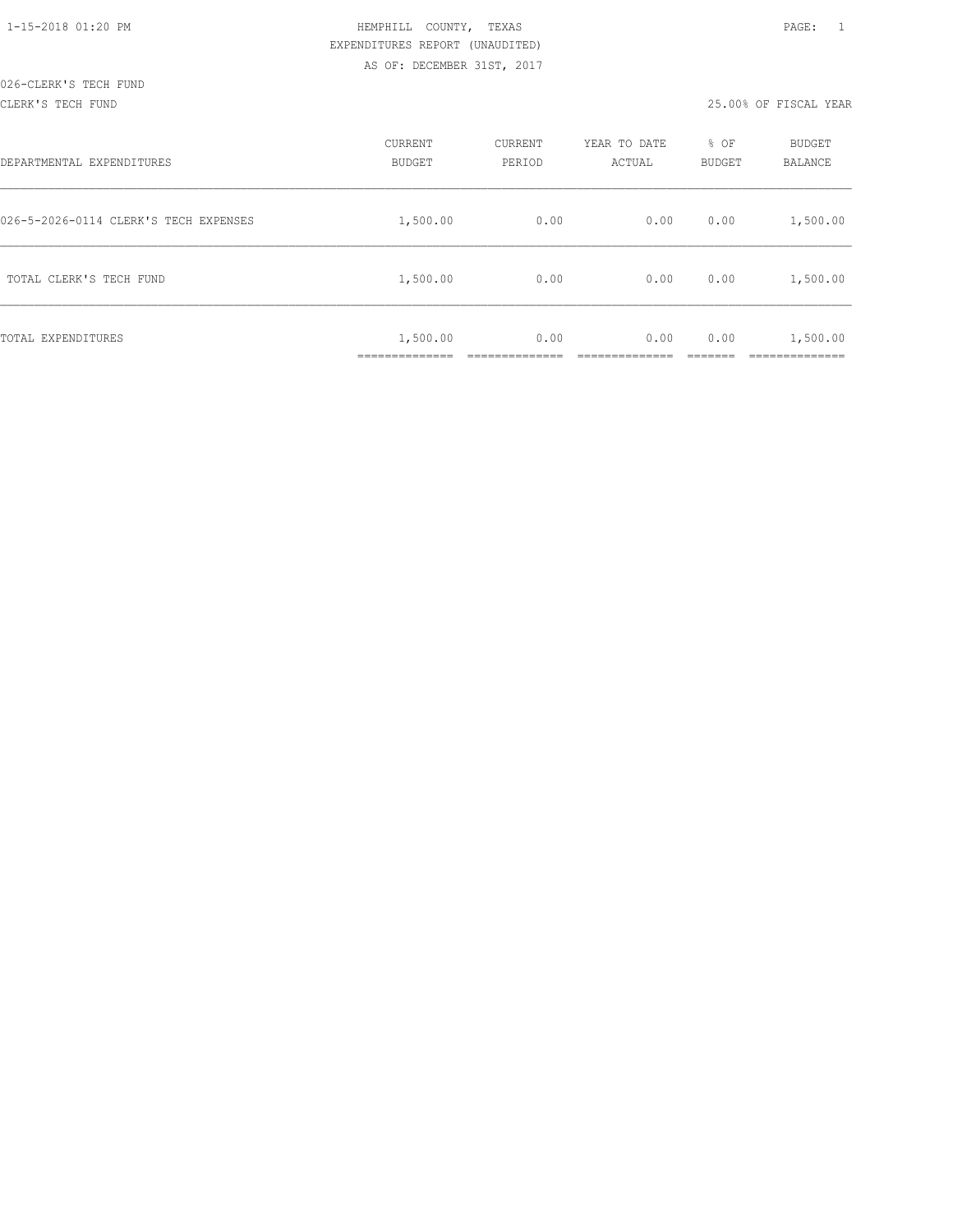## 029-PRETRIAL INTERVENTION FUN

PRETRIAL INTERVENTION 25.00% OF FISCAL YEAR

| DEPARTMENTAL EXPENDITURES   | CURRENT<br>BUDGET | CURRENT<br>PERIOD | YEAR TO DATE<br>ACTUAL | % OF<br>BUDGET | <b>BUDGET</b><br>BALANCE |
|-----------------------------|-------------------|-------------------|------------------------|----------------|--------------------------|
| 029-5-2029-0112 EDUCATION   | 600.00            | 0.00              | 0.00                   | 0.00           | 600.00                   |
| 029-5-2029-0128 SUPPLIES    | 600.00            | 0.00              | 0.00                   | 0.00           | 600.00                   |
| 029-5-2029-0168 LAW BOOKS   | 800.00            | 0.00              | 0.00                   | 0.00           | 800.00                   |
| TOTAL PRETRIAL INTERVENTION | 2,000.00          | 0.00              | 0.00                   | 0.00           | 2,000.00                 |
| TOTAL EXPENDITURES          | 2,000.00          | 0.00              | 0.00                   | 0.00           | 2,000.00                 |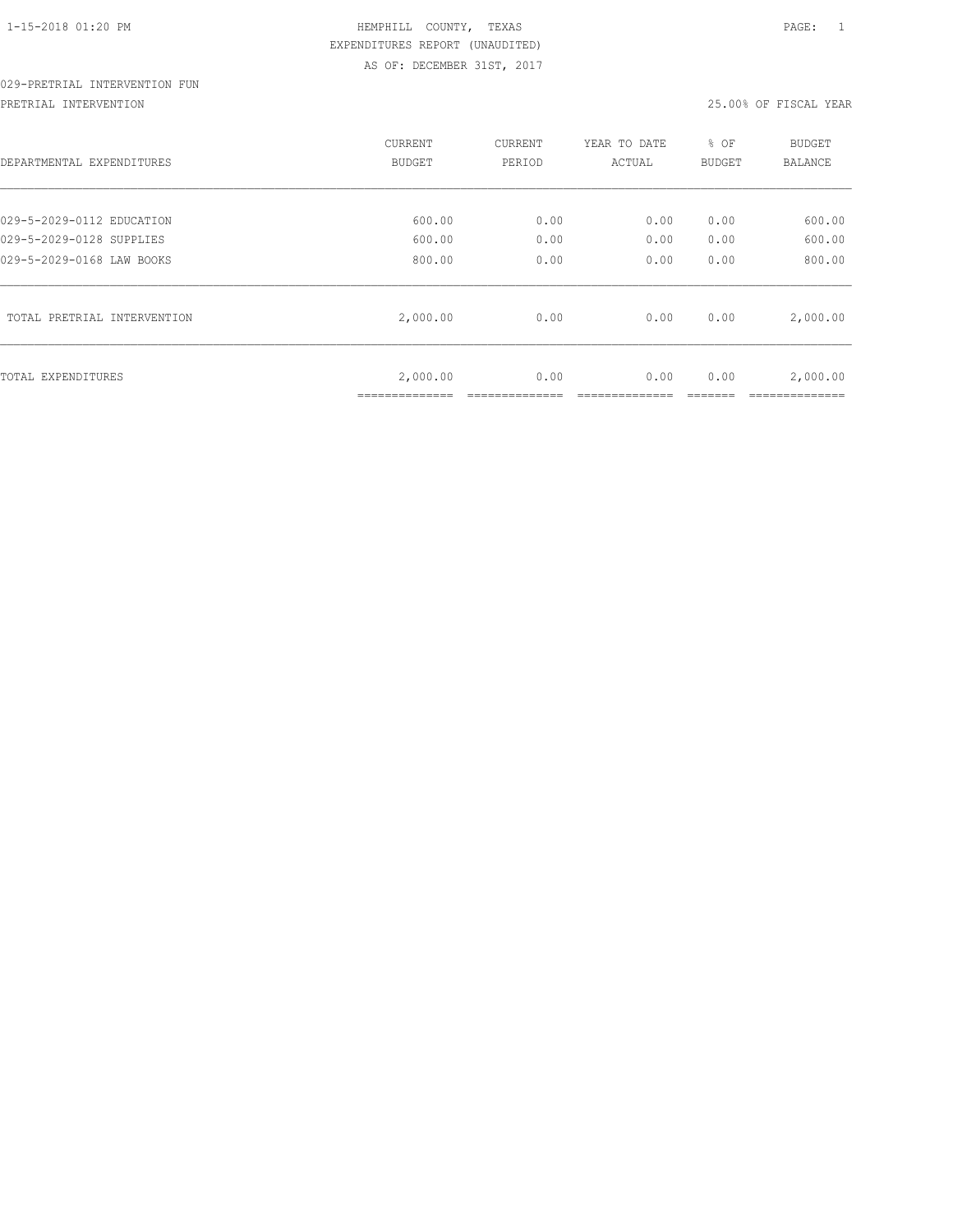## 032-CHK COLLECTION/CO ATTY

CHECK COLLECTION 25.00% OF FISCAL YEAR

| DEPARTMENTAL EXPENDITURES          | CURRENT<br><b>BUDGET</b> | CURRENT<br>PERIOD | YEAR TO DATE<br>ACTUAL | % OF<br>BUDGET | <b>BUDGET</b><br><b>BALANCE</b> |
|------------------------------------|--------------------------|-------------------|------------------------|----------------|---------------------------------|
| 032-5-2032-0109 OTHER MISC. EXP    | 7,000.00                 | 0.00              | 0.00                   | 0.00           | 7,000.00                        |
| 032-5-2032-0128 SUPPLIES           | 0.00                     | 0.00              | 0.00                   | 0.00           | 0.00                            |
| 032-5-2032-0168 LAW LIBRARY- BOOKS | 0.00                     | 0.00              | 0.00                   | 0.00           | 0.00                            |
| 032-5-2032-0510 CAPITAL OUTLAY     | 8,500.00                 | 0.00              | 0.00                   | 0.00           | 8,500.00                        |
| TOTAL CHECK COLLECTION             | 15,500.00                | 0.00              | 0.00                   | 0.00           | 15,500.00                       |
| TOTAL EXPENDITURES                 | 15,500.00                | 0.00              | 0.00                   | 0.00           | 15,500.00                       |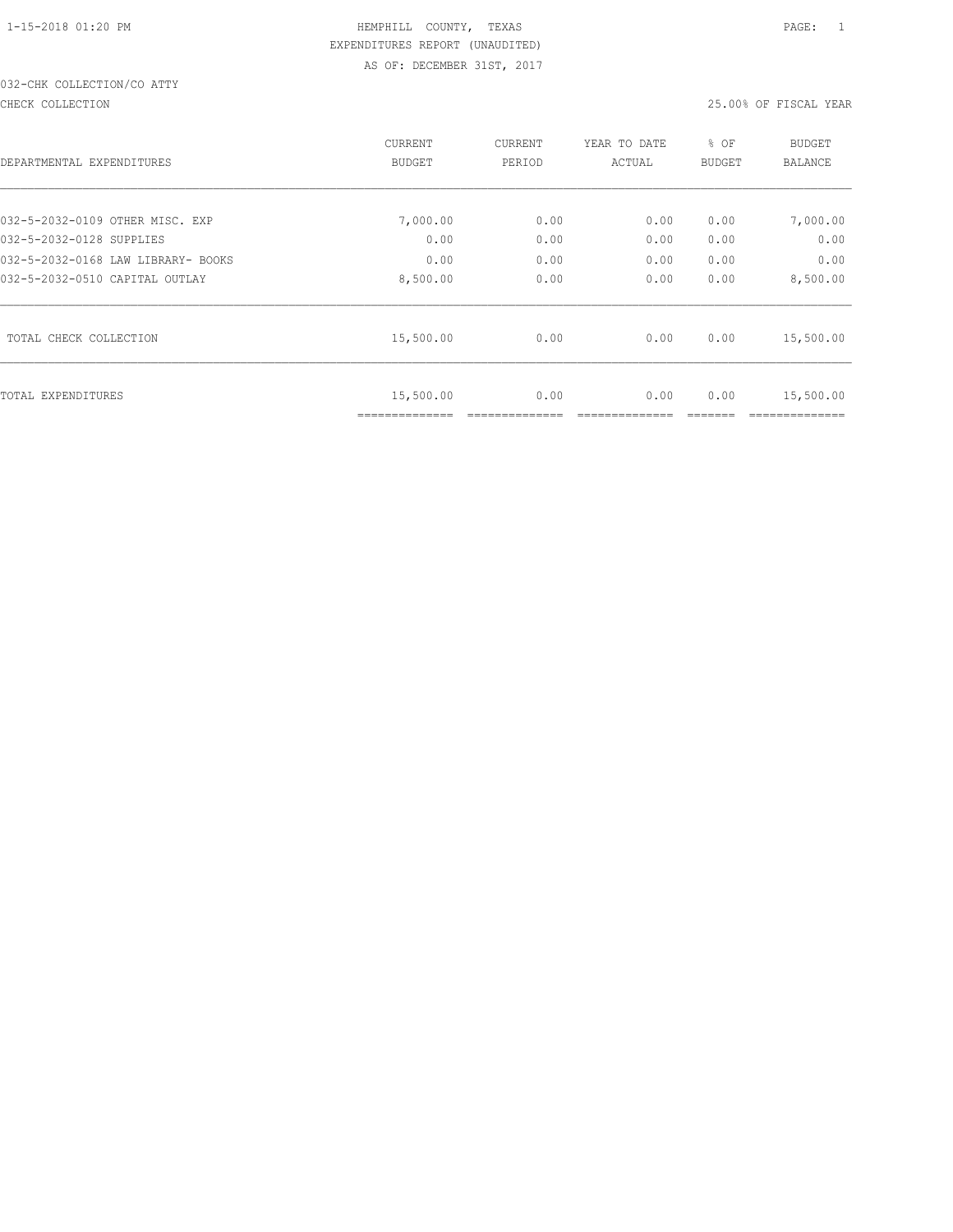| 1-15-2018 01:20 PM |  |  |
|--------------------|--|--|

#### ANNUAL LEOSE/LAW 25.00% OF FISCAL YEAR

| DEPARTMENTAL EXPENDITURES            | CURRENT<br><b>BUDGET</b> | CURRENT<br>PERIOD | YEAR TO DATE<br>ACTUAL | % OF<br>BUDGET | BUDGET<br>BALANCE |
|--------------------------------------|--------------------------|-------------------|------------------------|----------------|-------------------|
| 036-5-3036-0112 CONTINUING EDUCATION | 10,000.00                | 0.00              | 0.00                   | 0.00           | 10,000.00         |
| TOTAL ANNUAL LEOSE/LAW               | 10,000.00                | 0.00              | 0.00                   | 0.00           | 10,000.00         |
| TOTAL EXPENDITURES                   | 10,000.00                | 0.00              | 0.00                   | 0.00           | 10,000.00         |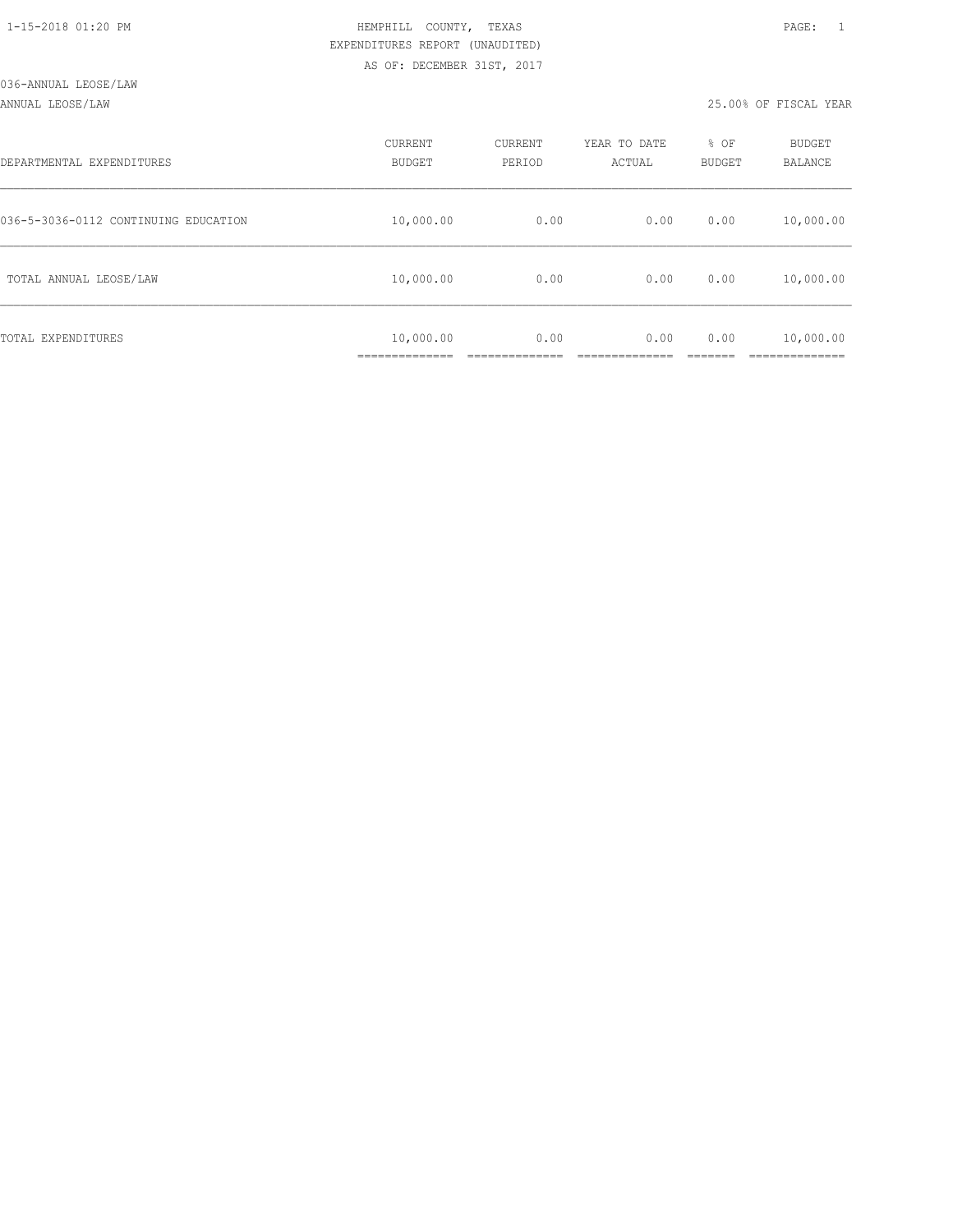SCAAP 25.00% OF FISCAL YEAR

| DEPARTMENTAL EXPENDITURES              | <b>CURRENT</b><br><b>BUDGET</b> | CURRENT<br>PERIOD | YEAR TO DATE<br>ACTUAL | % OF<br><b>BUDGET</b> | <b>BUDGET</b><br><b>BALANCE</b> |
|----------------------------------------|---------------------------------|-------------------|------------------------|-----------------------|---------------------------------|
| 046-5-3046-0124 CONTRACT LABOR/JBI     | 16,000.00                       | 0.00              | 0.00                   | 0.00                  | 16,000.00                       |
| 046-5-3046-0183 REPAIRS & IMPROVEMENTS | 35,000.00                       | 0.00              | 0.00                   | 0.00                  | 35,000.00                       |
| 046-5-3046-0185 OTHER APPROVED EXP     | 20,000.00                       | 0.00              | 0.00                   | 0.00                  | 20,000.00                       |
| TOTAL SCAAP                            | 71,000.00                       | 0.00              | 0.00                   | 0.00                  | 71,000.00                       |
| TOTAL EXPENDITURES                     | 71,000.00                       | 0.00              | 0.00                   | 0.00                  | 71,000.00                       |